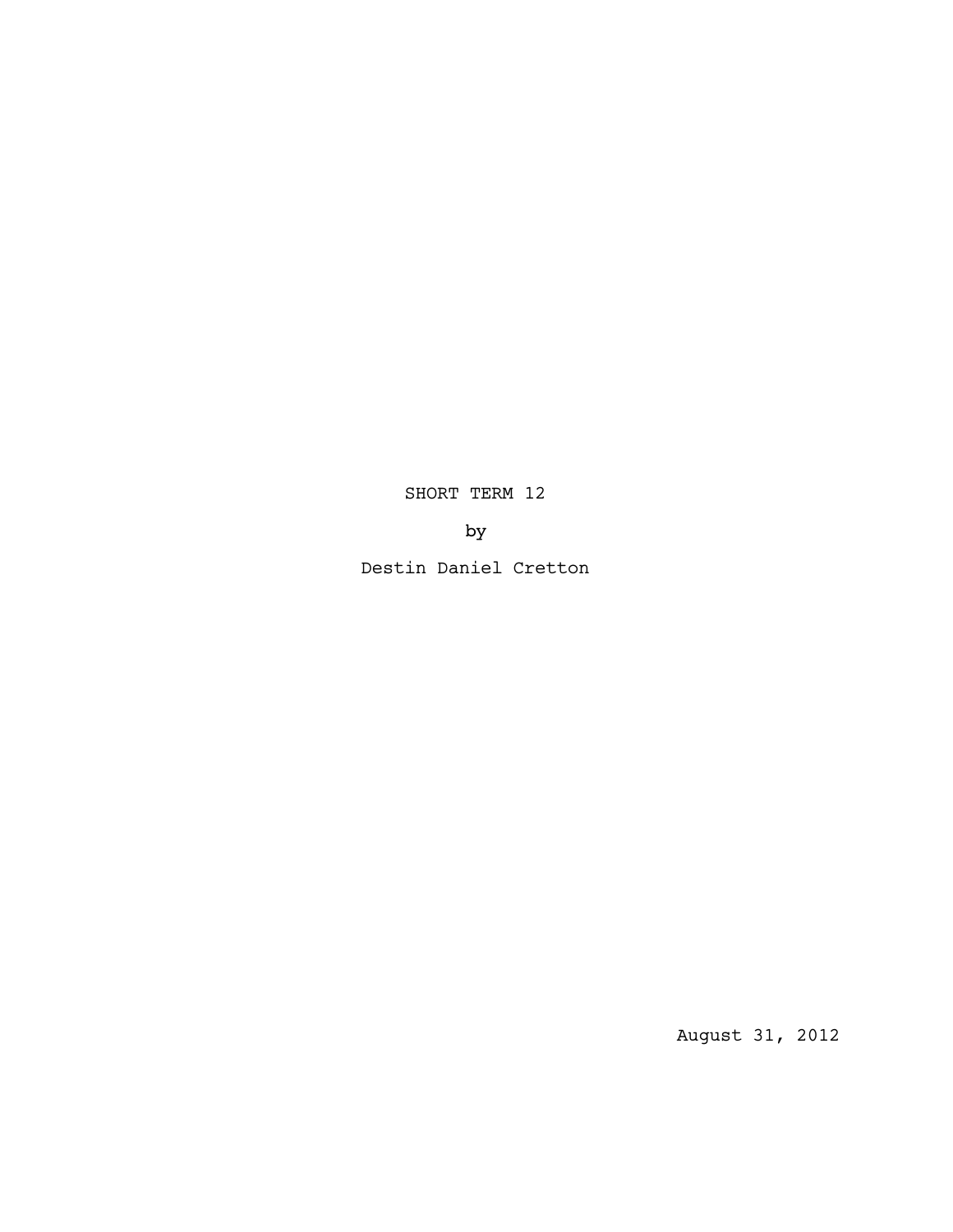## OVER BLACK:

MASON (O.S.) Don't worry about it. On my first day, I forgot everything they taught me in those classes.

NATE (O.S.)

EXT. GROUP HOME, COTTAGE -- MORNING

Really?

Standing in a circle is MASON, late-20s, a hug-able bear with a good heart and sense of humor. JESSICA, 20s with a clipboard, quiet, confident and looks like she could kick some ass, and NATE, 20s, skinny and nervous as hell.

> MASON Yeah, I mean, day one's always a little tough. It's like, you know, no matter how the training goes, there's always room for something that's just totally unpredictable. (realizing) Oh, I've got a pretty good story for you if you're ready for it.

> > NATE

Ok.

JESSICA Hey, what's up?

NATE

Hey.

MASON Did you guys meet?

NATE

No. Nate.

JESSICA

Hi.

NATE

Hey.

JESSICA

Jessica.

NATE

...Jessica.

MASON

Okay, listen up, so, this was like, my first week on the job, and I'm at gate duty.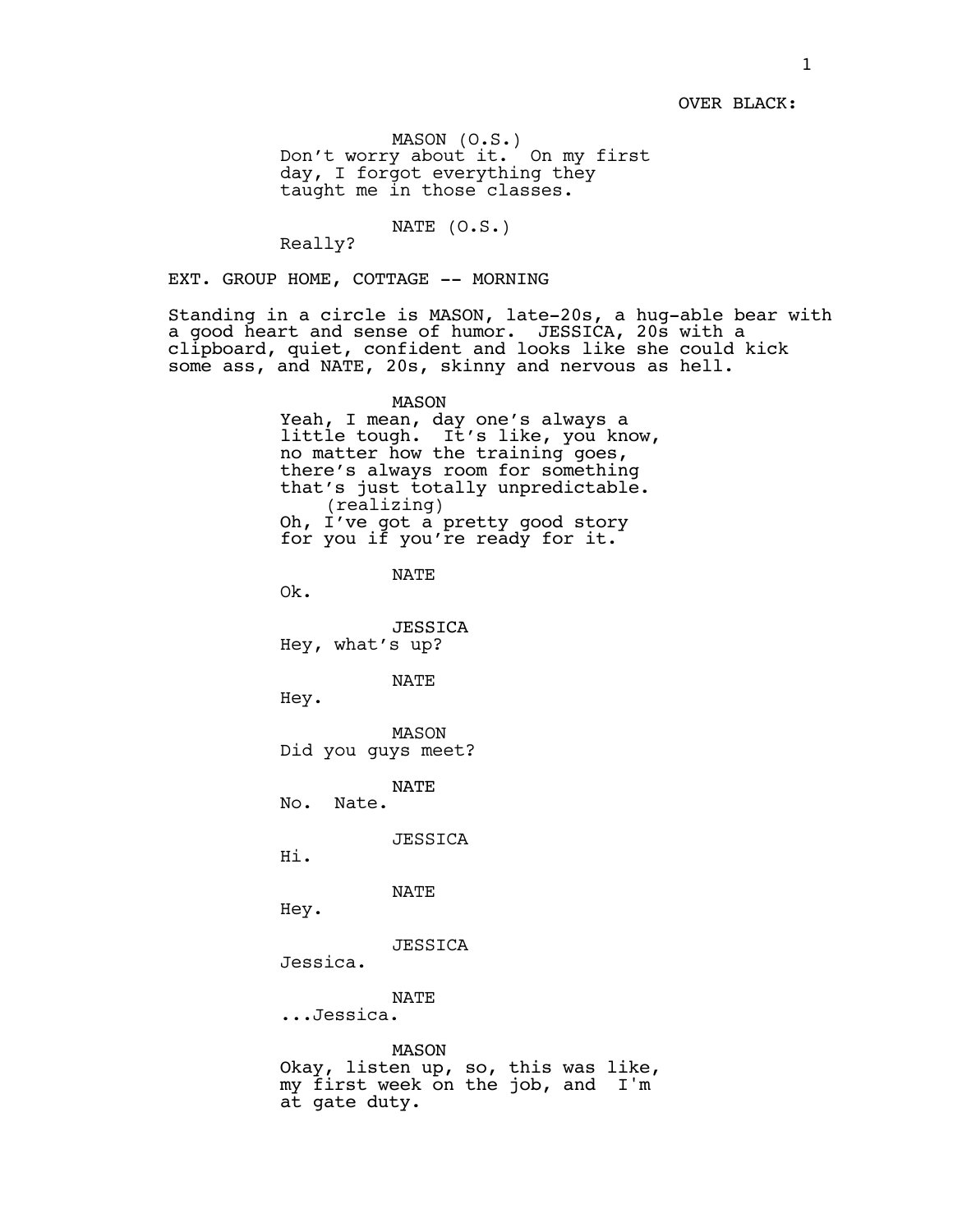### NATE What's that?

Grace hops off her bike and walks it up to a small group standing outside of the building.

Grace jumps in. Mason sees her for the first time.

GRACE

If a kid wants to leave, legally, we can't stop them. So we put someone at the gate to try to talk them out of it.

MASON

Whoa. You got here quick.

GRACE Yes I did. Good morning.

JESSICA

Hi.

MASON Nate, this is Grace, she's your new boss.

GRACE

Oh.

NATE

Hey.

GRACE Hi. Nice to meet you.

NATE Nice to meet you.

She shakes Nate's hand.

GRACE

I would lose the tie if I were you. And if you're listening to a story of Mason's, understand that there's very little reality in it.

MASON Hey, don't piss in the water before we put our toes in.

Jessica hands Grace a clipboard of the night's report.

JESSICA (to Grace) Night shift was pretty mellow.

She goes through it as Mason entertains.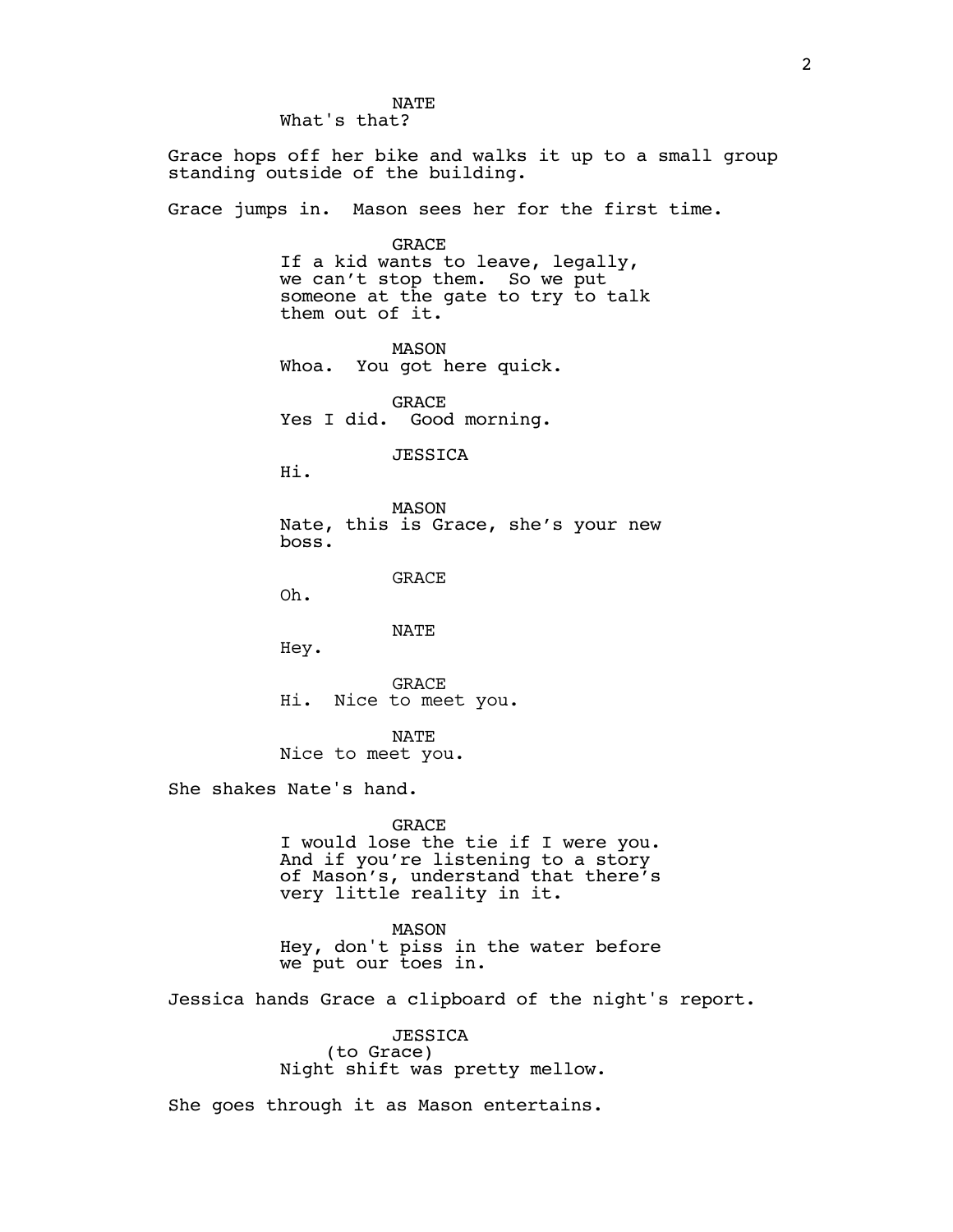Okay, so, Grace, my wonderful new boss at the time. She leaves me at my gate duty for like 3 hours without a bathroom break, and I'm dying, because I ate the tacos that they serve here, and she failed to tell me that they're a known laxative. So, this kid, 16 years old, this big fucking intimidating dude, he's like a foot taller than me, he walks up, and he just cruises out the gate. It's my second day, so I don't know what the hell is going on, but Grace? She's standing right there and she just let's it happen.

#### GRACE

(interrupting) Whatever, what I saw was Mason just sitting there, and Wesley smiling at me from the opposite side of the gate, because he knows that we can't touch him.

## NATE

Why not?

GRACE Once they're a foot outside the gate we can't touch 'em.

MASON

So Grace tells me to follow him, so I do. For hours, just walking, 8 feet behind him. Eventually, he gets on this bus, so, I get on the bus too. And at this point, I can't think of anything but whatever the hell these tacos are doing to my bowels, so I make up my mind, fuck this, I got to get off at the next stop or I'm going to lose it in my shorts right in front of all these people. And exactly as I make this decision, Wesley leans his big-ass head over to me from across the aisle and he says really calm, "I'm getting off at the next stop, and if you do too, I'm going to rip your fucking balls off and feed 'em to you."

## NATE

Holy shit.

GRACE Remember what I said.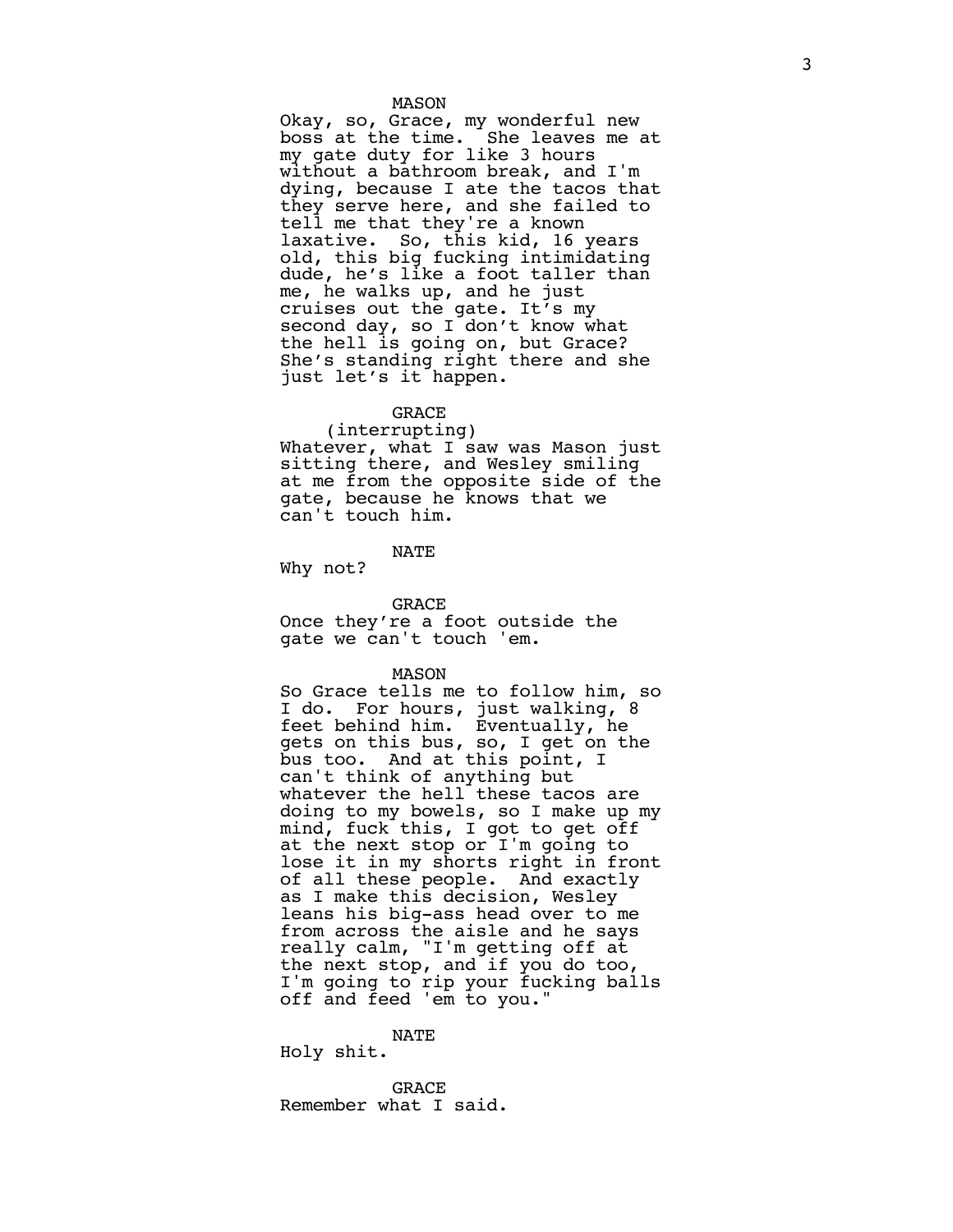MASON (to Grace) Hey now, this part is true, I was there.

GRACE Really? Are you sure?

MASON

Yeah.

(to Nate) So, bus stops. He gets off. I wait a second, I go over to the door, but he's just standing there on the sidewalk like 10 feet away, staring at me, waiting. What can I do? I have no other choice. So, I step off the bus, and the second that my feet touch the ground, it is like a knot in my asshole unties, and the fiesta in my stomach just comes pouring down my legs.

Jessica, Nate and Grace can't help buy laugh.

MASON (CONT'D) So I'm just standing there, shit gushing down my thighs, I ruin my fuckin' favorite Nike's, and Wesley's just there, doubled over, losing it. I mean, he's fuckin' laughing so hard -

BOOM! The door from the unit flies open and Sammy comes running out in his underwear, swinging his doll around.

> SAMMY Wooooohooooo!!!!

He takes off into the yard. Grace immediately takes off after him. Mason follows right behind.

> MASON Here we go Nate!

> > NATE

Wait, what?

GRACE Come on, Nate!

Nate looks to Jessica, real nervous.

JESSICA

Go!

Nate runs after them.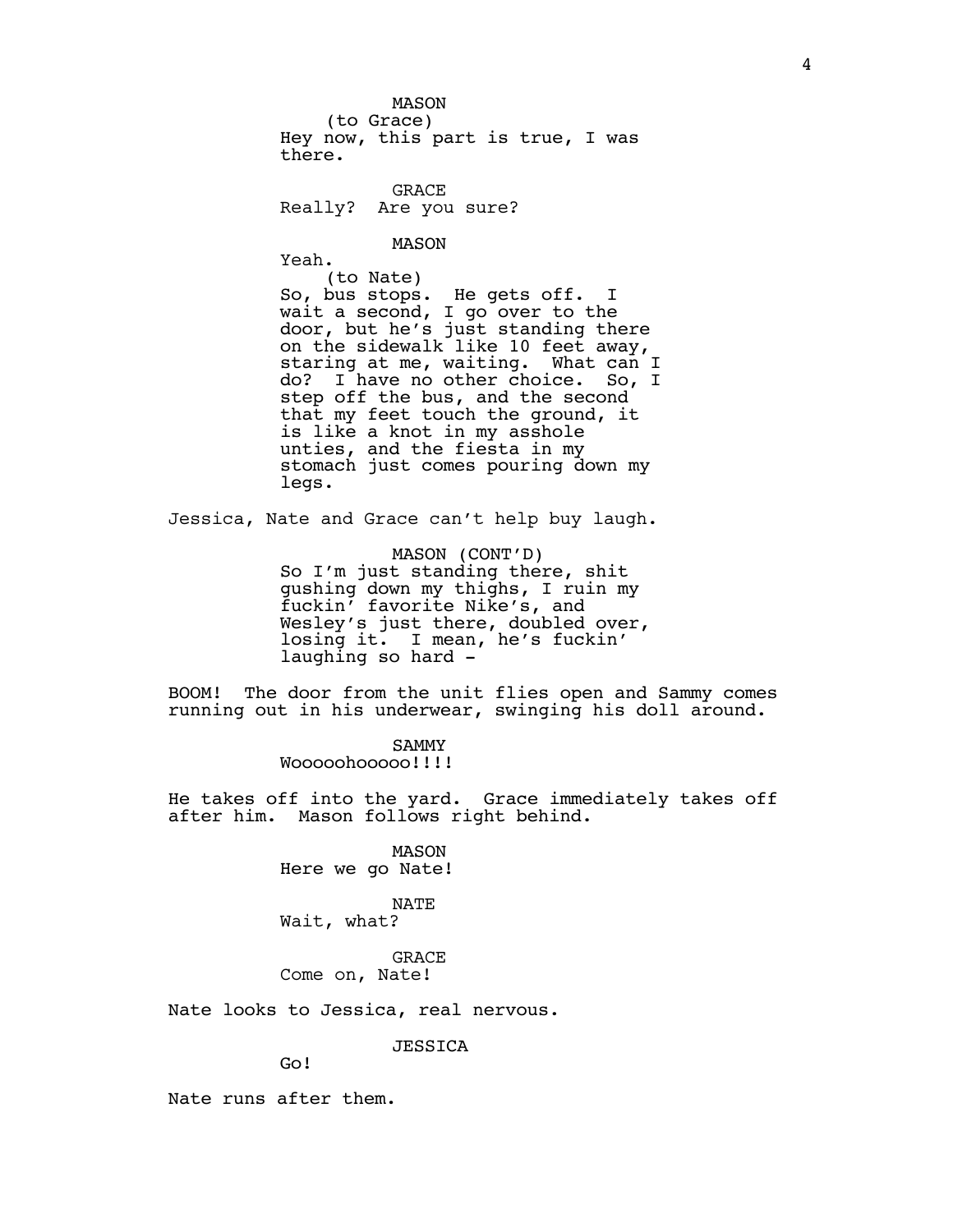Grace and Mason begin to gain on Sammy.

GRACE

Sammy!

Sammy fakes them out a couple of times, making them work for it.

Grace finally gets close enough to grab him. Sammy hoots, like he's having a blast.

Mason grabs his arm.

SAMMY Let me go you fucking perverts!

Nate catches up.

GRACE Nate, grab his feet please.

Nate nervously follows directions, grabbing the boy's feet. Together, Mason and Nate force him to sit down on the grass. Sammy SCREAMS!

> MASON We're just going to sit down here on the grass until you de-escalate.

SAMMY De-escalate my asshole you duck fuckers!

The three sit down in the grass as Mason smiles to himself.

MASON I'm not quite sure what you mean by that.

Grace holds Sammy's feet.

GRACE You know the drill Sammy, just let it pass.

Sammy keeps struggling, but quickly realizes he can't do anything.

> MASON You alright buddy?

Sammy breathes heavily.

MASON (CONT'D) You got pretty far that time, I think it's a new record.

The three sit until things calm down.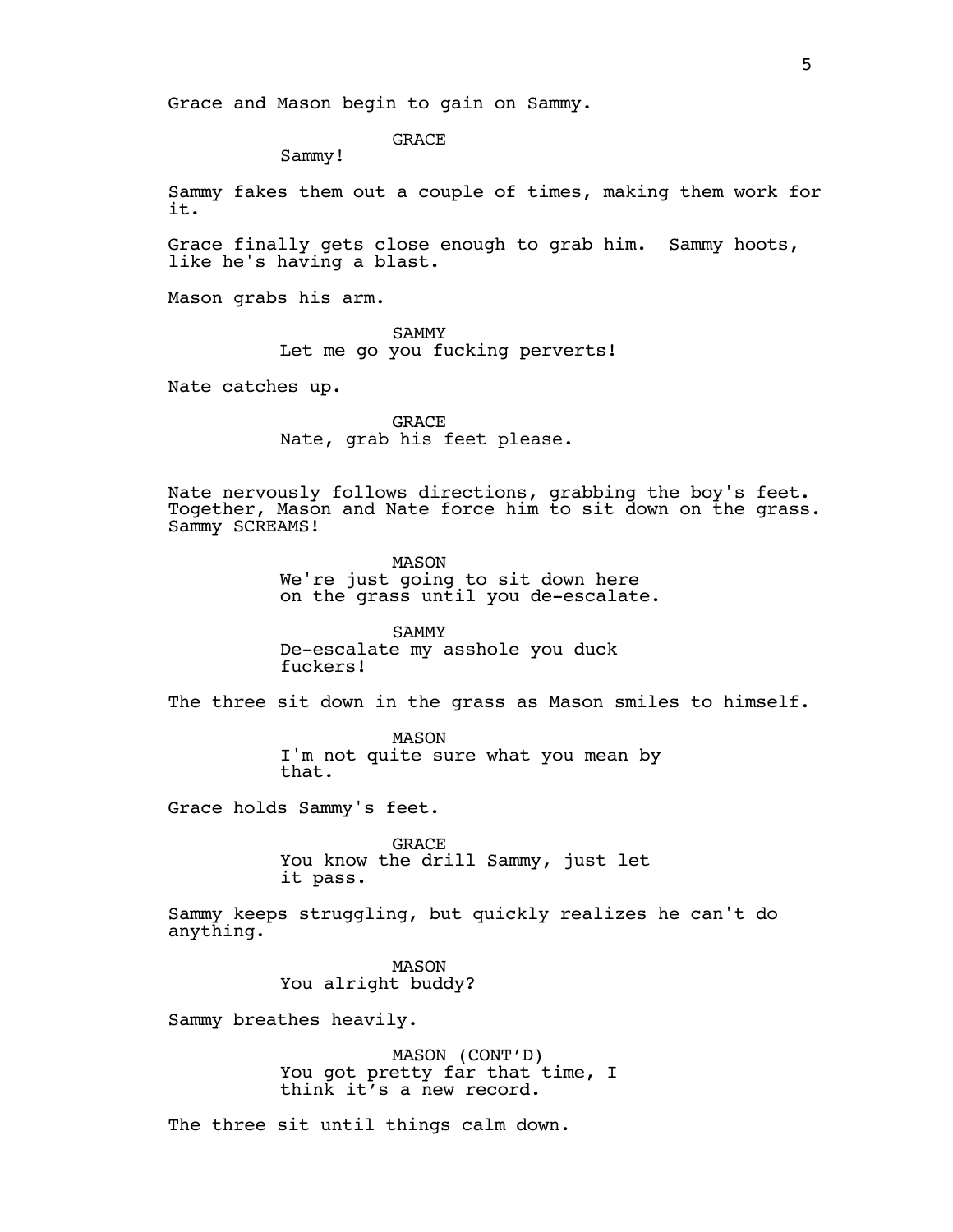And when it's finally calm, Mason continues like nothing happened.

# MASON (CONT'D)

So anyway, after all that, he ends up coming back with me, but only because he's so excited to tell everyone on our unit that I pooped my pants. And he does. He tells everyone, somehow it even got back to my mom. You heard that story, right Sammy?

Sammy catches his breath...he shakes his head "no", then nods "yes", then no again.

> JESSICA How you guys doing over there!

Jessica watches them from the door.

# MASON

Fantastic!

GRACE How ya feeling Sammy? You got it all out?

Sammy looks exhausted.

GRACE (CONT'D) You wanna go take a nap?

Sammy nods.

GRACE (CONT'D) Alright. Let's get you up. (to Nate) Alright, i'll see you back at the office.

Nate nods nervously as she walks off.

MASON Welcome to Short Term 12, man.

Mason stands Sammy up.

NATE

Alright.

CREDIT SEQUENCE INTRODUCING THE GROUP HOME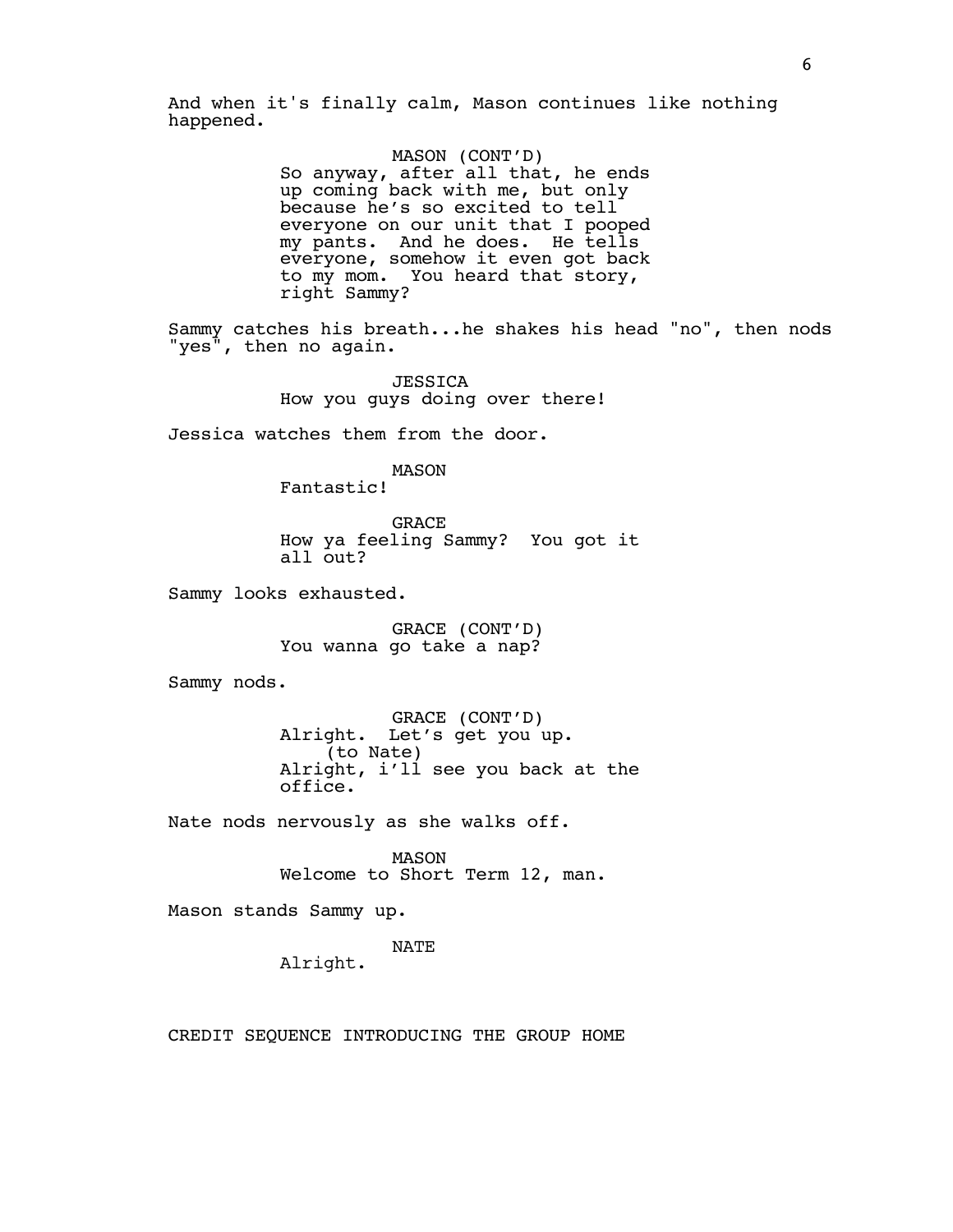INT. COOL DOWN ROOM -- MORNING

A static shot of the "Cool Down Room," a toy punching bag bobbing in the center.

INT. GIRL'S ROOM 1 -- MORNING

A large girl, lies in bed, feet on the wall, head hanging off the side, looking at the world upside down, filing her nails with a non-metal file.

INT. GIRL'S BATHROOM -- MORNING

A girl sits on the toilet (fully clothed) with wet hair wrapped in a towel, applying Nair to her legs.

INT. GIRL'S ROOM 2 -- MORNING

One girl braids another girl's hair.

INT. MARCUS' ROOM -- MORNING

MARCUS, 17, an intimidating quiet presence, sits on his bed reading a science book. He pinches some worms into a fishbowl and watches his pet fighting fish gobble them up.

INT. LUIS' ROOM -- MORNING

LUIS, 15, sleeps in bed with a pillow between his legs, drooling on his sheets. Family photos cover his wall.

INT. BOY'S BATHROOM -- MORNING

A few of the boys are at the sink, brushing their teeth and popping their zits.

INT. GIRL'S BATHROOM -- MORNING

A few of the girls are at the sink, plucking eyebrows w/ wooden tweezers, applying eye liner, brushing or flossing.

INT. SAMMY'S ROOM -- MORNING

SAMMY, 14 and small for his age, sits on his bed in only his white briefs, playing with his dolls. Piled on his bed are dozens of dolls and stuffed animals meant for a little girl. A big American flag is stuck to the wall behind him.

He grabs one of his dolls and makes her fly, standing up on his bed and bouncing high. Holding her up into the air.

END CREDIT SEQUENCE

INT. GROUP HOME, LOBBY BATHROOM -- MORNING

Grace fills a Super-Soaker water gun with water, screws the container back onto the gun.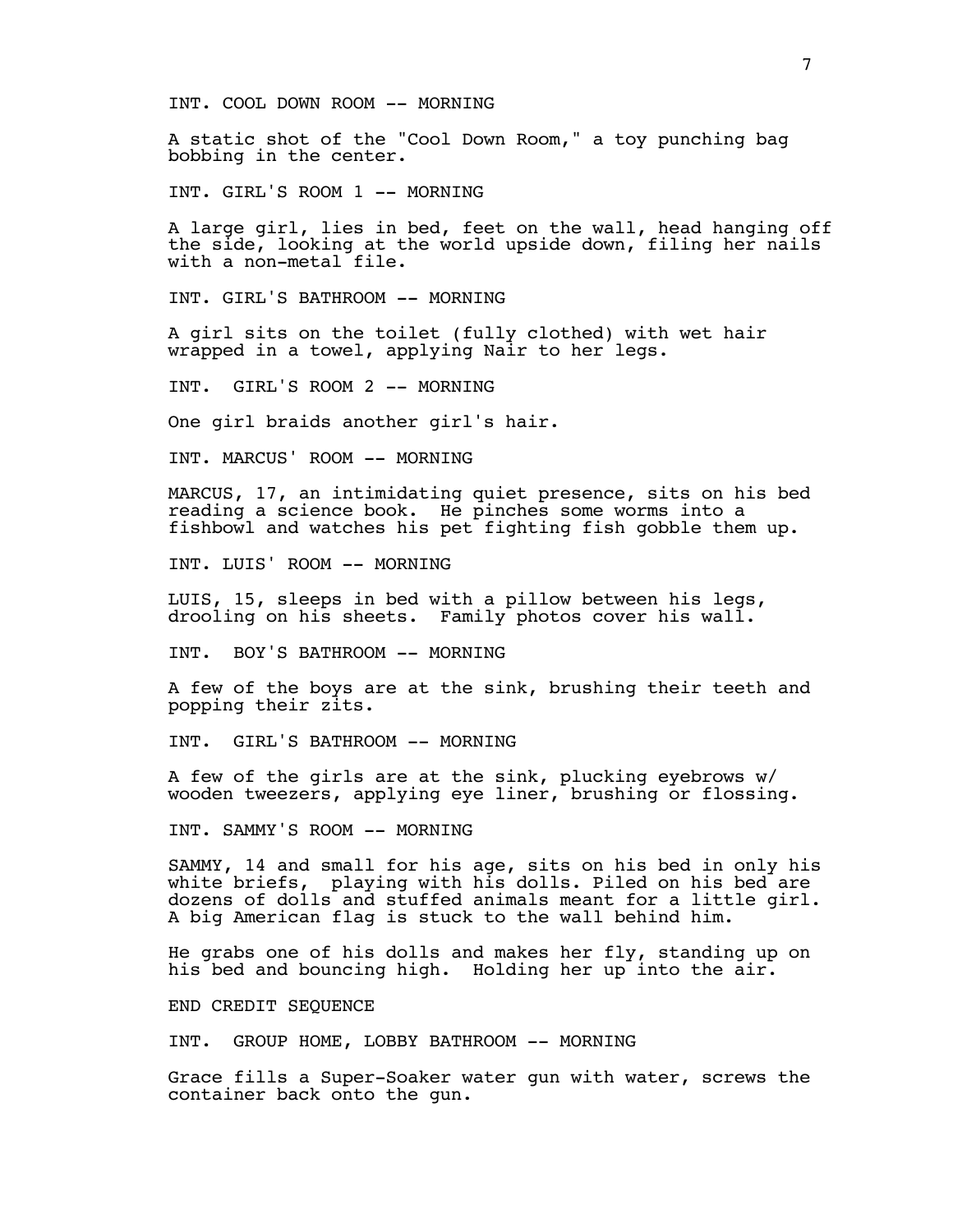She looks down at herself, at her stomach.

INT. GROUP HOME OFFICE -- MORNING

Grace briskly walks into the office. She grabs a big red binder from the counter-top and hands it to Nate, waiting nervously on the side. She doesn't stop for him, heading for the door.

> GRACE These are the files on our kids, to give you an idea of some of the crap they've been through.

Nate begins to thumb through the binder as Grace looks in her backpack.

> NATE How long do they stay here?

> > GRACE

Supposedly less than a year, but<br>some have been here for over 3. We some have been here for over 3. just keep 'em until the county figures out where they go next.

Grace pulls a pair of jeans from her backpack. She looks out the window into the lounge and sees a kid lying on the couch. She pounds on the window.

> GRACE (CONT'D) Tom! Go brush your teeth!

She then turns to see Nate react to one of the files.

GRACE (CONT'D) Remember, you're not their parent, and you're not their therapist. You're here to create a safe environment for them, that's it.

NATE

Got it.

### GRACE

And they're going to try to test you to see what they can get away with, so for now, just say no for a while.

NATE

No. Okay.

**GRACE** You have to kinda be an asshole before you can be their friend. (beat) You're gonna be fine.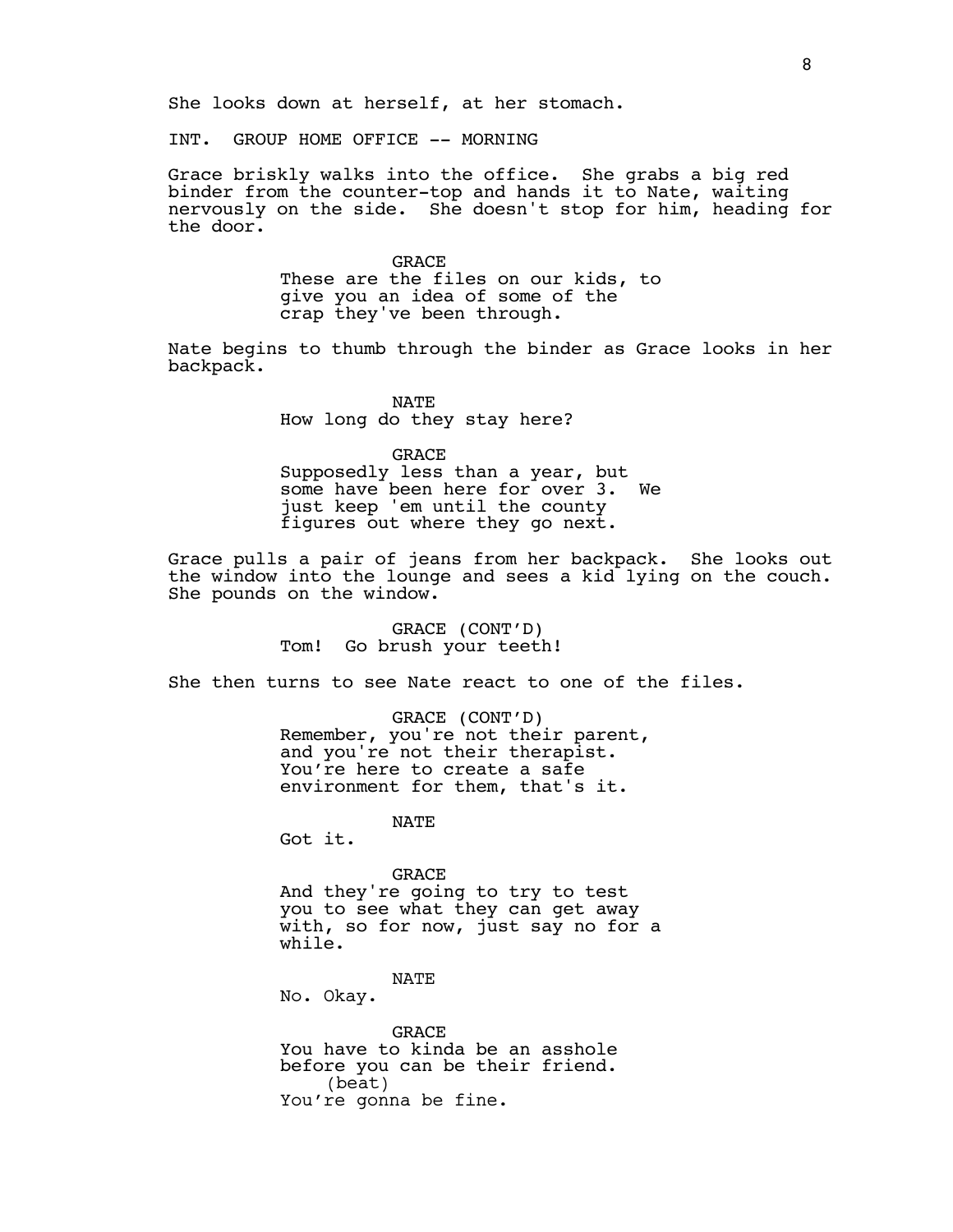## Grace walks out the door.

INT. GROUP HOME HALLWAY -- CONTINUOUS

GRACE Community meeting is in 5 minutes! (beat) Luis, you better be up!

She storms into Luis's room, cocking her water gun.

INT. LUIS' ROOM -- CONTINUOUS

Grace marches in to find Luis still sleeping. She rips the covers off him and pulls his pillow out from under his legs. She pumps the water gun a few more times and crouches to one knee, taking aim like a Navy seal.

Luis slowly opens his eyes and looks at her. She smiles at him coyly.

> LUIS So this is how it's going to be?

She nods.

GRACE You got 5 seconds.

Luis smiles.

LUIS (in spanish) You don't have the balls.

He closes his eyes with a smile.

Grace aims for the head.

INT. GROUP HOME HALLWAY -- CONTINUOUS

Luis SCREAMS from inside his room and comes running out, chased by a cold stream of water.

> LUIS (laughing) Okay okay okay okay!

Grace doesn't stop, laughing and chasing him all the way to the bathroom.

Mason walks down the hall, carrying a pile of folded towels. A few other boys gather at their doorways with big smiles. Mason shouts into the bathroom.

> MASON (spanish) I told you not to mess with her!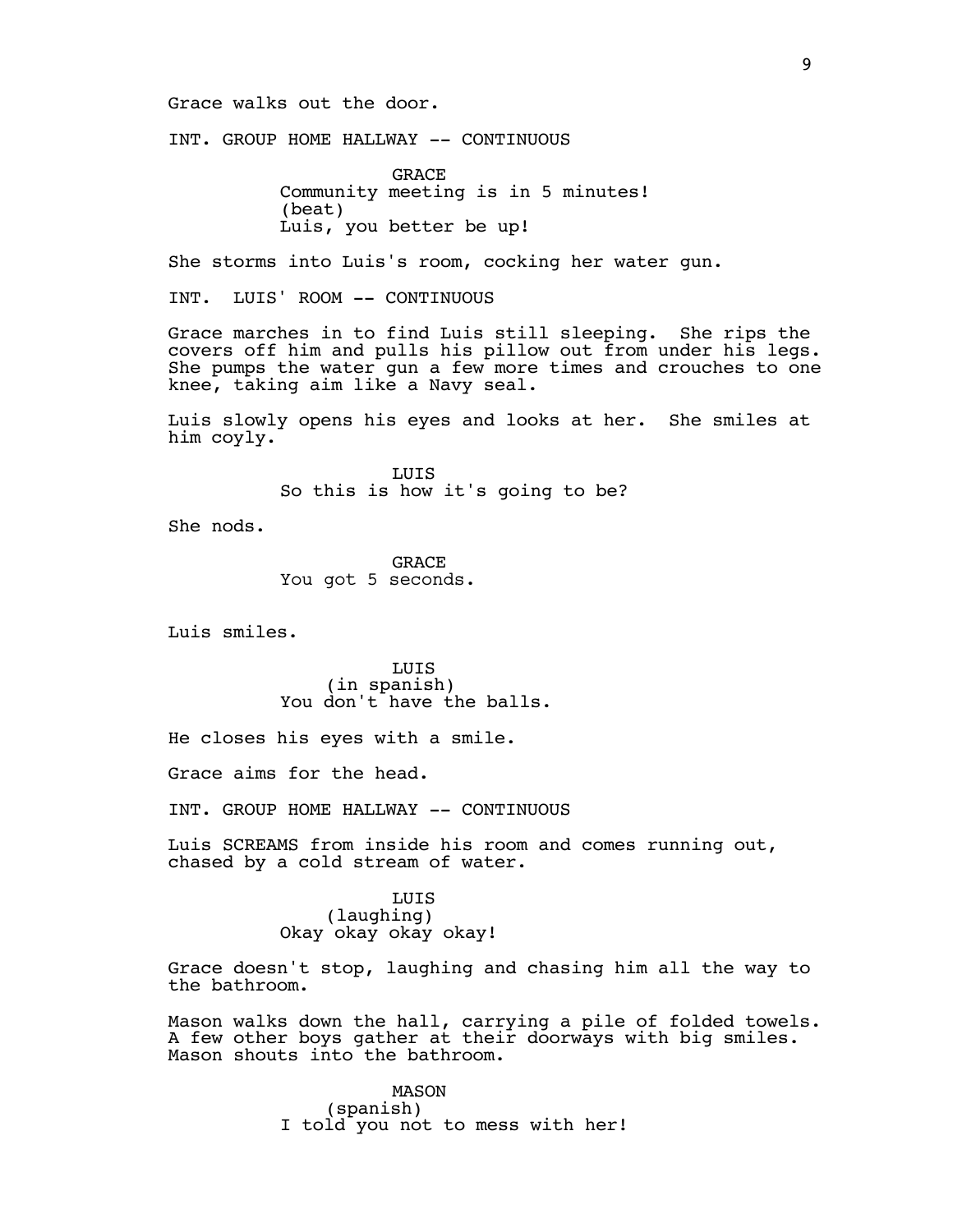Grace shoots a stream right in Mason's face, puts the gun on his pile of towels, and keeps walking down the hall. Mason takes it without flinching.

> MASON (CONT'D) I love you too. That's not cool.

INT. GROUP HOME LOUNGE -- CONTINUOUS

All the kids are talking to each other as Grace takes a seat. There are 14 of them (7 boys & 7 girls) sitting in a circle. Sammy is holding one of his dolls.

> GRACE Kendra, can you be secretary for us today?

KENDRA, a bored girl, shrugs.

KENDRA Sure, I guess.

GRACE

Thank you.

Grace tosses Kendra a tablet and pencil to take notes.

KENDRA Community meeting is now in session! (beat) Community announcements.

Kendra surveys the room.

KENDRA (CONT'D) No announcements?

Grace looks around the room at the dead faces. No one wants to participate.

> GRACE What's going on you guys? You look a little dead.

She looks back to Mason.

GRACE (CONT'D) What'd you do to them?

MASON I don't know. I farted when I was outside, maybe some of it followed me in.

LUIS You shart yourself again?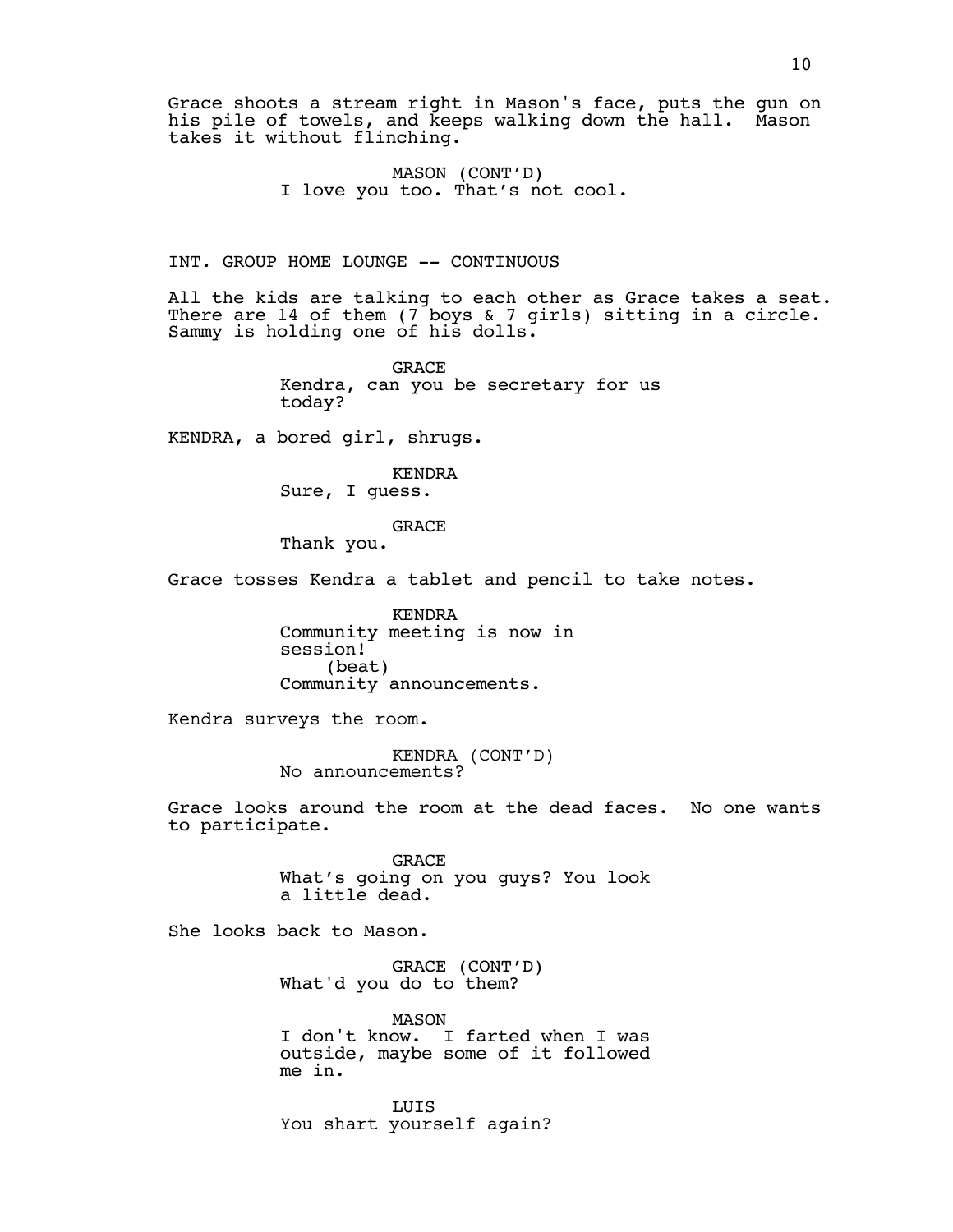MASON

No, Luis, I did not shart, thank you very much. And that happened one time and you weren't even here yet, so...

LUIS It's still funny.

GRACE Ok, are we done. I've heard that

story like three times today.

MASON Yeah, it's a good story.

LUIS It *is* a good story.

GRACE

Okay, well, if no one has any nonpoop-related announcements, I have one. As most of you are already aware, Marcus is turning 18, and will be leaving us.

LUIS (taunting Marcus) Can I have his room?

Marcus doesn't like that comment.

GRACE We're going to be throwing him a little party next week. Marcus, you have any requests?

Marcus thinks about it for a second.

MARCUS Can I shave my head?

GRACE I was talking about food for the party.

MARCUS I don't want food, I just wanna shave my head.

She shoots a look to Mason, who shrugs.

GRACE Okay, as long as I hold the razor.

MARCUS That's cool.

Cam holds on Marcus as Grace goes on.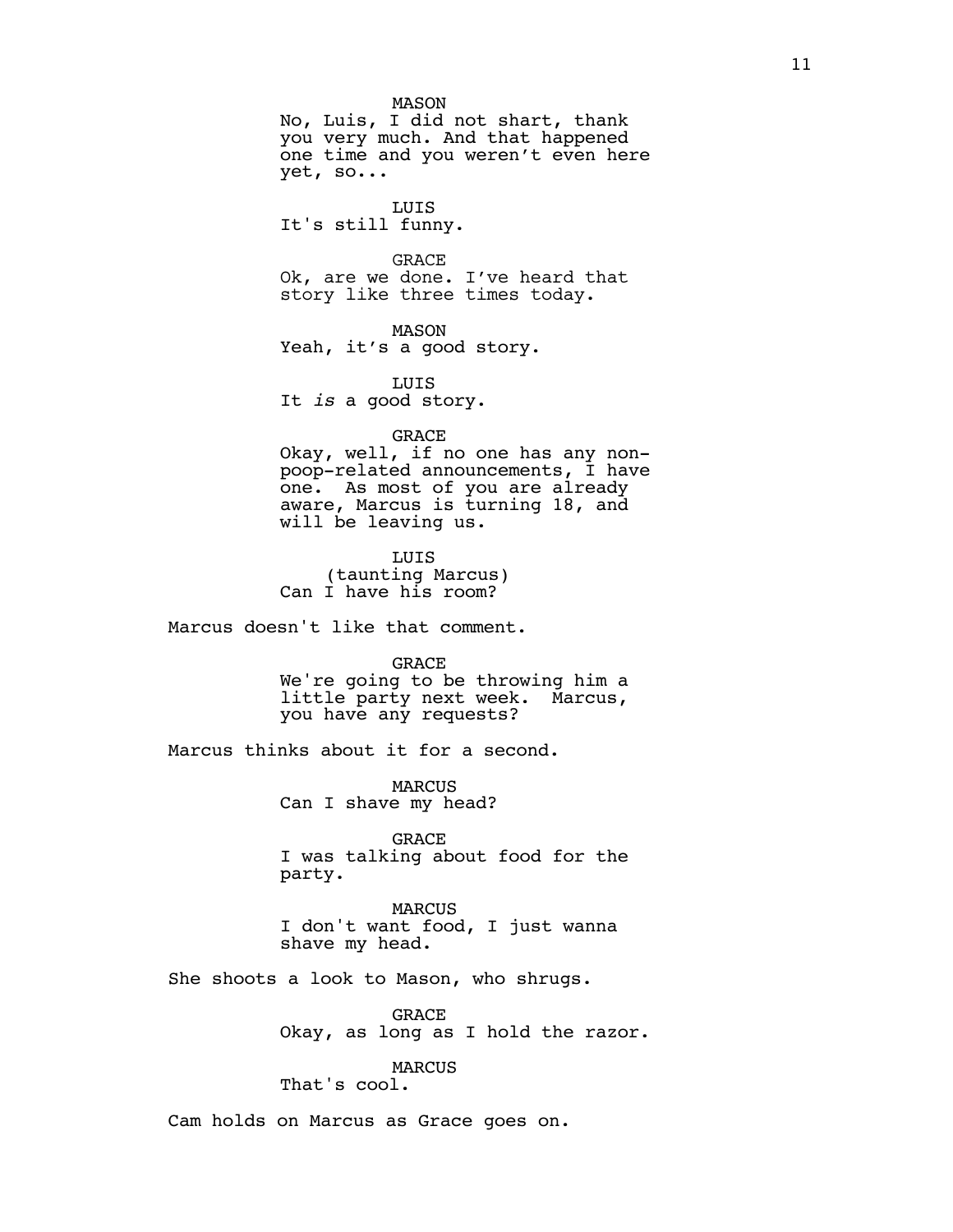GRACE

Okay, everyone else. Thoughts, food for Marcus' party. What are we gonna do?

LUIS

Cheetos!

SAMMY

Carne Fries!

KENDRA

KFC!

All the kids begin to shout their orders in a chaotic chorus.

GRACE Okay, okay! Everyone, one at a time!

Luis raises his hand. Grace looks at him.

GRACE (CONT'D) Luis, thank you for raising your hand.

**LUIS** Who's that weird guy?

Luis points to Nate.

GRACE Oh, that is Nate. Please do not be jerks to him. It is first day. (to Nate) You wanna introduce yourself?

Nate smiles and waves.

NATE

Um, Sure. Yeah, um. As you know my name is Nate and I, uh, just, uh, I took a year off of school to get some life experience and I've always wanted to work with underprivileged kids.

MARCUS What the fuck is that supposed to mean?

GRACE Marcus, settle down.

MARCUS No, I wanna know what you mean by that 'underprivileged'.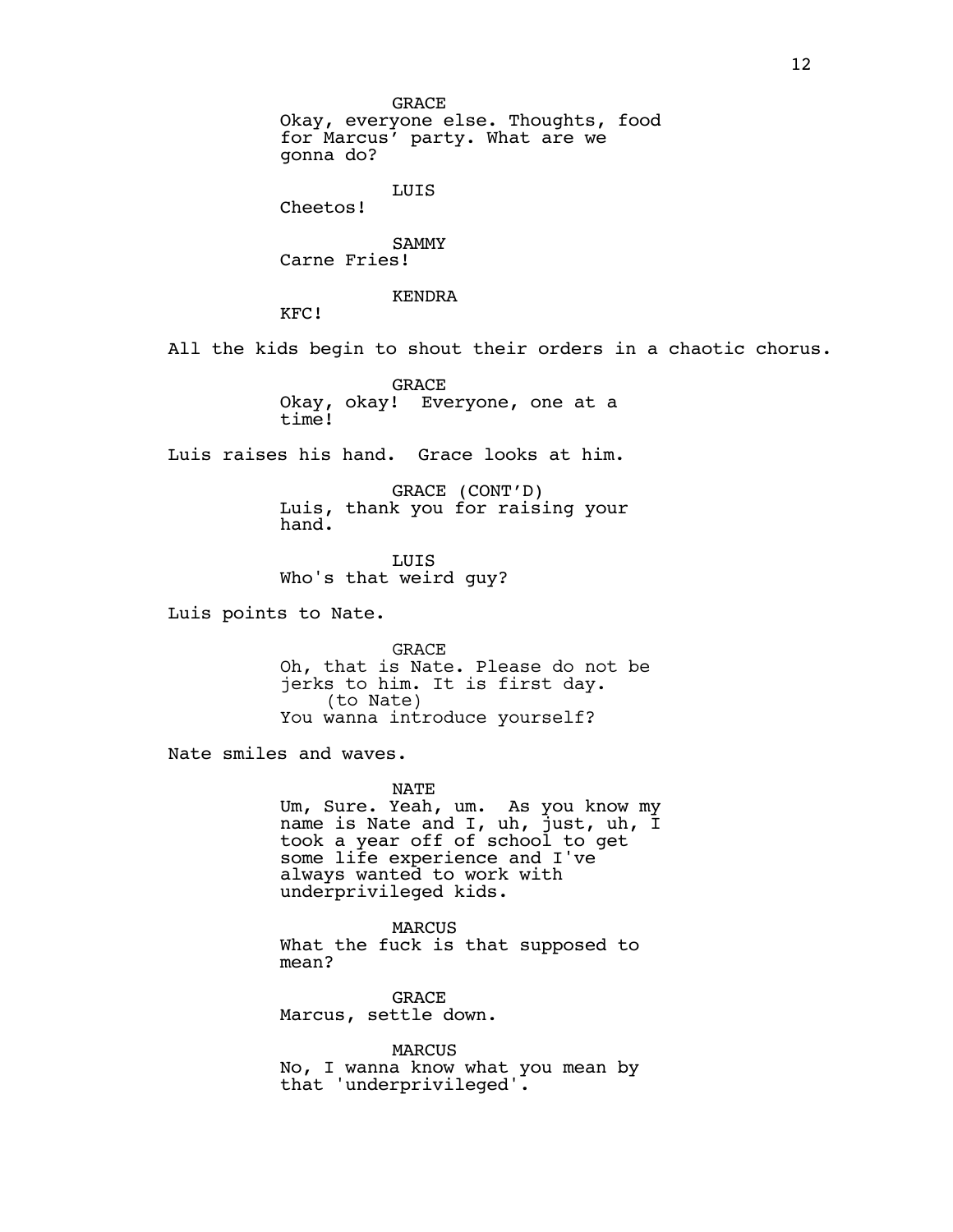NATE That's not what I meant.

MARCUS Then think about your fuckin' words before you speak. Newbie.

GRACE Hey! That's a level drop. Go to your room.

Marcus stares at her, letting her know he doesn't have to go if he doesn't want to. Grace doesn't back down, not the least bit intimidated.

> GRACE (CONT'D) Go to your room.

Finally, he gets up and walks to his room.

GRACE (CONT'D) Um, levels and feelings, you know the drill...let's start with you Luis.

She tosses him the little stuffed bear.

## LUIS

Green, fine.

As the kids each take turns tossing the bear and saying their levels and feelings, Grace looks off in Marcus' direction, scratching the corner of her thumb with her fingernail.

Mason notices her.

CUT TO:

INT. GROUP HOME LOUNGE-- LATER

The phone RINGS. Grace picks up while writing a report on Marcus' blow-up.

> GRACE Short Term 12 this is Grace. (pause) Right now?

INT. GROUP HOME JACK'S OFFICE -- DAY

Grace sits in an office, staring at a big, ugly, yellow lamp in the corner of the room. JACK, an old guy with glasses, finishes an email on his computer, typing very slow and loud. He talks while he types.

> JACK So what do you think?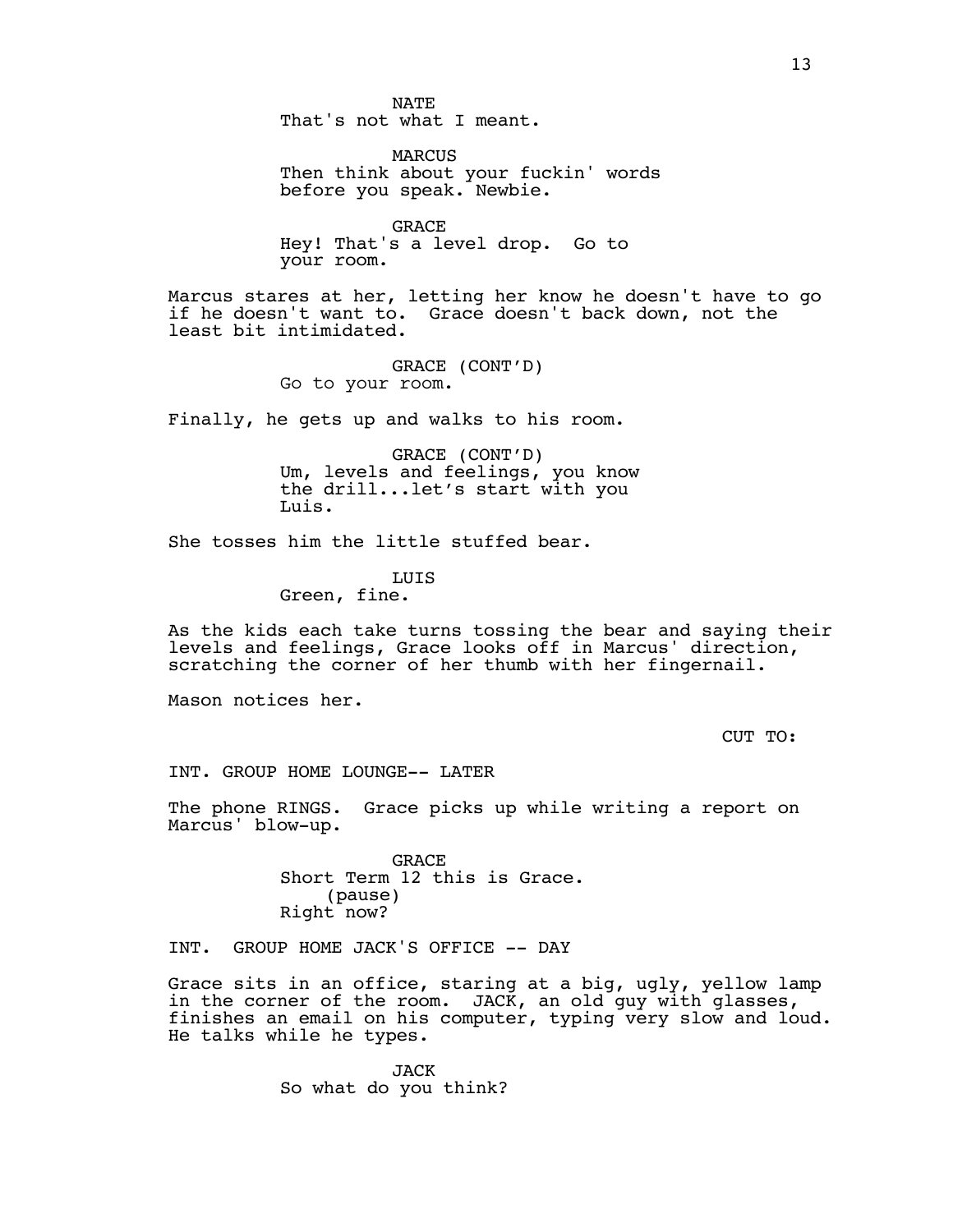GRACE

Hm?

## JACK The new lamp.

She looks at the very normal looking lamp.

JACK (CONT'D) It's really a trip. You can turn it on and off by just touching the metal part. Try it.

Grace reaches over and touches the lamp a few times, taking it through its various levels of illumination.

JACK (CONT'D)

Cool, huh?

He turns to Grace.

Grace shrugs and gives him a slight nod that says, "Maybe a little."

> JACK (CONT'D) Look I'm suppose to be in a group session like right now. You mind if we walk and talk?

Jack gets up and grabs a couple folders from his desk.

CUT TO:

EXT. GROUP HOME, COTTAGE -- DAY

Jack and Grace walk down the sidewalk passing the cottages. A small group of kids play dodge-ball in the foreground, supervised by a couple staff members. Kids and social workers pass through frame in the background.

Jack fumbles through his folders and hands her a file.

JACK This is Jayden, she just got appointed to us this morning. Her father's a friend of a friend. Real nice guy, very cultured.

GRACE Why isn't she with him?

#### JACK

He lost his wife a few years back and Jayden hasn't made it very easy for him. The past couple years she's been in and out of group homes for dangerous behavior. Last week she bit her therapist's nose.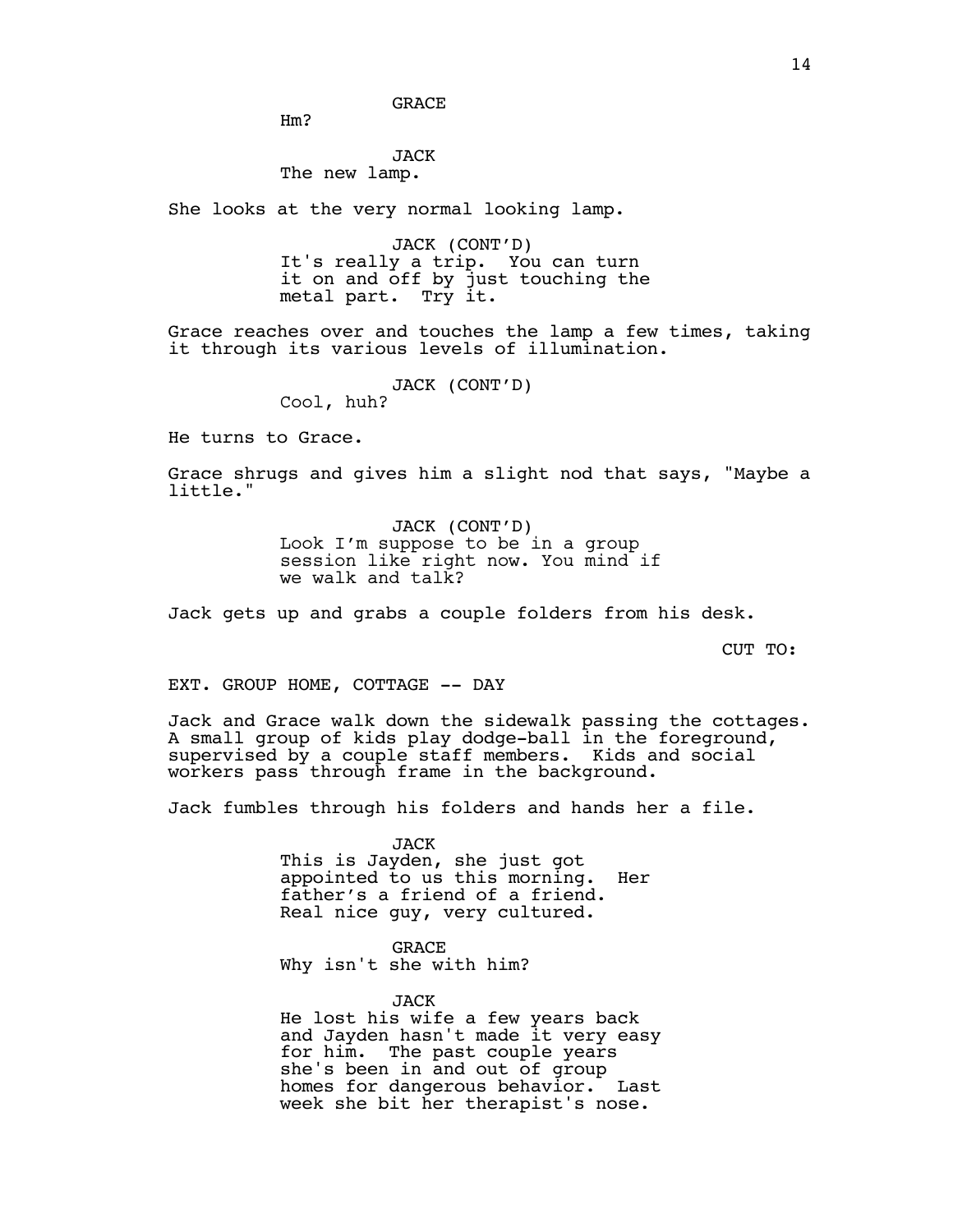GRACE

Great.

JACK Yeah, so we'll have her during the week, but she has weekend home visits.

## **GRACE**

Alright.

JACK I told her father we'd take good care of her.

GRACE I take good care of everyone.

Jack looks directly at her, a small smile on his face, reminding her who's in charge.

> JACK I know you do. That's why I'm trusting you to do the same for Jayden.

GRACE (let's it go) When does she get here?

Jack looks at his watch.

JACK She might be here already.

He walks into his meeting.

INT. GROUP HOME OFFICE -- DAY

JAYDEN, 15, in worn jeans and high-tops with scribbles all over them, sits on the floor surrounded by all her belongings, drawing in a sketchbook, fixated on a dead roach lying on its back a few feet away.

> GRACE I like your name, Jayden. JAYDEN It's a boy's name. GRACE

Really? I didn't think so.

JAYDEN Will Smith did.

Grace goes through the last of her bags. She pulls out a belt and adds it to the pile of contraband. She pulls out a pair of scissors.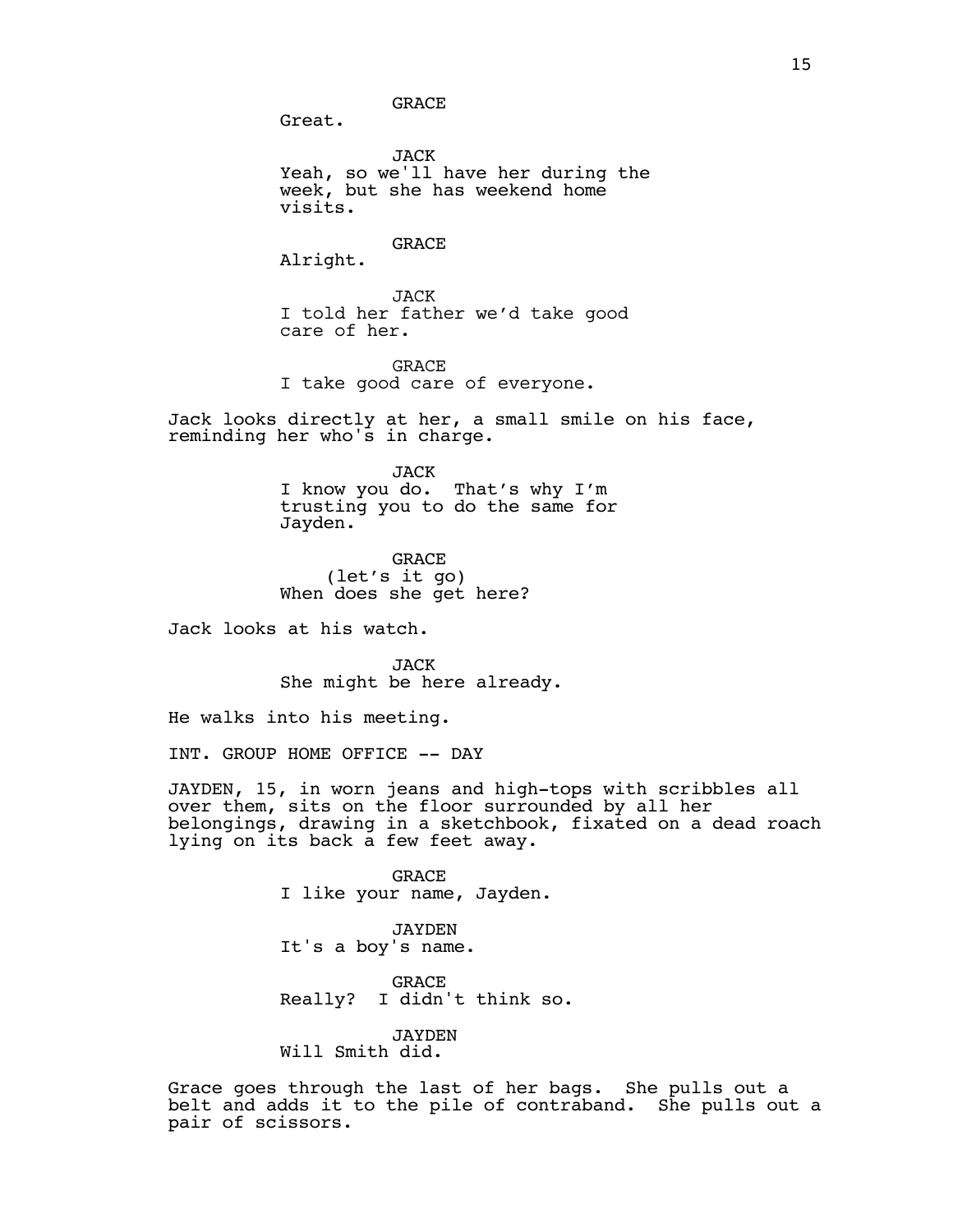GRACE Okay, well these things you can't keep in your room, but we'll keep it in a closet out here, and you can check it out whenever you want 'em.

JAYDEN Yep, I know the rules: no belts, no razors, no scissors, no fucking freedom.

**GRACE** No cussing.

JAYDEN Oh shit, I forgot about that one.

Grace smiles at her and shakes her head, amused.

GRACE I'm gonna let that one slide, only cause it was clever.

Grace heads to the door.

GRACE (CONT'D) Let's go see your room.

Jayden watches her, wondering if this one may be different.

INT. JAYDEN'S ROOM -- DAY

GRACE Here it is.

Jayden throws her stuff on the bed, including her sketch pad.

JAYDEN Wow, it's so inviting.

GRACE You can put up whatever you want on the walls, as long as it's appropriate.

JAYDEN So no pictures of penises?

GRACE Not unless they're very scientific.

Jayden walks over to check out the closet. Grace sees Jayden's sketch book and a really cool drawing of a dead roach with balloons tied to its feet, floating through the sky. Grace picks it up and smiles.

> GRACE (CONT'D) Oh, wow. This is really cool.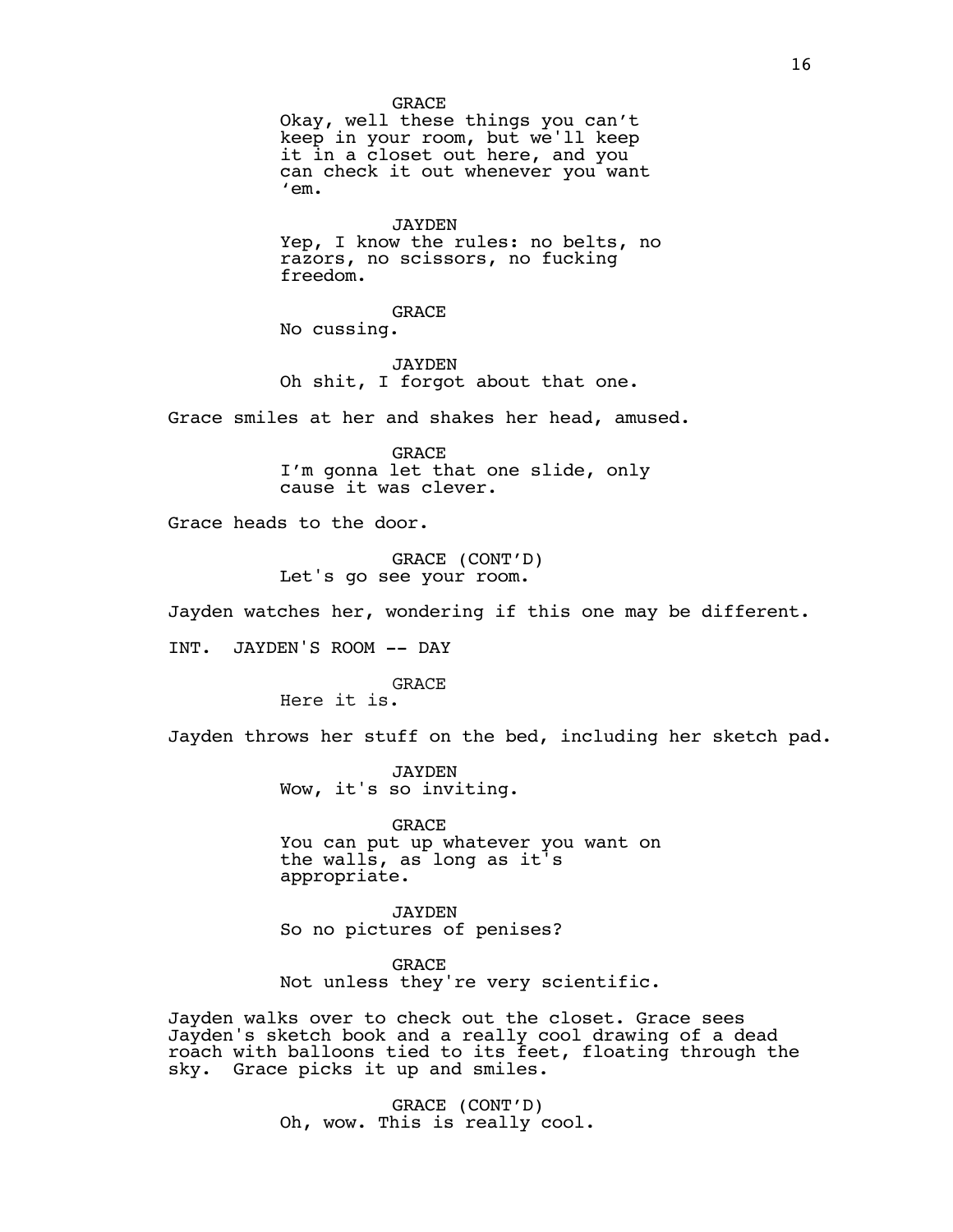Jayden grabs the sketchbook and closes it.

JAYDEN

That's crap.

GRACE If you call that crap, I'm jealous.

Grace takes in a breath and realizes Jayden doesn't want to chat.

> GRACE (CONT'D) Put your clothes outside the door before bedtime and the overnighters will wash them. And, um, you can't keep your door closed...

JAYDEN I don't do that anymore.

GRACE I'm not saying you do...

JAYDEN

And if I did ever want to cut myself, keeping the fucking door cracked isn't going to stop me.

GRACE I warned you about cussing. That one's gonna be a level drop.

JAYDEN Oh no, a level drop, what am I going to do?

Grace looks at her for a moment before responding.

GRACE Your attitude is not helping either one of us.

Jayden puts in her headphones. Grace watches her for a moment, then walks out of the room.

INT. GIRL'S ROOM 1 -- AFTERNOON

Kendra lies in bed, feet on the wall, filing her nails with a non-metal file.

INT. SAMMY'S ROOM -- AFTERNOON

Sammy plays with a plastic dinosaur.

INT. MARCUS' ROOM -- AFTERNOON

Marcus stares at his fish.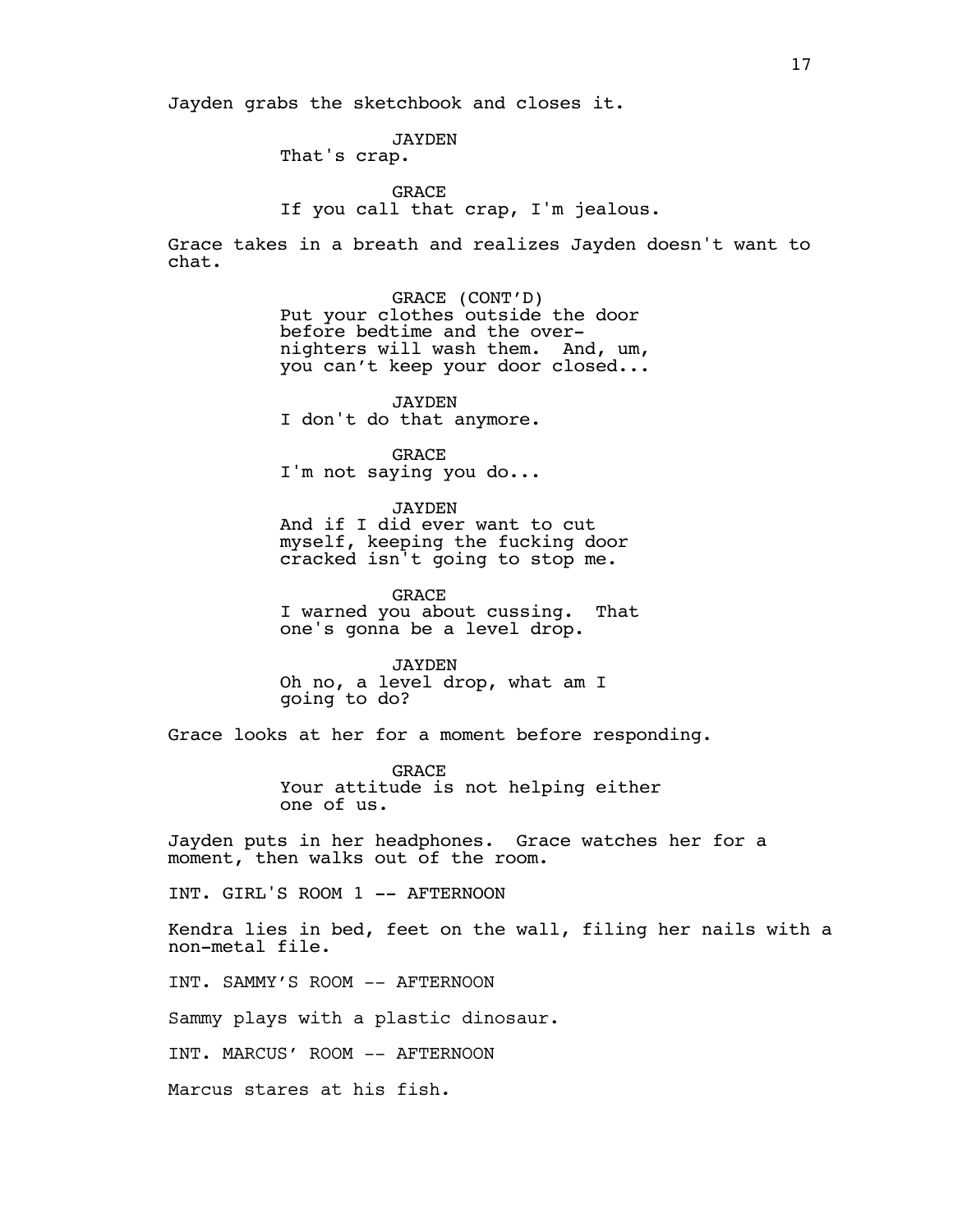Grace signs out her hours for the day and puts the binder away.

EXT. GROUP HOME LOUNGE -- AFTERNOON

Mason stands with Nate, smoking a cigarette after work. Nate has a back-pack on. Grace unlocks her bicycle.

> NATE What happened to that guy?

MASON What guy?

NATE The big kid who made you poop your pants.

MASON

Wesley?

GRACE He ran away again, and then two days later someone found him dead in the bushes.

NATE

What?

GRACE That's the real ending to the story.

MASON I don't like that part.

Mason takes a drag as Grace gets on her bike.

MASON (CONT'D) Sure you're not coming with me.

GRACE I'm gonna clear my head.

She rides off.

GRACE (CONT'D) Good first day Nate!

NATE (unsure) Thank you.

MASON (sarcastic) See ya!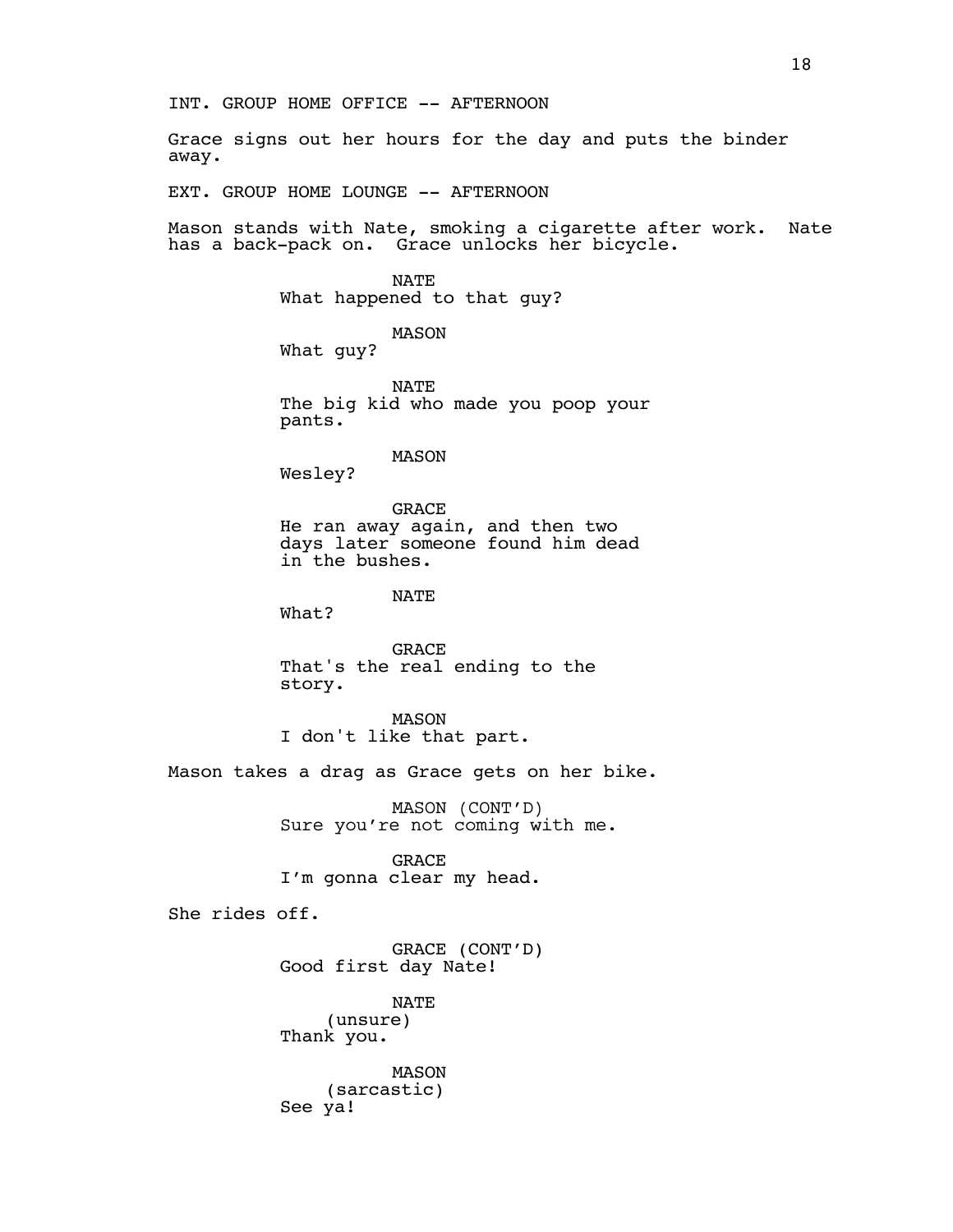NATE

Alright, man

MASON Yeah, take it easy. See you tomorrow.

He takes another drag.

EXT. SUBURBAN STREETS -- AFTERNOON

Grace rides her bike.

EXT. WOMEN'S CARE CLINIC -- AFTERNOON

Grace locks her bike to a railing.

INT. WOMEN'S CARE CLINIC LOBBY -- AFTERNOON

Grace sits in a waiting room with 4 teenage girls. She's visibly awkward and out of place. NURSE BETH, a plump 40 year-old with a weathered face, walks out from the back with a clipboard in hand.

> NURSE BETH Grace? Come on in, hon.

Grace gets up and walks back with her.

INT. WOMEN'S CARE CLINIC OFFICE -- AFTERNOON

Nurse Beth sits at her desk, looking at the testing results on the clipboard. She has a kind, motherly tone in her voice.

> NURSE BETH So, the test did come back positive.

GRACE (sarcastic) Lovely.

NURSE BETH How are you feeling?

GRACE I already took like seven of those tests at home, so I'm not really surprised.

NURSE BETH Okay, well you have a few options to explore. And we can go over them-

GRACE (interrupting) Can we just make an appointment for Saturday?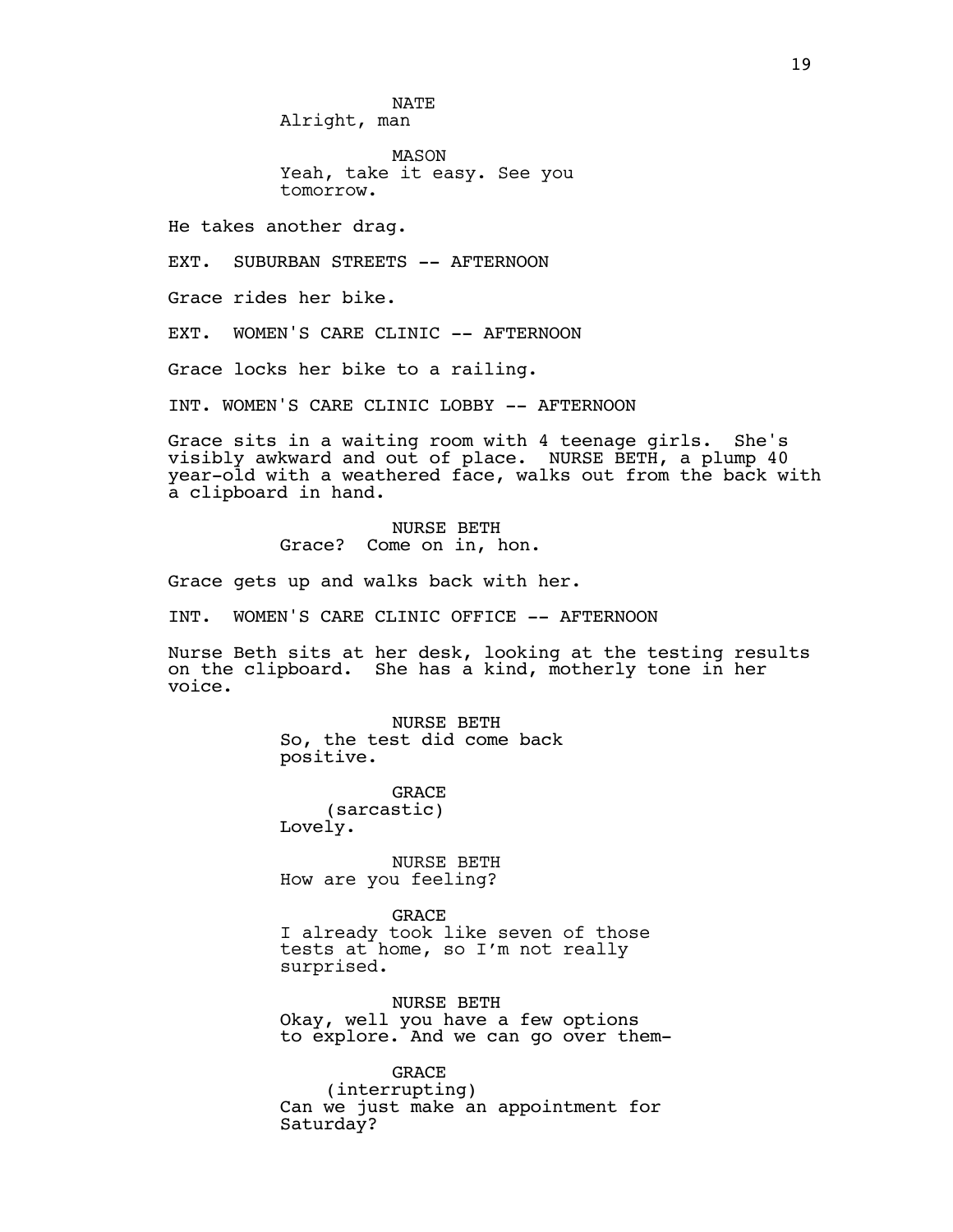Nurse Beth looks at her, wondering if she's really thought it through.

> NURSE BETH You don't want to hear the other options?

> > GRACE

No.

Nurse Beth looks at her, looks down at Grace's hands.

NURSE BETH

Okay.

She grabs another clipboard.

NURSE BETH (CONT'D) Have you ever been pregnant before?

Grace is a little thrown off.

GRACE

One time.

Grace picks at the corner of her thumb.

EXT. GRACE'S APARTMENT -- EVENING

Grace turns to see if anyone is watching her as she walks to her front door.

Grace stands outside her apartment door. She takes in a deep breath, composes herself, practices a fake smile, and walks in.

INT. GRACE'S APARTMENT KITCHEN -- EVENING

Grace walks into her apartment to find Mason, wearing a tall chef's hat, cooking some authentic Mexican dish in the kitchen.

He turns to see her and smiles.

MASON Hey stinker, what took you so long?

GRACE (avoiding the question) Oh, no. I didn't know you still had that stupid hat.

MASON I will always have this stupid hat.

**GRACE** What's going on in here?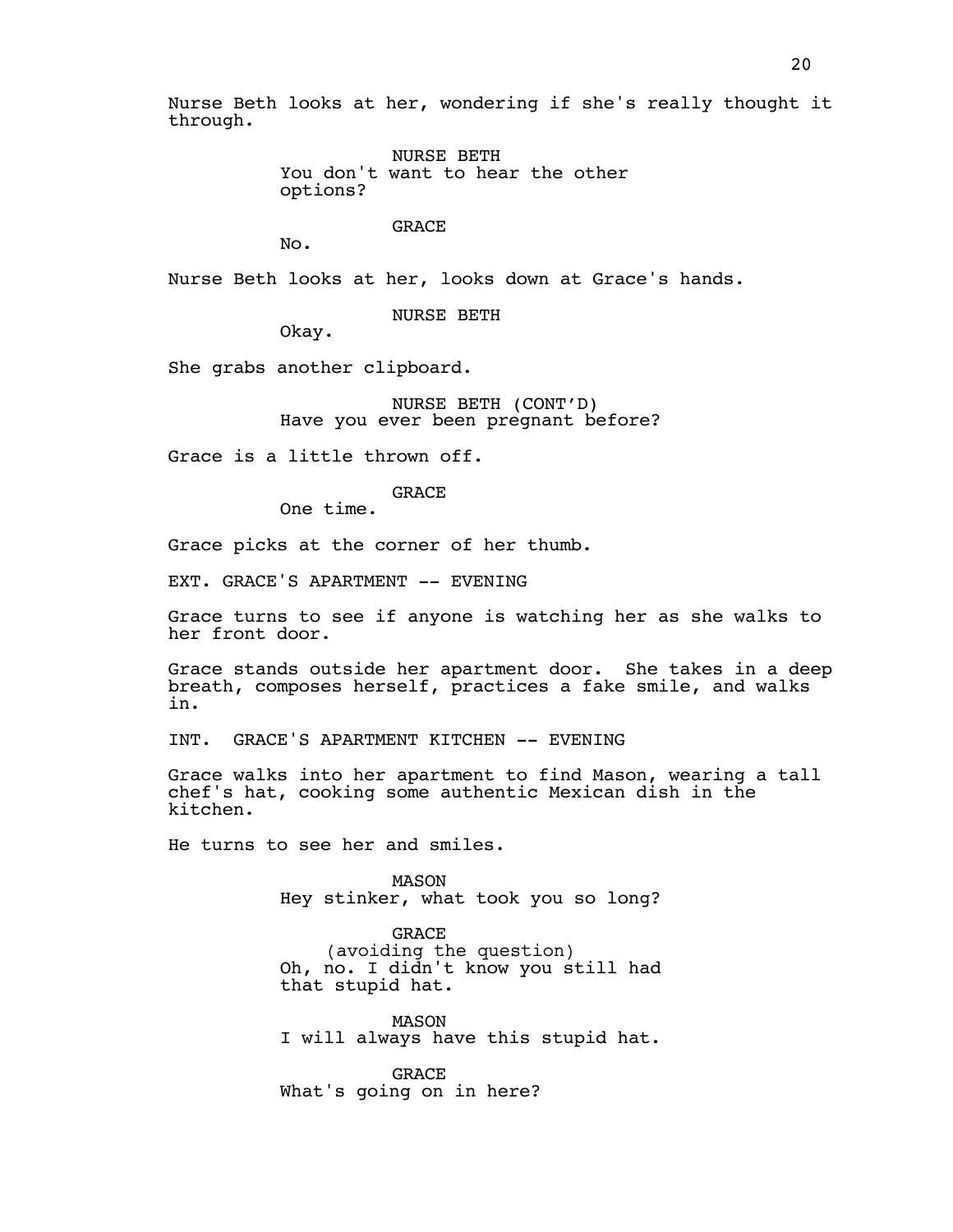#### MASON

Well since you were out cheating on me with your bike, I decided I'd make myself some chili rellenos, homemade tortillas, and my mom's famous salsa.

He uncovers the pot to let her have a whiff.

**GRACE** Mmm. Looks like there's enough for two.

MASON

No, I doubt it.

GRACE Mase, you don't have to be jealous of Floyd.

MASON (laughing) Floyd? Your bike has a name now?

GRACE Of course he does. We're very close.

MASON I don't know what you see in him.

GRACE Nice grip. Comfy seat.

MASON There is NO way his seat is as comfy as mine.

Grace smiles and touches his arm apologetically.

GRACE You're right. I think I'm gonna go take a shower. (while leaving) Floyd got me all sweaty.

Mason smiles and shakes his head.

MASON I hate that bike!

INT. GRACE'S APARTMENT BATHROOM -- LATER

Grace sits in the shower, letting the water pummel her. She lets a glob of spit fall from her mouth. Lost. Empty. Scared.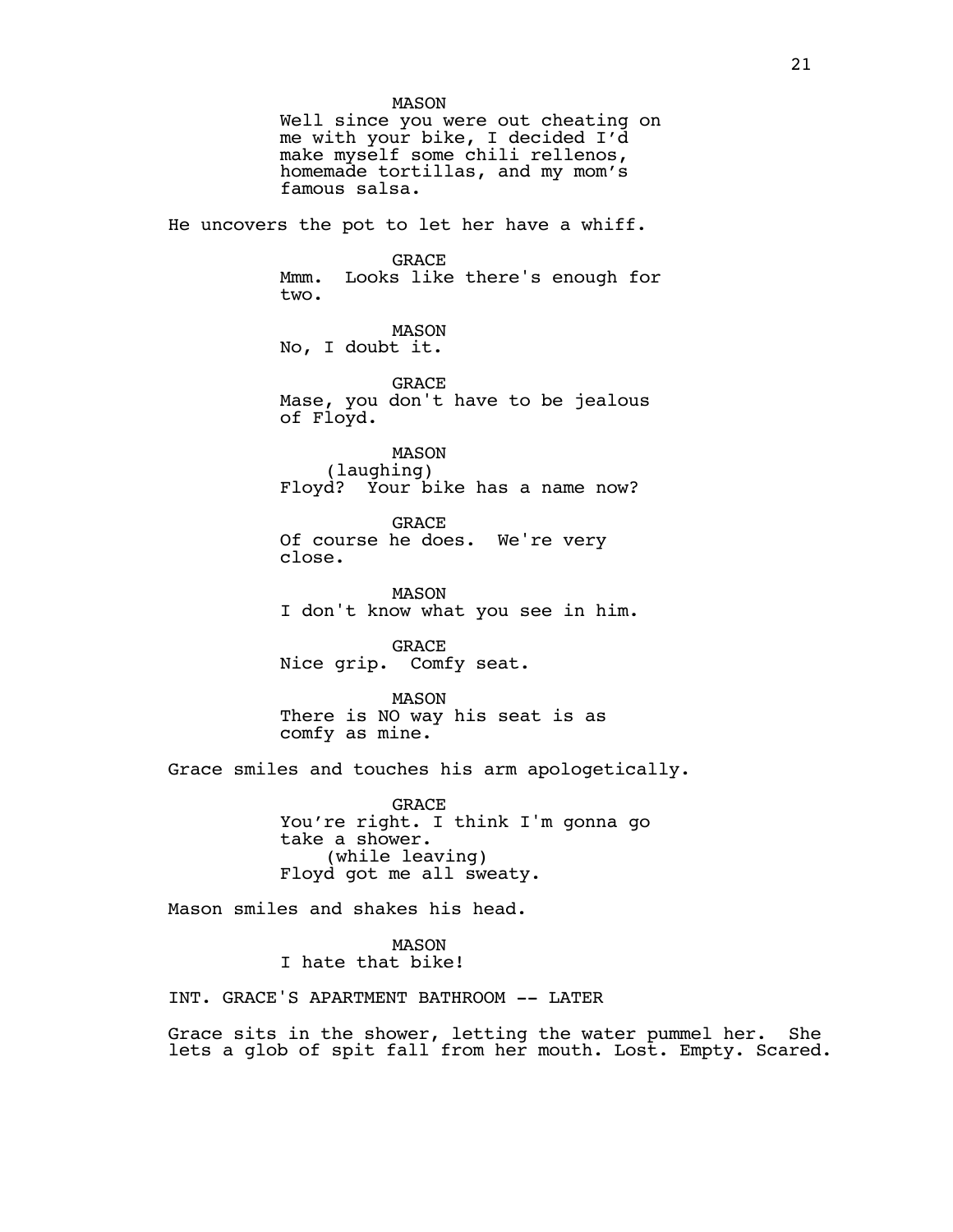INT. GRACE'S APARTMENT LIVING ROOM -- EVENING

Two empty plates of (authentic Mexican dish) sit on the coffee table with a pot and wooden ladle.

Mason and Grace sit on the couch, facing each other, sketching in two separate tablets. They both are glancing up at each other and making adjustments to their illustrations.

> GRACE Okay, I'm done with mine.

MASON Uh, yeah, okay. Yep, almost there.

GRACE There's some crazy last minute changes you're making.

MASON I really suck at noses.

MASON (CONT'D) Okay. You go.

She turns hers over. It's a really great drawing of Mason smiling with a messy beard and stick-out ears.

> MASON (CONT'D) Aw, damn it. Yours are always so good. (looking) I look like a homeless guy though.

GRACE You do kind of look like a homeless guy.

MASON What's that on my face there?

He points to a spot on his beard.

**GRACE** Oh, that. Well that's the piece of avocado that's on your beard.

MASON (smiling) No, no. Fuck.

He wipes the avocado off his beard.

GRACE It's been there the whole time.

MASON Ooo, yeah. Thank you for saying something sooner.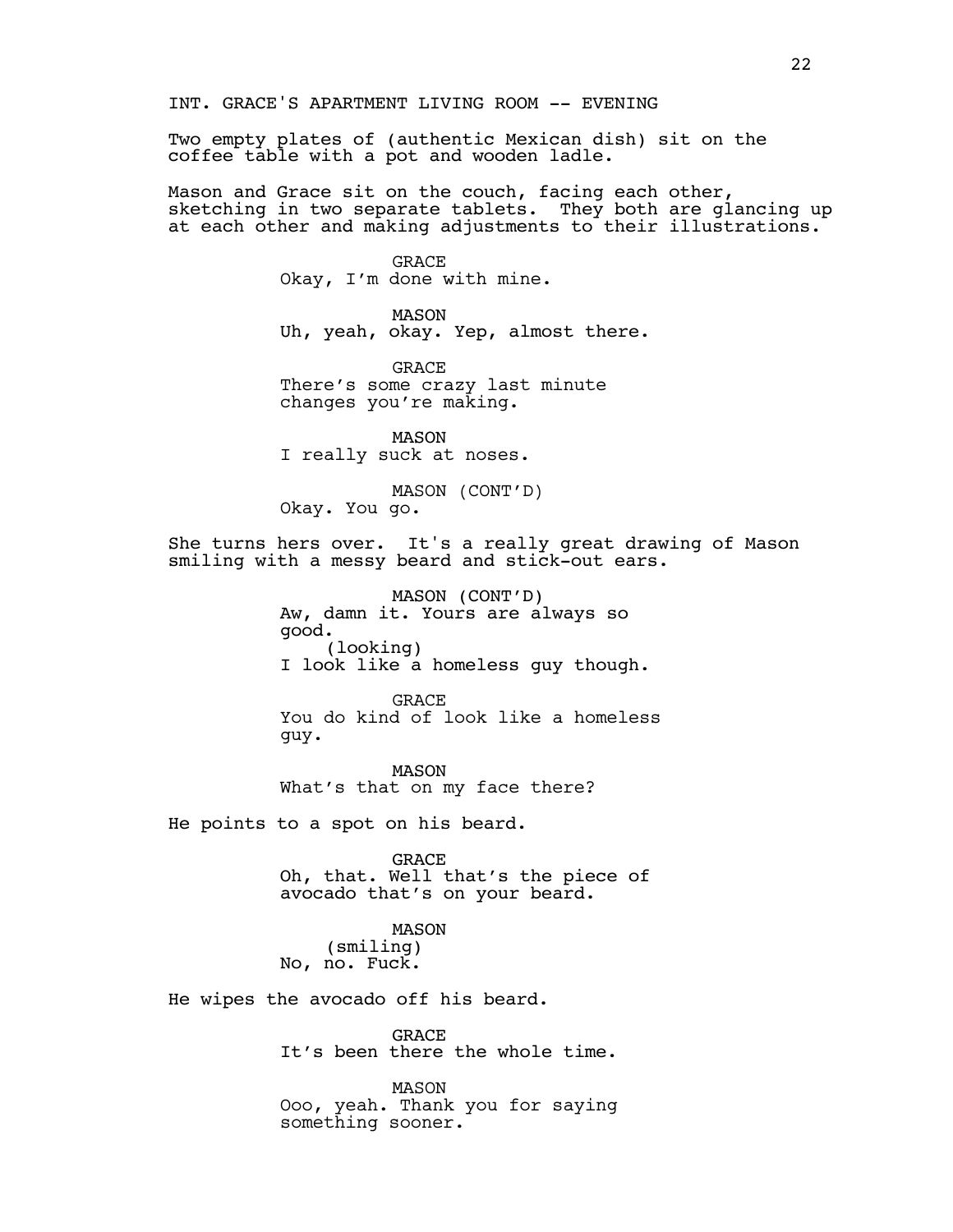MASON (CONT'D) Okay, alright here we go. Just take it easy okay cause you're gonna freak out when you see this. I think it's my best one yet. Okay.

Mason flips his book to reveal the worst portrait of someone ever drawn. Grace is incredibly distorted, doesn't look anything like her, and has a HORRIBLE nose.

Grace laughs.

MASON (CONT'D) Come on. You can't fuck with that.

GRACE I can't fuck with that.

GRACE (CONT'D) That nose is amazing.

MASON Yeah, I was going for kind of a mushroomy thing.

GRACE Is that a beard?

MASON No, I was trying to shade. I think it looks pretty cool.

GRACE What's going on on my head?

She points to the bed of flowers growing out of her head.

MASON These? Flowers. They represent the peculiar thoughts that grow out of your gorgeous mind.

Grace smiles.

She meets his eyes for a moment and is reminded of how much she loves him.

> **GRACE** Why are you so nice to me?

MASON Are we being serious now?

Grace nods.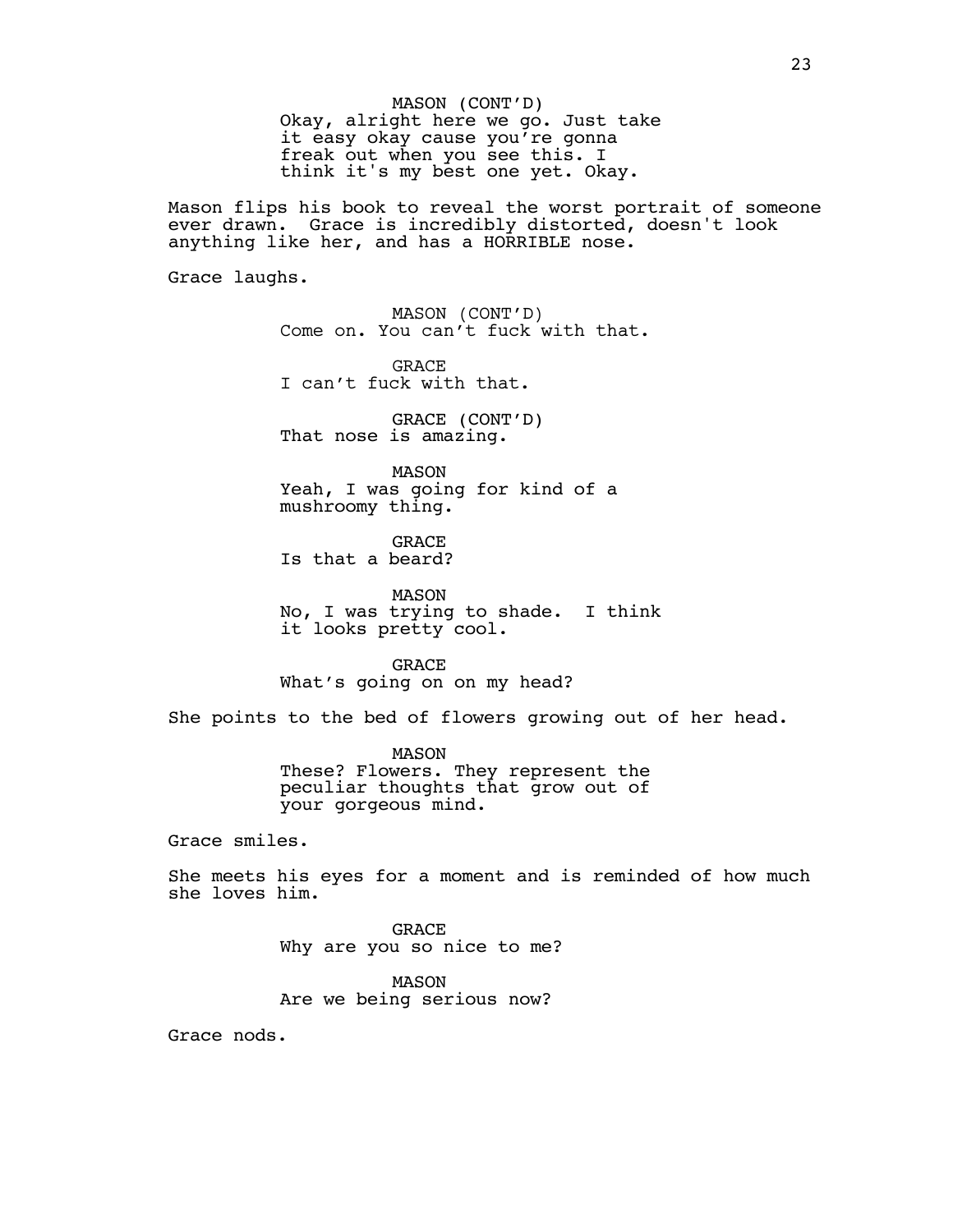MASON (CONT'D) Well, it's easy. It's because you are the weirdest, most beautiful person I have ever met in my whole entire life.

Grace likes that. She leans in and gives him a really good kiss.

MASON (CONT'D)

Whoa.

GRACE

What?

MASON I don't know. It's just been a long time since you've kissed me like that.

Grace thinks about it.

GRACE That's not true.

MASON Uh huh. We haven't had sex in 9 days and 13 hours.

GRACE Down to the hour, huh?

MASON Did I do something?

Grace shakes her head.

GRACE No, you're wonderful.

MASON What is it then?

Grace looks away. She begins to scratch her thumb. Mason notices and gently holds her hand to stop her.

> MASON (CONT'D) Please, you're gonna have to let me in your head every once in a while or I'm gonna go nuts...

Grace grabs his face with both hands and shushes him.

### GRACE

Shhhh shhhh. Shhhh.

She kisses him on the cheek, the nose, the corner of his mouth.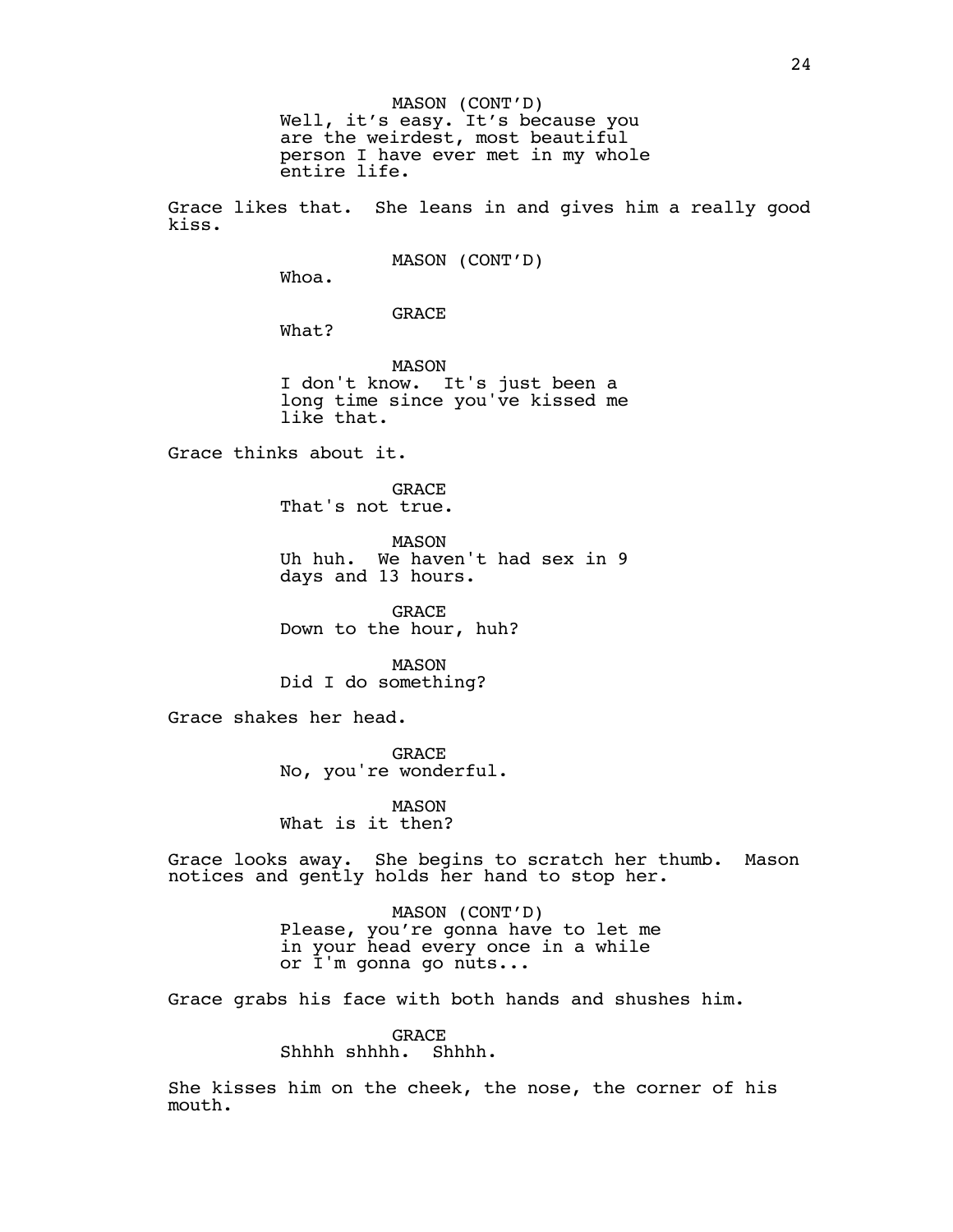She pushes her lips against his and pulls him down onto the couch. She grabs Mason's hands and guides them, through her hair, her face, her neck, down her side, to her legs. He slides his hand along her skin, gently, carefully, always making sure that it's what she wants.

#### MASON

## Are you gonna do this just for me?

She kisses him again and moves his hand up her legs, high under her shorts. Her breathing quickens. He slides his hand down her belly, slipping into her underwear, pausing there, reading her skin like brail. She obviously wants him to keep going, but he waits for eye contact to be sure. She looks at him, her hand tapping the back of his head with anticipation.

MASON (CONT'D)

You okay?

#### GRACE

Yeah.

### MASON

Yeah?

MASON (CONT'D) You don't want me to stop?

She shakes her head, and then he touches her. She gasps.

Mason kisses her again. Her legs pinch tightly around his hand. Her breathing quickens. The pleasure overcomes her and she loses control, pushing up against him. Eyes closed, gasping for air, squeezing his hair between her fingers. And then.

> GRACE (quietly) Stop.

> > MASON

What?

GRACE

Stop!

Grace hits him hard with a straight palm to the nose and kicks him to the floor.

MASON

Ah! Shit!

She quickly curls up into the fetal position on the couch. Mason touches his nose, bright red and bleeding.

> MASON (CONT'D) Uh...what the hell Grace?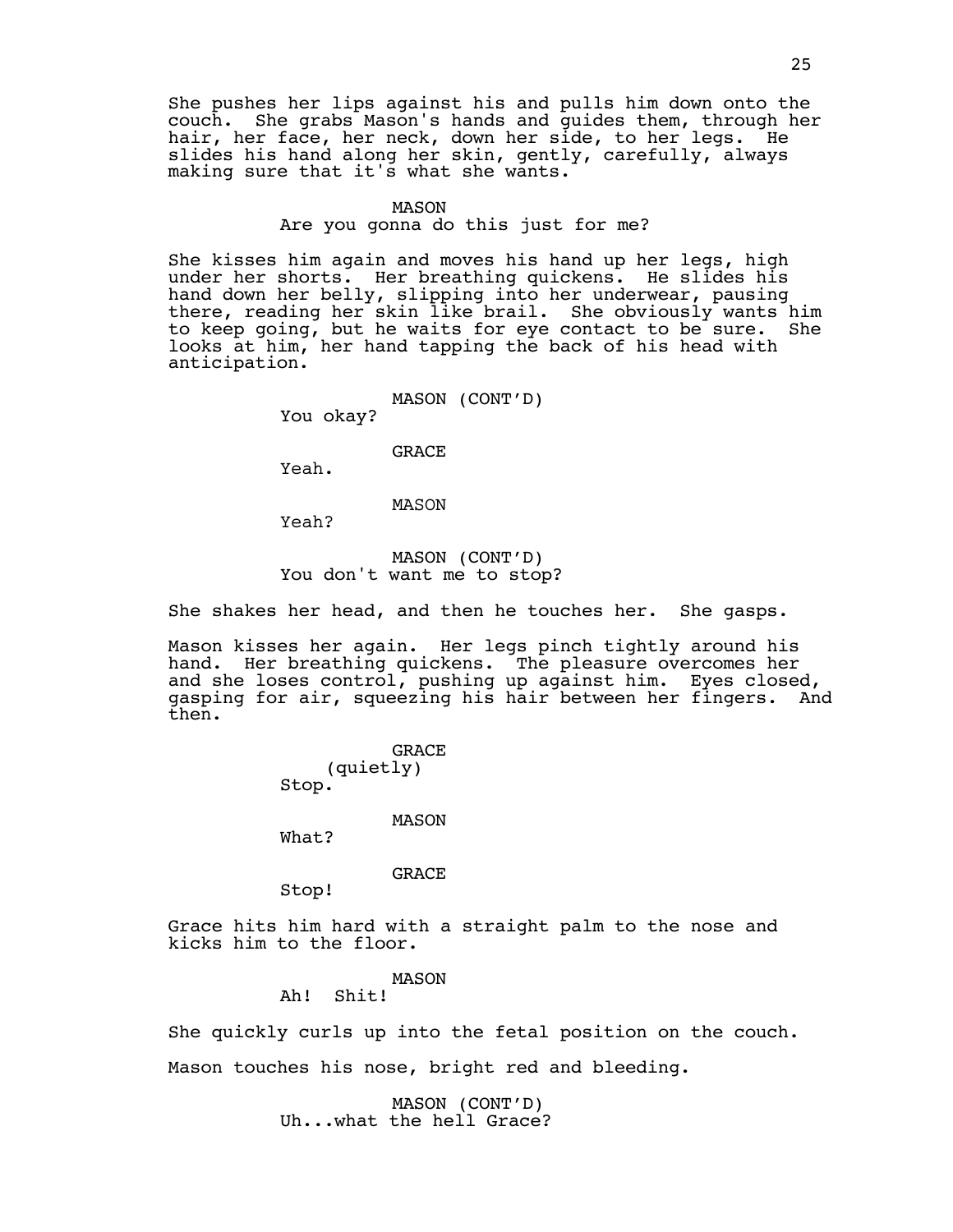She stays curled up on the couch without an answer.

He gets up and walks to the bathroom.

INT. GRACE'S APARTMENT, BATHROOM -- CONTINUOUS

Mason stands at the mirror, washing the blood from his face. He takes a moment to let the frustration go.

INT. GRACE'S APARTMENT -- MOMENTS LATER

Mason sits on the couch with Grace's head in his lap, stroking her hair. He holds his head back with a bloody tissue to his nose.

FADE OUT:

EXT. GROUP HOME, COTTAGE -- MORNING

Grace locks her bike to the gate and walks into the unit.

INT. GROUP HOME, LOUNGE -- MORNING

Grace sits in a circle with her 16 kids, Jessica, Mason and Nate observing.

> GRACE Okay everyone, I think most of you have already met her, but we have a new member in our community. Jayden, would you introduce yourself?

> > JAYDEN

Um. Please don't be offended if I'm not very friendly, but I'm going to be living with my dad soon, and I don't really like wasting time on short term relationships, so you know, it's nothing personal.

**LUTS** Wow, she seems like a really nice girl.

GRACE Hey! I think we all can respect her space, okay? (beat) Okay, what do we wanna play for rec today?

LUIS Whiffleball!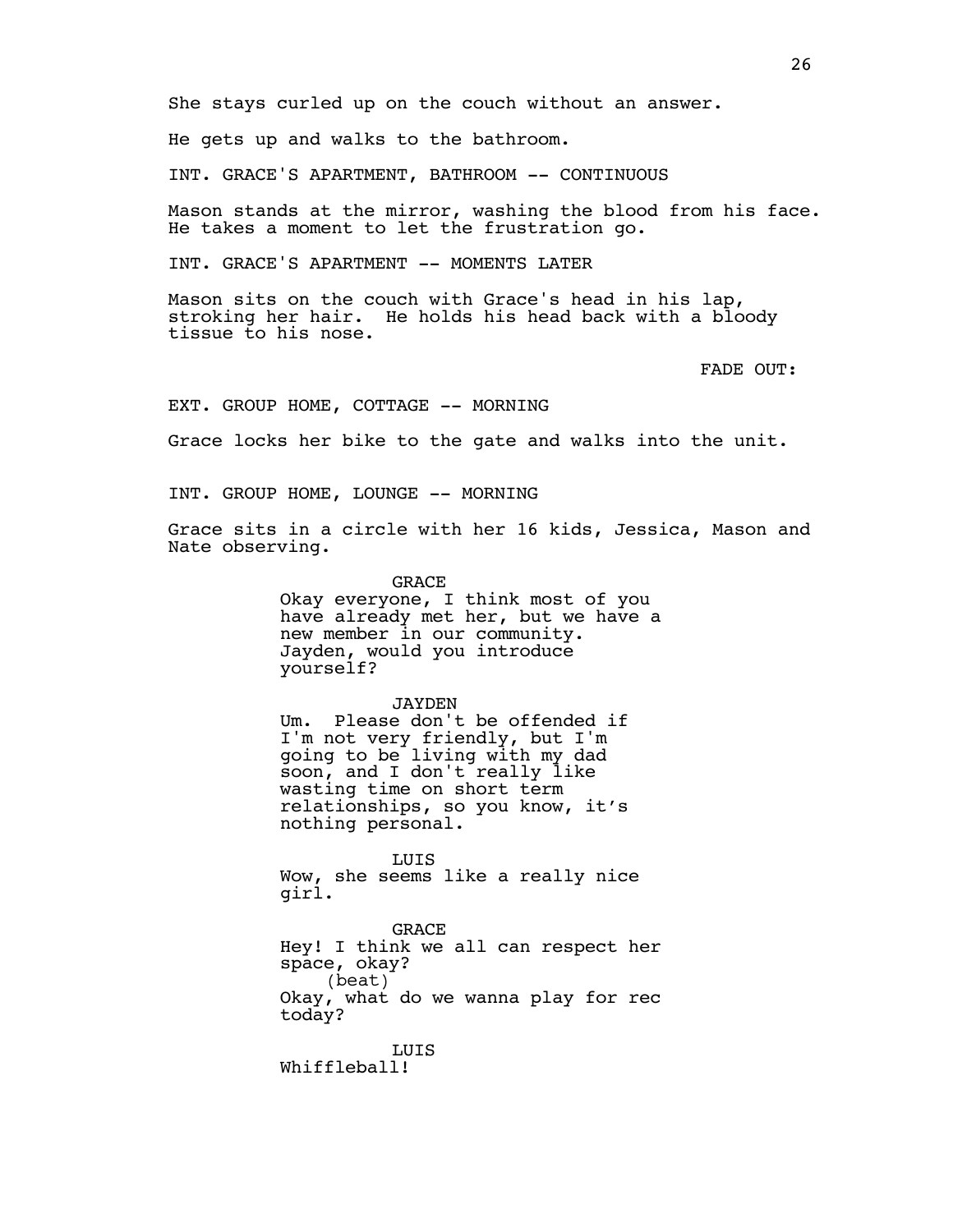MARCUS No man, we always playing that stupid game.

LUIS Because you always suck at it. Until you get good at it, maybe we can stop playing it.

MARCUS Watch your mouth, bro.

GRACE (to Marcus and Luis) Both of you cut it out. (to the rest) Any other suggestions?

Sammy, wearing a girl's top, raises his hand, which is holding a doll.

> GRACE (CONT'D) Yes, Sammy?

SAMMY Can we play big and small?

GRACE Is that a real game or is that a game you just made up?

SAMMY It's a real game that I just made up.

GRACE Okay, maybe you can explain it to me later.

INT. GROUP HOME LOUNGE-- LATER

JESSICA Straight guys!

All the kids walk out the door in a straight line. Nate and Mason carry all the equipment for a game of whiffle ball.

Grace walks up to Jessica and holds up a pair of latex gloves.

> GRACE I'm gonna do room checks. So I'll meet you out there.

Jessica nods and looks back to her kids.

INT. JAYDEN'S ROOM -- DAY

Grace pulls latex gloves over her fingers.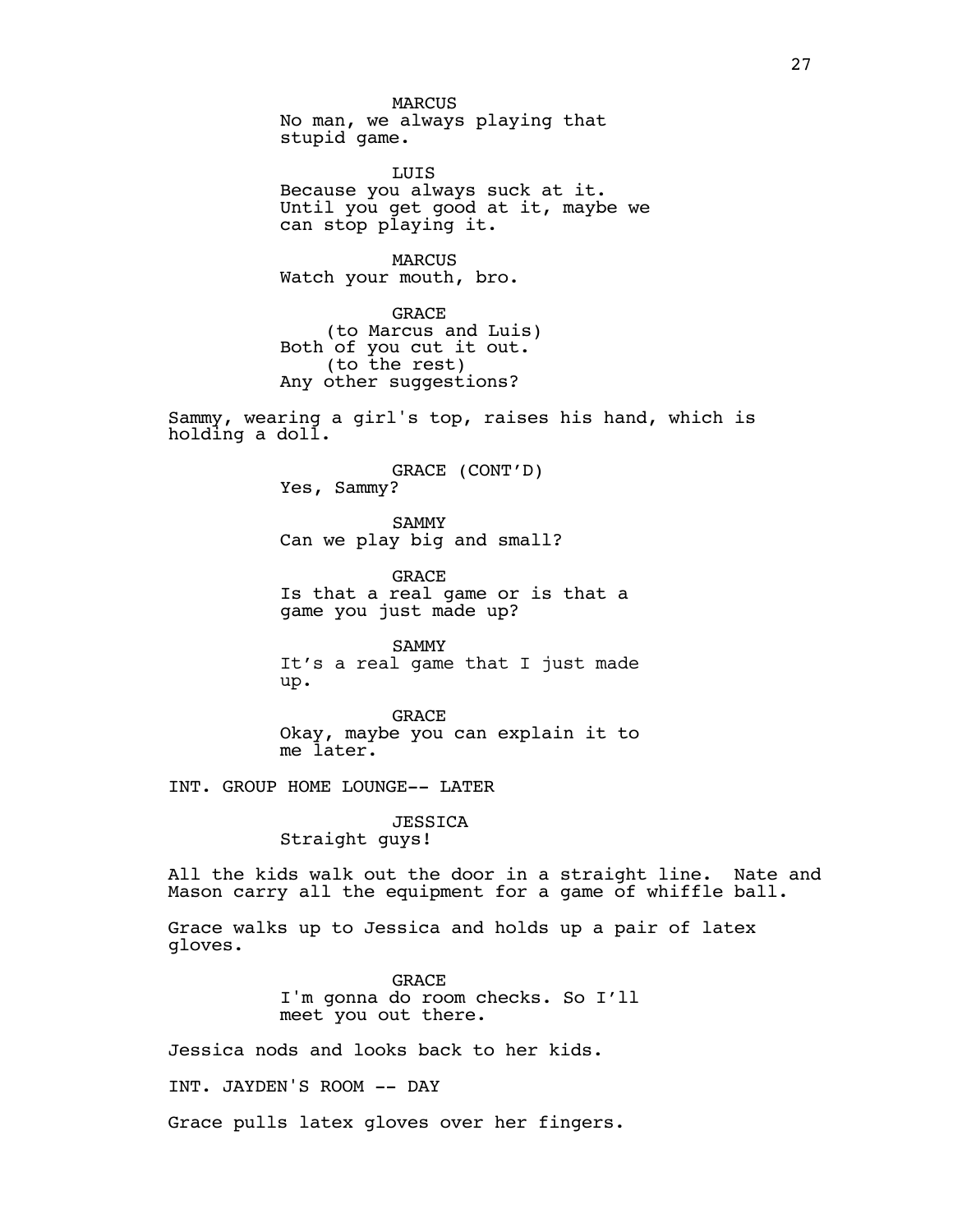An upbeat song bumps through Grace's headphones as she goes to work.

She slides her hand across the top of the door, searches the curtains, pulls open a drawer and looks under the clothes.

She flips through a sketch book filled with amazing, emotional drawings. She can't help but look through a little more than she should.

She finds a few sharpie pens and a bottle of black nail polish that she takes as contraband.

As she leaves she shakes her head at Jayden's new wall decor: a few scientific illustrations of penis diagrams, showing all the inner workings of the male genitalia.

INT. SAMMY'S ROOM -- DAY

She looks at all the dolls and stuffed animals on his bed and begins to filter through them, squeezing each one to make sure they're clear.

While looking through a "junk drawer" full of weird toys and knickknacks, she finds an old PHOTO of Sammy and his sister when they were little.

INT. MARCUS'S ROOM -- CONTINUOUS

Grace takes a moment to look closely at Marcus's fish.

GRACE

Hi Nas.

She pulls all the covers off the bed and runs her fingers through them, squeezes a pillow, tilts up a mattress and looks underneath.

About to drop the mattress back down, she notices something: a small strip of tape. She reaches in and carefully peels it off to reveal a small hole.

She carefully pushes her finger in and after a moment of searching, feels something. She carefully pulls out a small bag of marijuana, a pre-rolled joint, and a lighter.

She shakes her head.

EXT. RECREATION AREA -- DAY

The kids are spread out in the grass. Nate crosses his arms like Jessica, trying to be a leader.

> KENDRA Come on guys. Let's go Shawnta, let's go!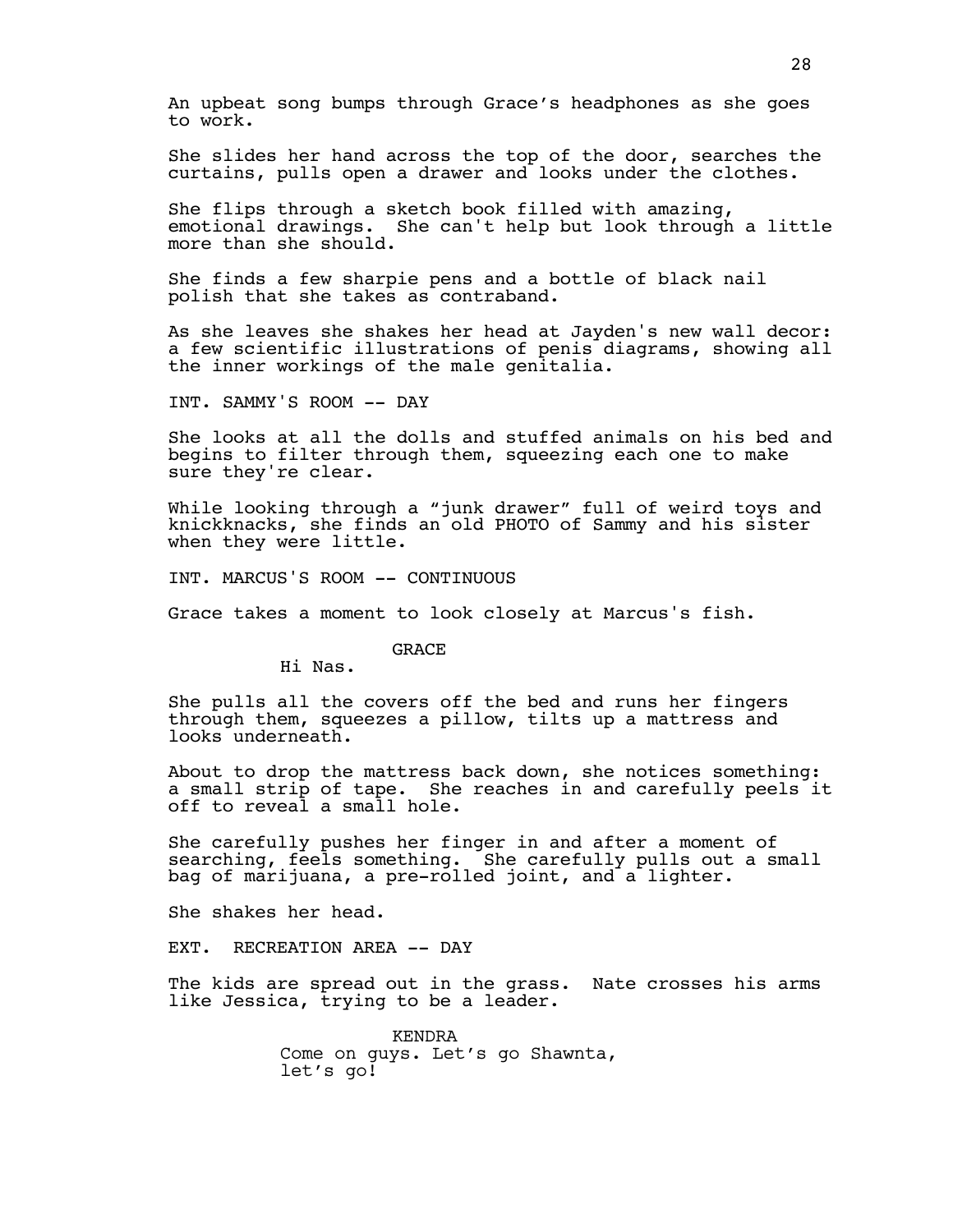NATE Alright, we got baseball here. There you go! You got this!

Shawnta hits the ball into the outfield towards Sammy.

Sammy's in the outfield looking at a bug (still holding his doll). The ball lands close to him.

> LUIS Hey, yo Sammy. Get the ball.

Sammy looks up at the ball but doesn't seem interested.

The girl makes it to home.

Mason walks up to Jayden, sitting in the grass with her headphones on.

Mason sits down next to her.

MASON What? Too good for this game?

She takes out one of her headphones.

JAYDEN

What?

MASON You too good for whiffleball?

JAYDEN I don't like sweat.

Marcus steps up to the plate with the skinny bat.

LUIS Hey, you know what Connor, just come closer. It's Marcus, he ain't gonna hit it.

LUIS (CONT'D) You sure you don't want to get the fat bat? No?

Luis pitches the whiffle ball, taunting Marcus, who doesn't swing.

> LUIS (CONT'D) Strike one, everybody. Strike one!

He raises a finger to his teammates.

MARCUS That wasn't no strike.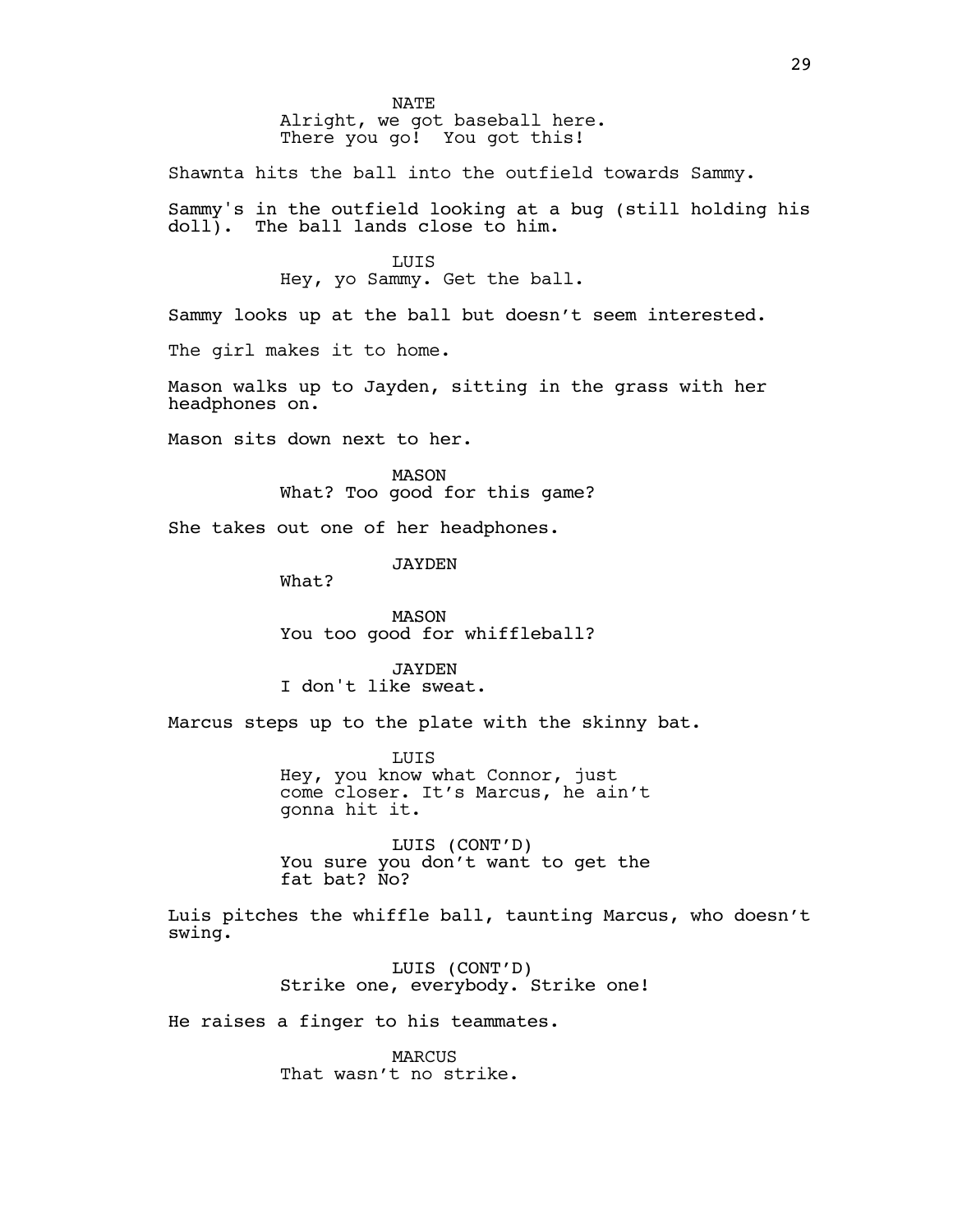LUIS

That was right down the middle. This is the big leagues boy. Can't handle it?

MARCUS Keep flapping them gums.

Kendra and another girl run up to Nate with a jump rope in hand.

> KENDRA Hey, you wanna jump rope with us?

Nate wants to say yes, but remembers what he's told.

NATE

No?

The girls turn away, defeated.

NATE (CONT'D) Sorry, we're not suppose to...

**JESSICA** That's not what we meant.

MASON (to Jayden) Can I hear?

She apathetically hands him one of her ear buds.

Grace arrives on the scene. She notices Mason sitting on the sideline with Jayden, listening to the same ipod, bouncing to the same beat.

Luis pitches.

Marcus swings and misses.

**MARCUS** 

Fuck!

LUIS Strick three! Change it up.

Marcus does his best to curb his frustration. Luis brushes by him, tauntingly.

> LUIS (CONT'D) Bet your mom's excited to see you next week.

Marcus cocks his head, wondering if he heard correctly. Luis<br>keeps walking but Marcus spins around and swings. BAM! He keeps walking but Marcus spins around and swings. BAM! He clocks him hard on the back with the plastic bat.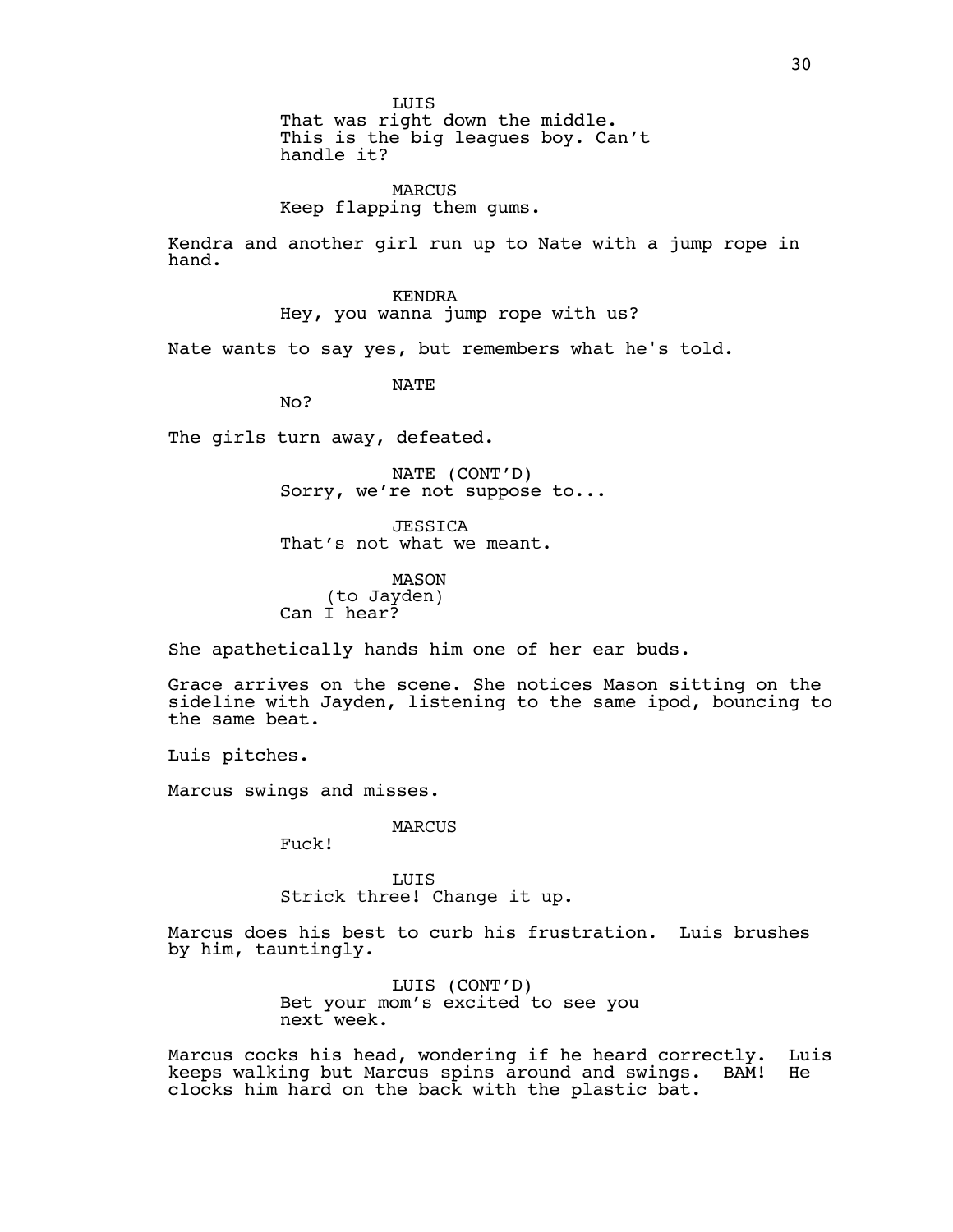Marcus!

Grace sees it and sprints to them. All the staff rush to the scene.

Luis winces in pain, spins around to face Marcus who grabs him by the face and throws him to the ground.

> MARCUS What'd the fuck you say about my mom you little bitch?!

Marcus winds up to hit him again, but is pushed away by Grace.

She gets right up in Marcus's face and pushes him.

GRACE Hey, Hey! What are you doing? Get your ass over to the bench!

MASON Guys, get Luis out of here!

JESSICA Luis, come on, come on.

NATE (to Luis) Where does it hurt?

Nate and Jessica take Luis away.

Improvisation: w/ game in session, Jessica and Nate are checking with Luis.

> JESSICA (to Luis) You okay, man? How do you feel?

NATE Not good. I mean that was crazy. They just fight like that?

JESSICA Nate. I'm not asking you how you're feeling, okay.

NATE Right. I'm sorry. (to Luis) How are you?

EXT. RECREATION AREA -- MOMENTS LATER

The game is in session.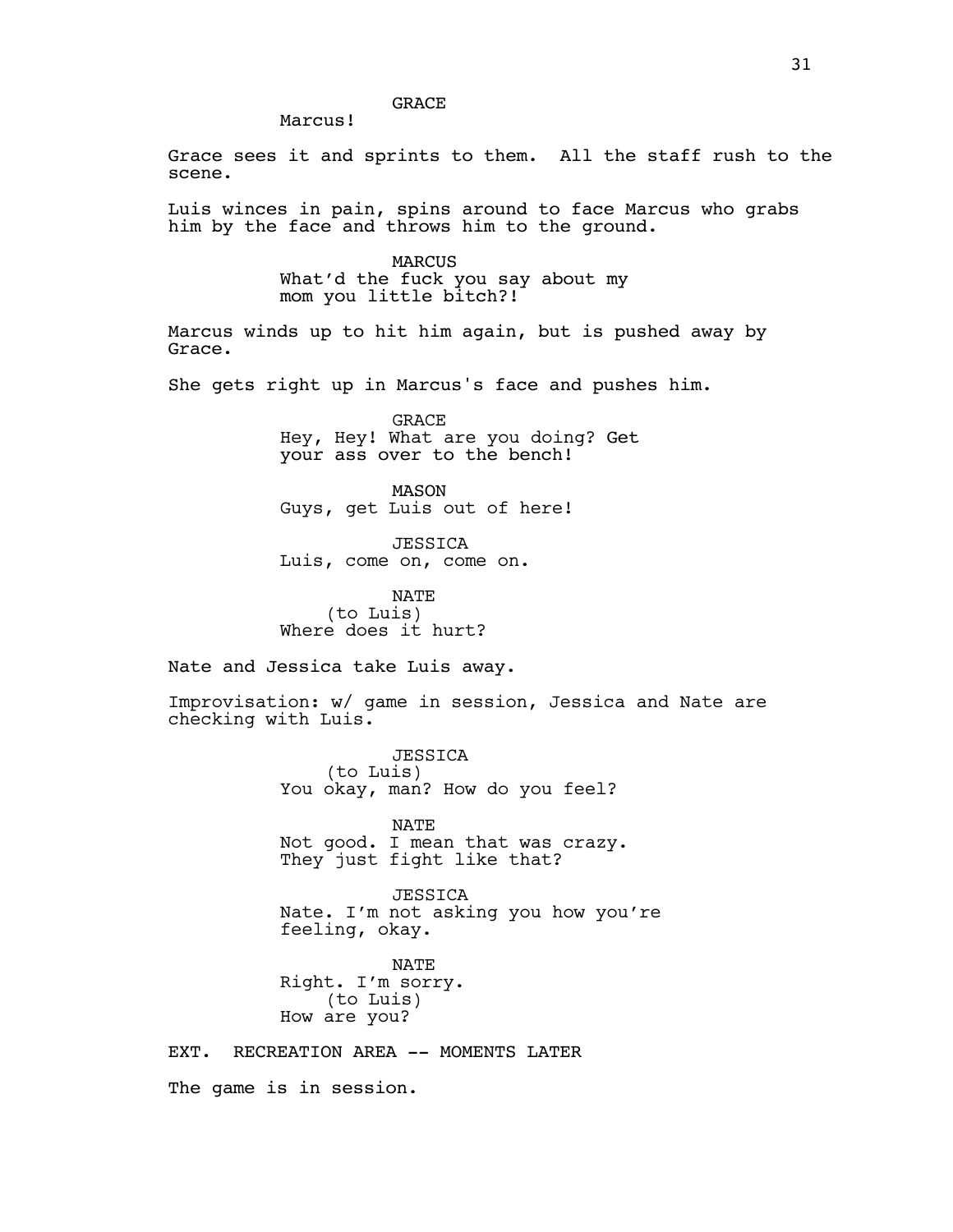Grace sits on the bench next to Marcus. They sit in silence for a moment.

> GRACE You need to tell me what the hell is going on.

Marcus doesn't look up.

Grace reaches into her pocket and pulls out the bag of pot she found earlier. She places it on the bench between them. Marcus gets a little uncomfortable.

> GRACE (CONT'D) Assault and drug possession? You realize that's enough to get your ass thrown in juvi.

MARCUS You think I give a fuck?

GRACE You're out of here in less than a week. You're so much smarter than this. I know it's scary out there.

MARCUS I ain't scared of shit.

GRACE All I'm saying is, getting thrown in jail is not what you want to do.

Marcus shakes his head.

She looks off.

GRACE (CONT'D) My dad's been in there for 10 years.

This catches his attention.

GRACE (CONT'D) I don't want that for you.

EXT. GROUP HOME LOUNGE -- DAY

All the kids file back into the lounge, sweaty from their game of whiffleball.

Marcus walks through the door.

MASON Straight to your room Marcus!

JESSICA No free time until all your chores are done!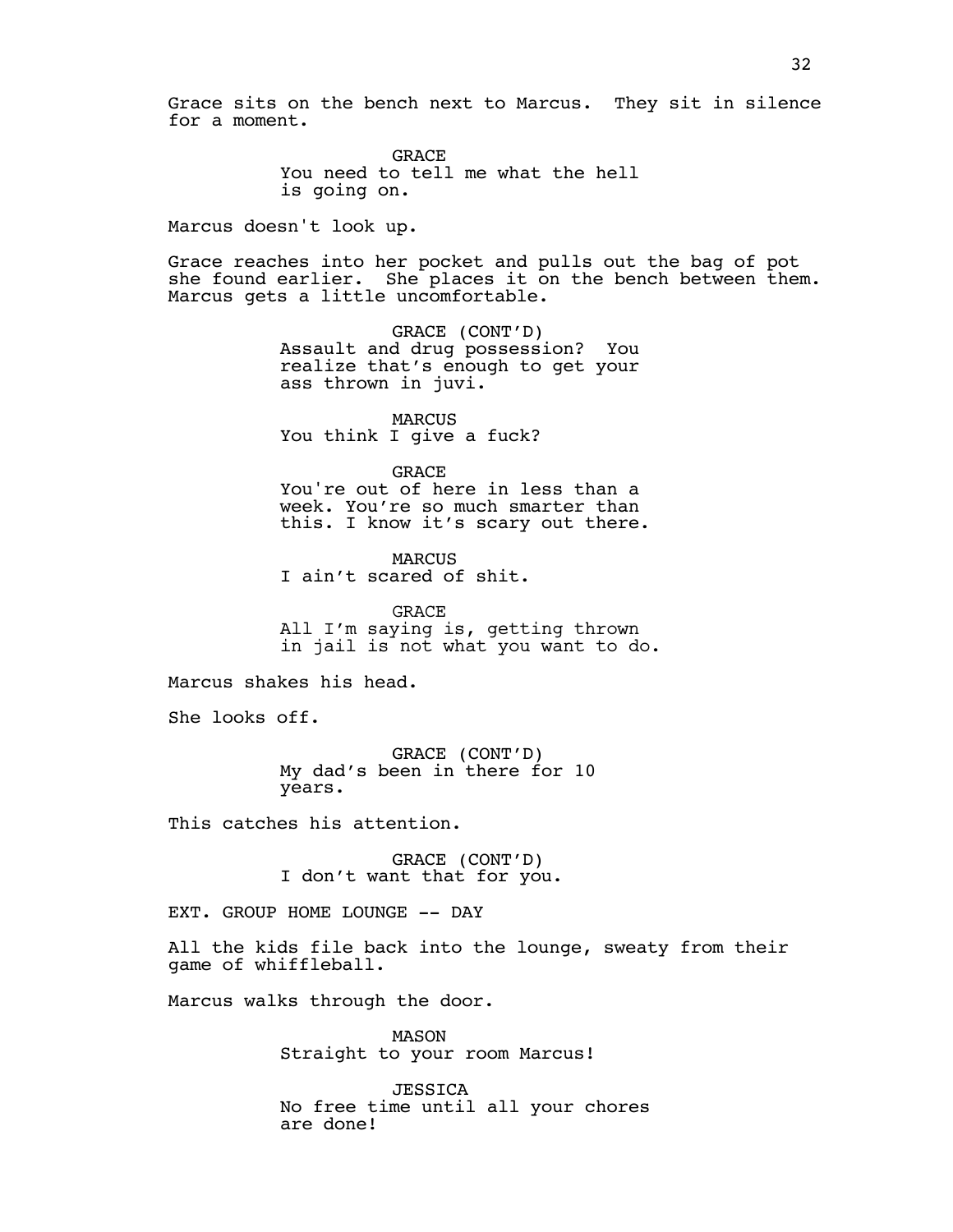Mason walks up to Grace after everyone has gone inside.

MASON What's going on with him?

GRACE He doesn't wanna leave.

Mason looks in Marcus's direction.

MASON Should I go talk to him?

GRACE

MASON Alright, I'll be inside, letting

Marcus kick the shit out of me.

GRACE

Have fun!

INT. MARCUS' ROOM -- DAY

Yeah.

Marcus sits at his desk with his headphones on, writing lyrics in his notebook.

Mason knocks on the door. Marcus pulls off his headphones and acknowledges him with a head nod.

> MASON You got some new lyrics you wanna try out on me?

Marcus looks down at his notebook.

**MARCUS** There's a lot of fucks in it.

Mason shrugs.

MASON I won't tell.

CUT TO:

INT. MARCUS'S ROOM -- MOMENTS LATER

Mason sits next to Marcus on the bed, playing drums on an upside-down, rubber trash-can. He starts a very simple hiphop beat.

> MASON Like that?

> > MARCUS

Yeah.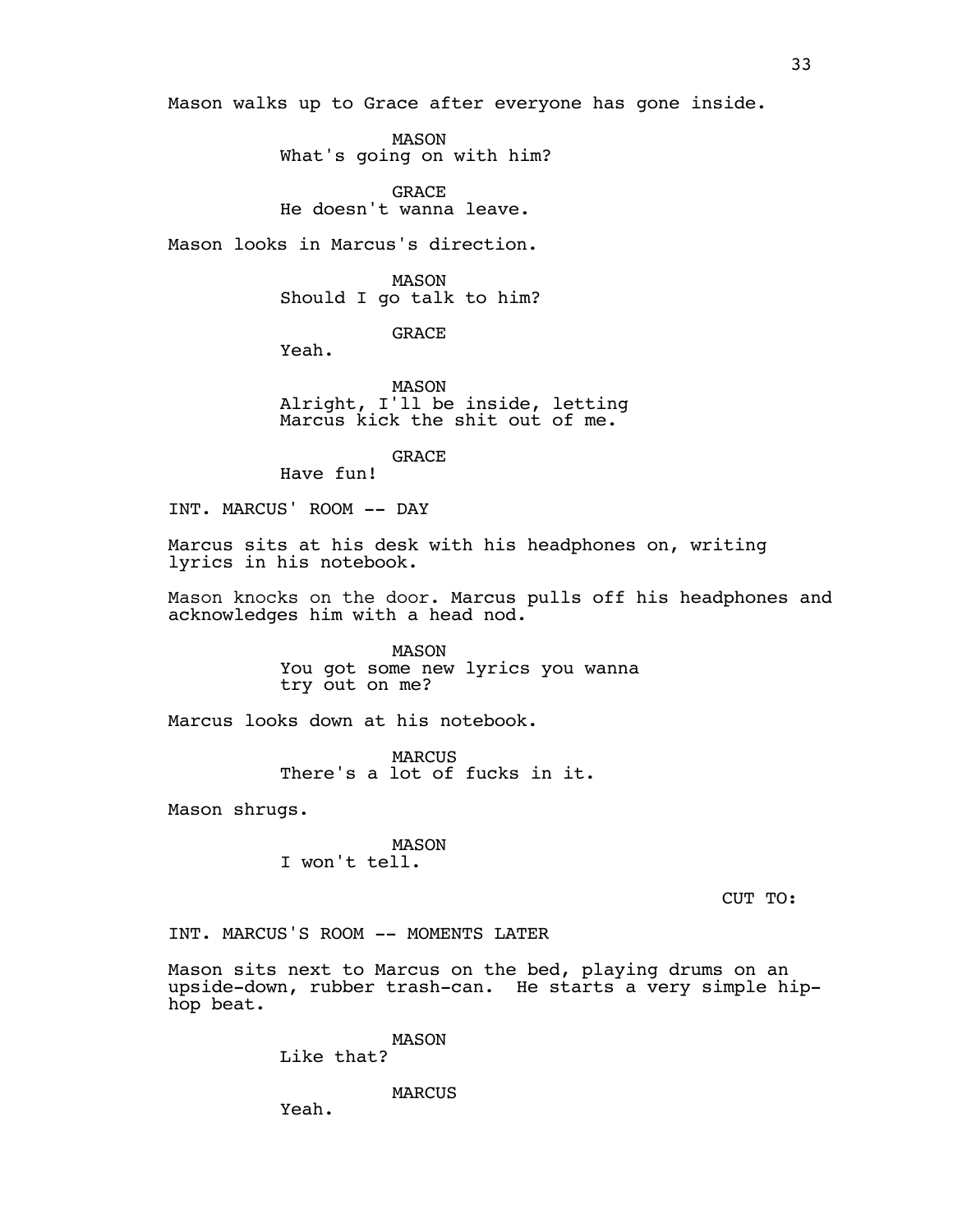Marcus begins to feel it, holding his notebook of lyrics. Then he spits it out.

#### MARCUS (CONT'D)

It don't matter now, damn near eighteen, all the pretty pictures in my fucking head is faded. And when I think about that trick that raised me, I think about sick, cause the bitch is crazy. Fuck that bitch, nigger, fuck that pain. Your body's in a ditch inside this turned up brain, I mean I can't see how you claim it. You be a mom? doctor snatch me out the snatch, pair of evil eagle claws. Ho ho ho, slut, fuck the way you want it. Got your young dumb son pitchin pigeons for money. I mean is colder than the bitch when it's sunny. Blow's raining down on the globe, got the nerve to tell me you love me? I said again? Again? Sell it again? Bitch, I'm ten, let me go outside and function with friends.

Marcus begins to pick up his intensity. Mason stops drumming halfway through, too caught up in Marcus's performance and raw honesty to continue.

> MARCUS (CONT'D) You say you ma? You mother? You tha father fuckin' queen? I say alright, I love her, so I flip it again. Nah, not this time, bitch, cause I'm stronger than you. Not this time, bitch, swinging harder than you. Nah, not this time, bitch, you ain't leave me a choice, you just a body in a ditch in the brain of a boy. All fucked up now, damn near eighteen, all the pictures in my past ain't never fading. I'm always wishing for something amazing, but when your life is shit, then there ain't no trading. So put me in your book so you know what it's like to live a life not knowing what a normal life's like. Put a label on my head so you know what it's like to live a life not knowing what a normal life's like. Look into my eyes so you know what it's like. Look into my eyes so you know what it's like. Look into my eyes so you know what it's like to live a life not knowing what a normal life's like.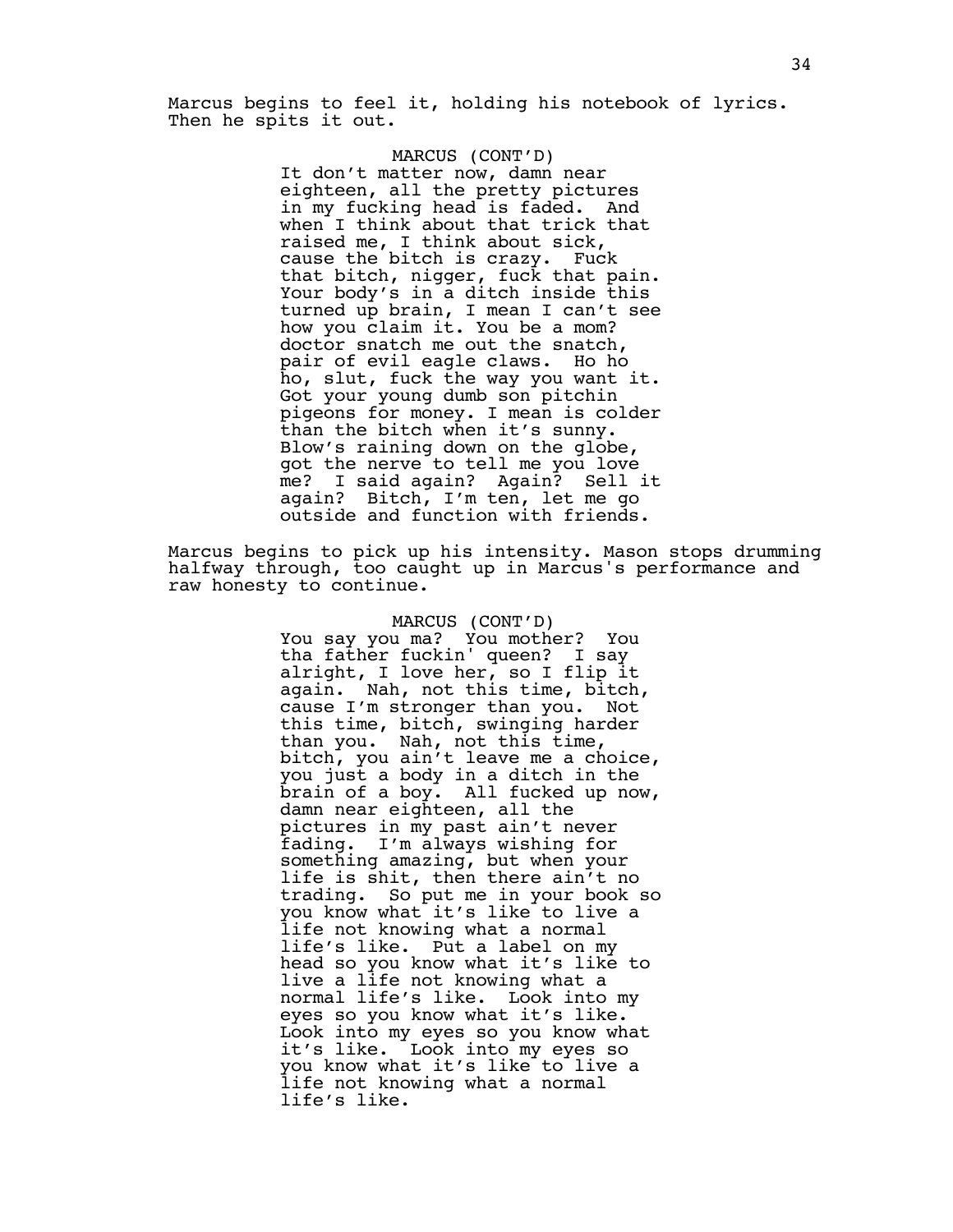Marcus finishes, breathing heavy, staring at the floor. Mason is dumbfounded.

> MASON I don't even know what to say.

MARCUS It's cool, man. I just need to shave my head. You think Grace will still shave it?

Mason's a bit caught off-guard by the question.

INT. JAYDEN'S ROOM -- DAY

Grace knocks on Jayden's door. Jayden looks up from her bed to see Grace standing with sketchbook in one hand.

> **GRACE** I like the new wall decor.

Jayden looks up, then glances at her penis diagrams.

JAYDEN Thanks. They're actually very informative.

Grace smiles and holds up her sketchbook.

GRACE Can I draw with you?

Jayden looks at her, considering.

CUT TO:

INT. JAYDEN'S ROOM -- MOMENTS LATER

The two sit on the bed, drawing portraits of each other in their sketchbooks.

> GRACE When I was 9 or ten, I used to draw portraits of all my mom's boyfriends and then I'd sell them to her for 10 bucks a piece.

JAYDEN How many boyfriends did she have?

GRACE Enough that I was able to save up and buy one of those portable cd player with anti-shock protection.

Jayden smiles a little.

JAYDEN You're old.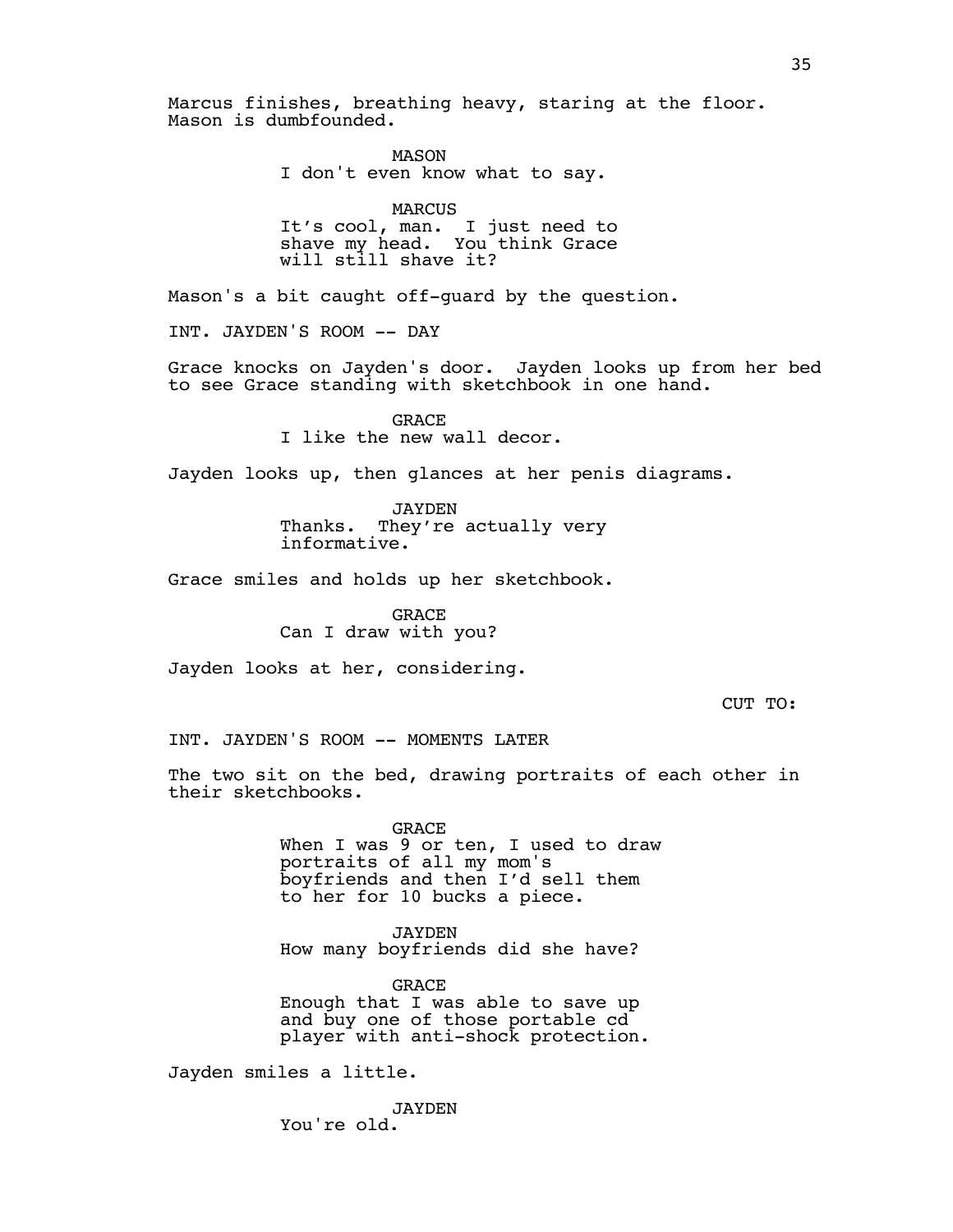# GRACE Whatever, those things were cool.

Grace is lost in the memory.

GRACE (CONT'D) You know what's weird? Whenever I was drawing portraits of those guys, I would always take forever. Like 30, 40 minutes, just stringin' 'em along, like, "oh I just gotta do a couple more shadows, or finish fixing the nose." I don't know why I did that...I hated every single one 'em.

JAYDEN Maybe you were just trying to keep 'em away from your mom.

Grace thinks about it for a moment.

GRACE Yeah, maybe. (beat) Are you done?

JAYDEN (sarcastic) I just gotta do a couple more shadows, and fix the nose a little.

Grace smirks.

GRACE You're such a little smart ass.

Jayden smiles back.

JAYDEN That's a level drop.

GRACE Oh, no. Not a level drop. I wanted to play foosball later.

JAYDEN

Well, too bad.

The two continue with their drawings, side by side.

INT. BATHROOM -- DAY

A razor slides across Marcus' shaven head.

Marcus sits in a chair in front of the bathroom mirror with a towel around him and hair all over the place. Grace stands behind him with a razor, finishing up the back of his head. Mason stands beside her.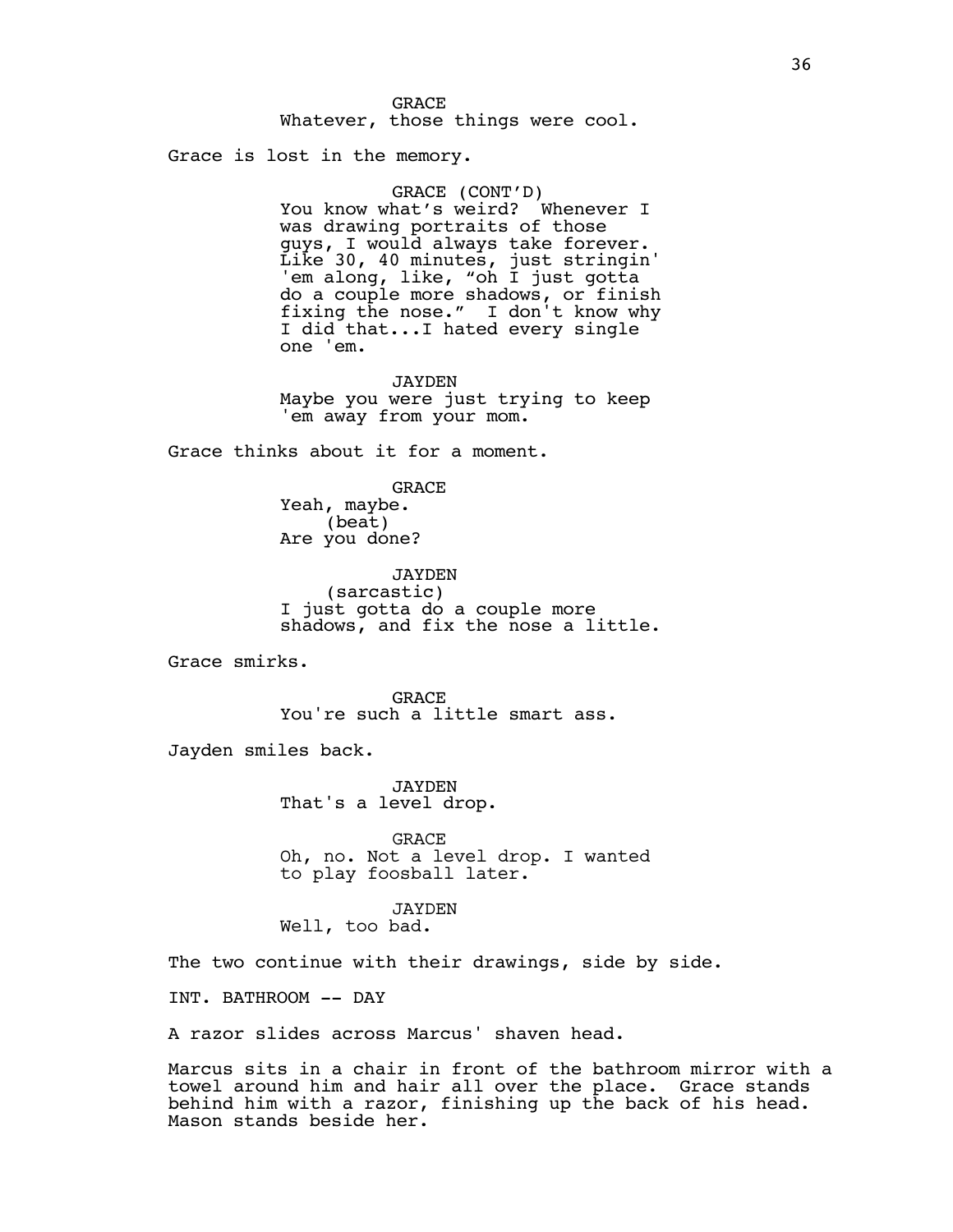Marcus doesn't move, just stays sitting there, staring at the floor. Grace looks to Mason.

> MASON It looks great Marcus. Check it out.

MARCUS Is it lumpy?

Mason and Grace exchange another confused look.

MASON What do you mean?

Marcus still stares at the floor.

MARCUS I usually keep my hair long, cause that's where she use hit me. (beat) Is it still lumpy?

MASON No way man, not at all. See for yourself.

He stands up slowly and looks at himself in the mirror. He walks up closer, touches his head, feeling it, squeezing it, as if looking for something. He's amazed.

#### MARCUS

Pretty smooth.

Marcus turns to Grace and Mason with a big smile.

MARCUS (CONT'D) What about the back? No scars, nothing?

**GRACE** It looks really great.

Marcus looks at himself again in the mirror, then braces himself on the sink and begins to sob uncontrollably.

Mason walks up to him and puts his hand on his back.

Grace watches them, touched by the scene: he's going to be a good dad.

INT. GRACE'S APARTMENT BATHROOM -- NIGHT

Grace sits in the tub.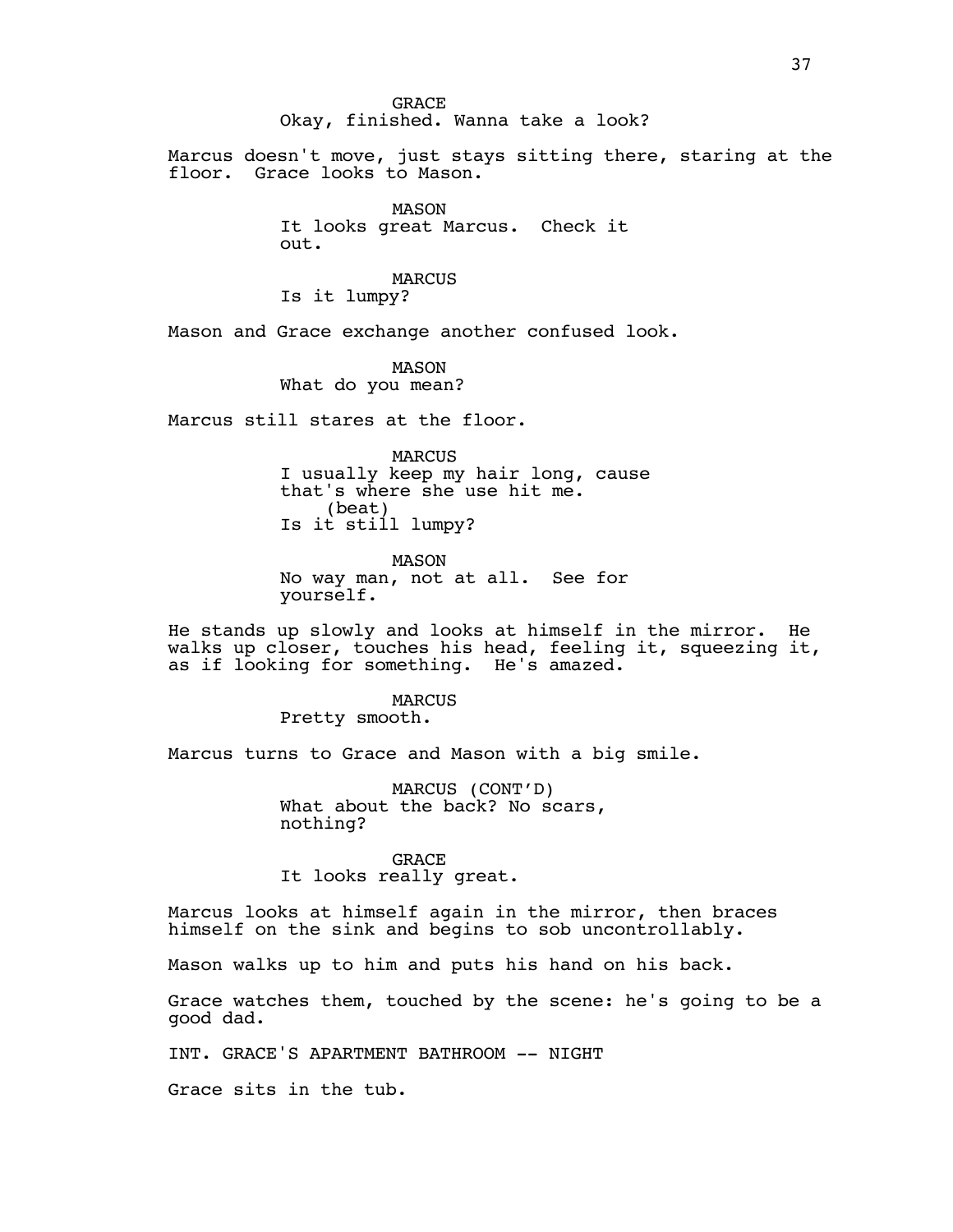INT. GRACE'S APARTMENT BEDROOM -- NIGHT

Mason and Grace lie in bed.

GRACE Mason. I have something to tell you.

MASON What's that?

GRACE We're going to have a baby.

MASON

What?

GRACE We're going to have a baby.

Grace nods, unsure of how he'll take it. He thinks for a moment.

MASON

We are?

GRACE

Mmhmm.

MASON

Whoa.

He sits up, then stands. He paces.

MASON (CONT'D) Um, ah, give me a minute.

Mason goes into bathroom.

MASON (O.S.) (CONT'D) Oh, boy. Holy shit.

Mason returns and looks down, notices Grace, senses her worry, bends to her, holds her hand in his, looks at her more seriously and adult-like than ever.

MASON (CONT'D)

Hey.

She looks at him.

MASON (CONT'D) You know we can do this right?

She doesn't give him much of a response.

MASON (CONT'D) We are going to be some amazing parents.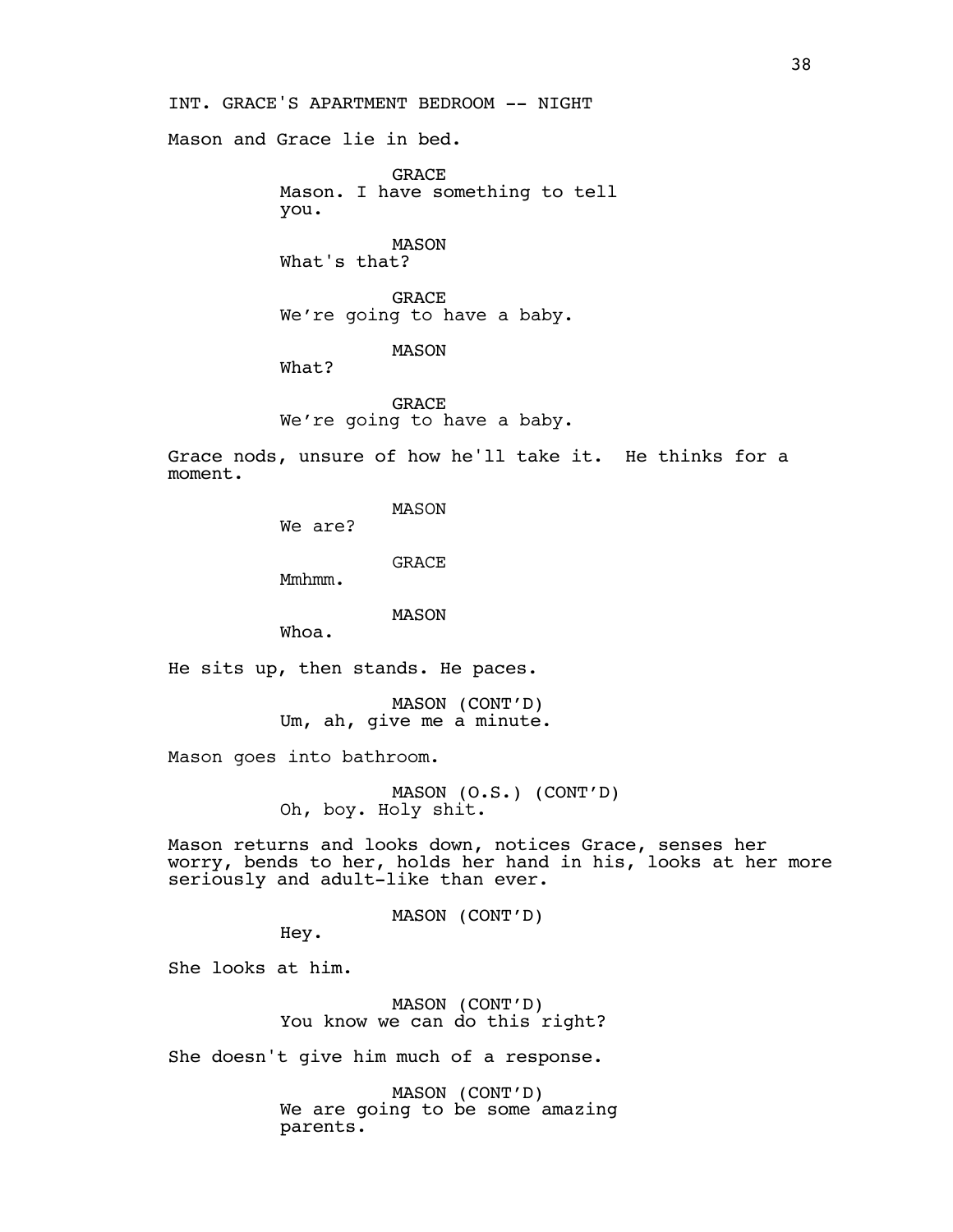She watches his eyes tear up as he looks at her with a giant, genuine smile...he tries to fight the tears but loses it.

> MASON (CONT'D) I love you so much Grace... (shaking his head) ...so much it's insane.

She pulls him close, hiding her face in his chest.

As Mason glows with excitement, Grace still ponders what the hell she's doing.

MUSIC CUE

INT. GRACE'S APARTMENT BATHROOM -- MORNING

Grace and Mason stand in the bathroom, brushing their teeth. They speak through bubbles and bristles.

MASON

Let me see.

He tries to lift up her shirt, but she doesn't let him.

GRACE You can't tell yet.

MASON

Come on.

She keeps brushing her teeth, then nonchalantly lifts up her shirt to reveal her belly. Mason looks at it with a smile, then puts his hand on it.

> MASON (CONT'D) That is so crazy.

INT. GRACE'S APARTMENT KITCHEN -- MORNING

The cooking timer goes off with a DING! Mason reaches into the oven and pulls out a batch of perfectly baked cupcakes. He has his chef hat on and an apron around his waist.

He opens a can of strawberry frosting.

He spreads the frosting over the final cupcake.

Opens a can of sprinkles.

He carefully applies the final sprinkles to the batch.

Mason is deep in thought as he goes through the steps.

INT. GRACE'S APARTMENT BEDROOM -- MORNING

Grace sits at her sewing machine, braiding 4 strands of leather to make a wrap-bracelet.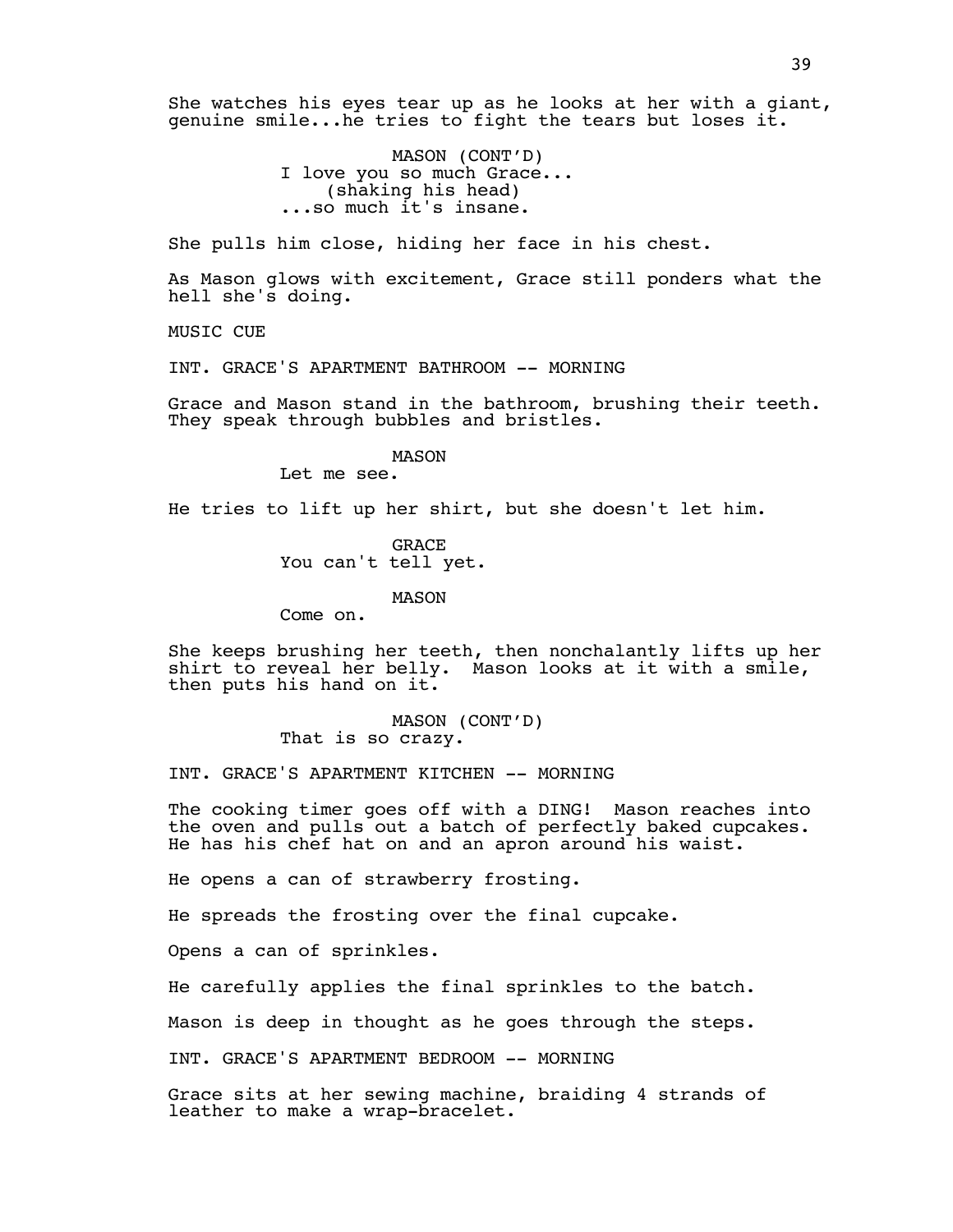She scratches a letter from a letraset onto a button.

We don't see exactly what it is.

INT. MASON'S CAR -- MORNING

(MS from back of car)

Grace and Mason drive to work, holding hands. She leans over and puts her head on his shoulder.

INT. GROUP HOME KITCHEN -- MORNING

Grace pops open a medicine container and dumps various colored pills into a paper cup. She fills a dixie cup with filtered water from a pitcher.

Jessica walks in and sits on the table, reading the report, as Grace preps the meds.

> JESSICA Did you hear about Sammy?

GRACE (concerned) What?

JESSICA Last night they took away all his dolls. His therapist is calling it a lesson in "letting go."

GRACE Bullshit.

JESSICA Those were all his sister's, right?

GRACE (nodding) He's not ready for that.

INT. SAMMY'S ROOM -- MORNING

Sammy lies awake in bed in fetal position, sucking his thumb. Grace comes in with his water and meds. When he sees her, he pulls his thumb from his mouth.

> GRACE It's time for your meds, Sammy.

He doesn't move and she knows why. She sets the meds down and sits next to him.

> GRACE (CONT'D) I'm sorry bud.

She puts her hand on his shoulder, but he doesn't move.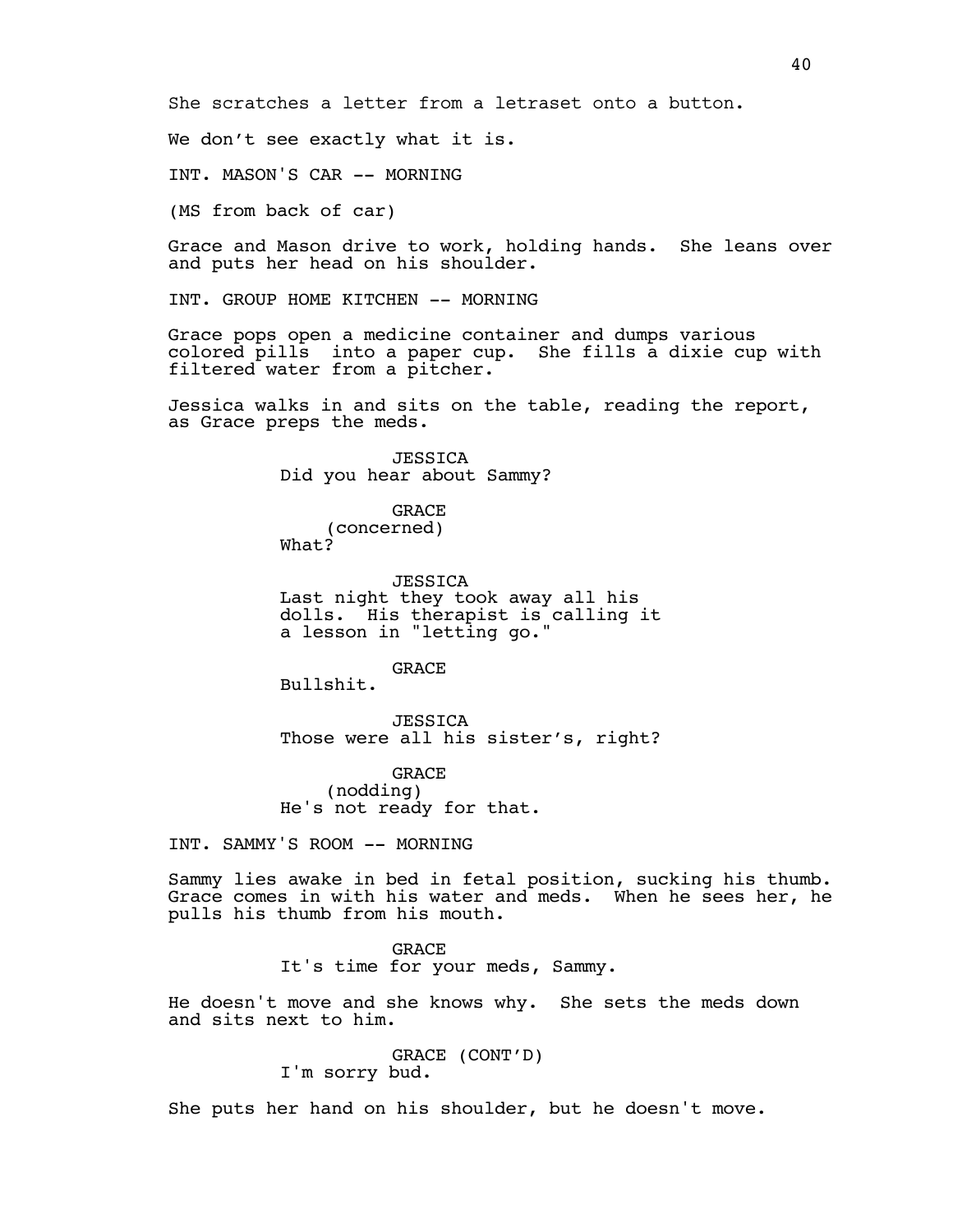INT. GROUP HOME OFFICE -- MOMENTS LATER

GRACE Jayden, Meds.

GRACE (CONT'D) How'd you sleep?

Grace hands her the meds.

JAYDEN (apathetic) Like crap.

She receives her meds and water and downs them like she's done it a thousand times.

> JAYDEN (CONT'D) Can you tell the doctor I need a higher dosage of trazodone.

She hands back the empty cups.

GRACE Mmhmm, I will tell him.

Grace hands her a gift bag.

GRACE (CONT'D) Happy Birthday.

She hands her a cupcake.

GRACE (CONT'D) And it comes with this. Mason made it.

JAYDEN

Thanks.

GRACE I heard your dad's picking you up.

JAYDEN

Yup.

GRACE You excited?

She shrugs.

JAYDEN

Whatever.

Jayden turns and walks away. Grace watches her for a moment.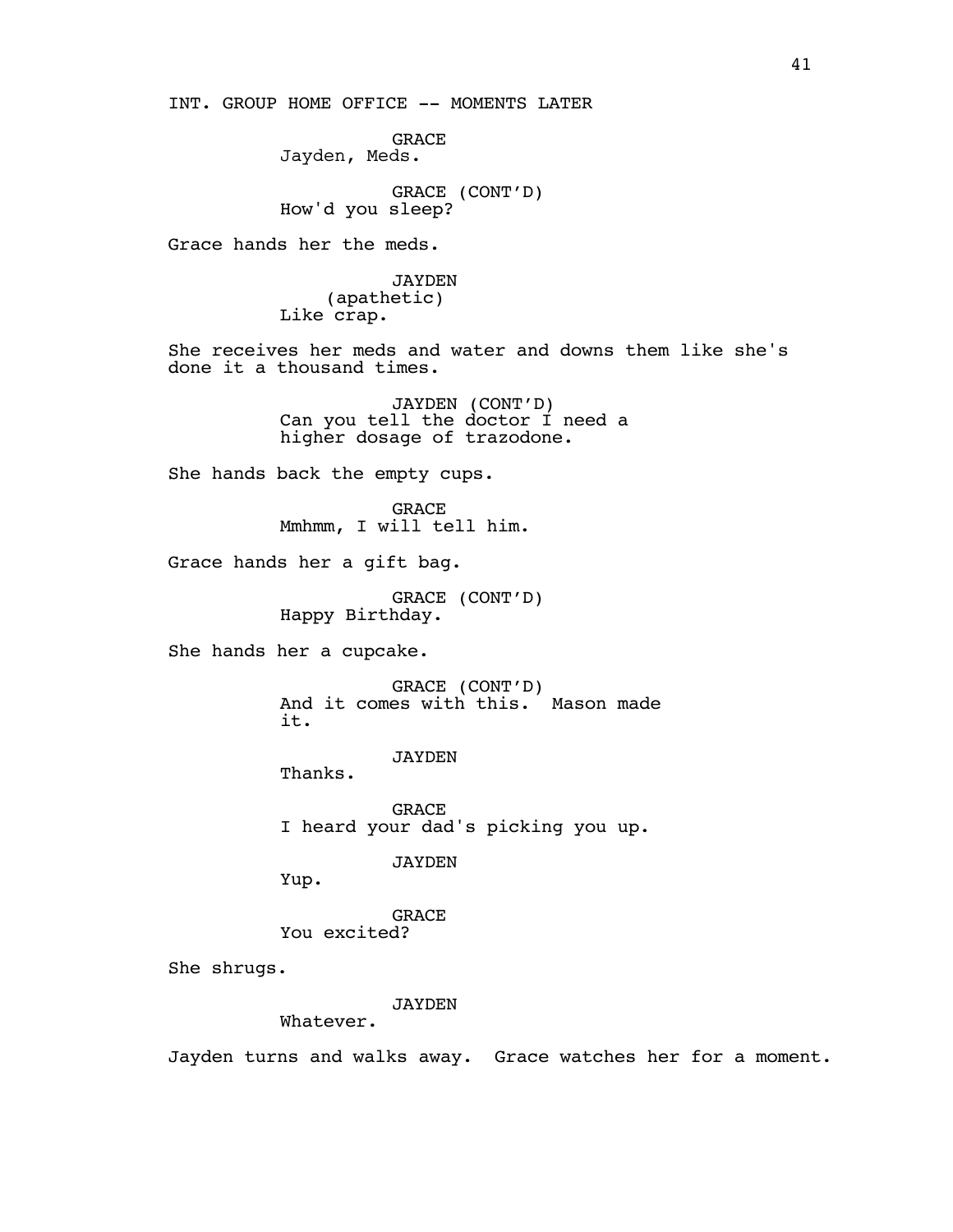INT. JAYDEN'S ROOM -- AFTERNOON

Jayden looks at herself in the Bathroom mirror, adding a touch of make-up (this takes place in girl's b-room).

She puts on her shoes, laces them up, and makes sure her jeans fit over them nicely.

She opens the gift that Grace gave her and finds a home-made bracelet with a button that has a "J" on it. She puts it on, adding it to her collection.

She throws some clothes into her backpack and fits in her sketch pad.

She zips it up and sits on the bed, waiting.

We see her from outside the room, staring at the floor.

CUT TO:

Jayden lying down, staring at the ceiling.

Jayden gets up quickly, snatches her backpack and walks out into the lounge. (Camera follows her out)

# JESSICA (O.S.)

Bye Shawnta!

INT. GROUP HOME LOUNGE -- DAY

Jayden walks to an empty couch on the far wall and sits down, backpack at her feet. She sees Shawnta standing at the doorway with her backpack on, getting picked up by her smiling aunt and uncle (a black family). Thom is also getting picked up by his uncle.

Grace is at the door with them, saying goodbye. Then she looks over at Jayden, sitting sadly on the couch with her headphones on.

CUT TO:

EXT. GROUP HOME LOUNGE -- LATER

Jessica sticks her head out the door as Mason walks back from the office.

Mason gives her a big shrug.

The yard is empty, no sign of her dad.

INT. GROUP HOME LOUNGE -- DAY

A few of the kids are watching TV with Nate.

Jessica walks into the lounge and shakes her head at Grace, who's braiding a girl's hair.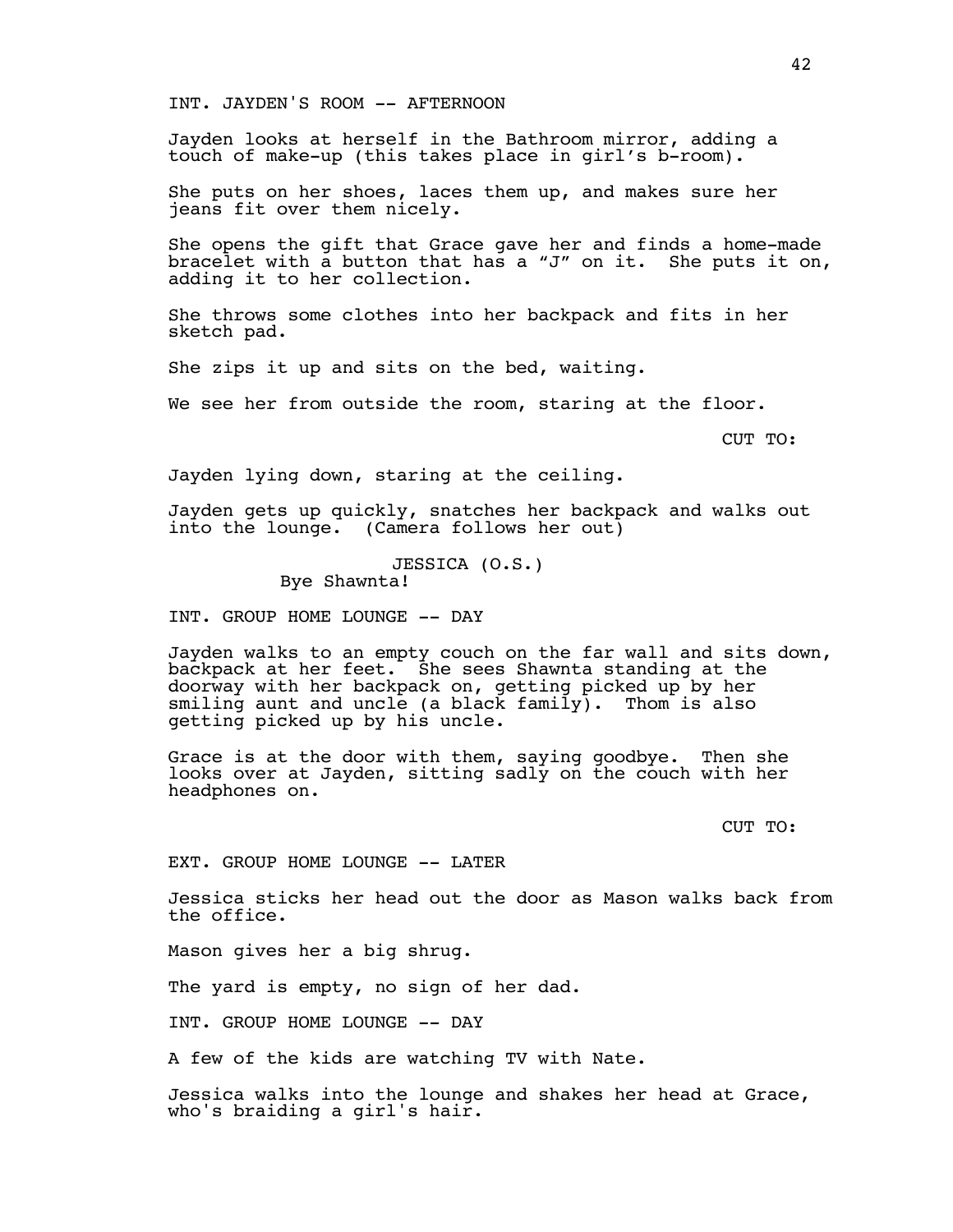Grace lets out a sigh and looks over at Jayden.

Jayden sits in the same place, listening to her music. She looks down at her hand. She presses her thumbnail into her skin, carefully, with purpose, creating lines that begin to form a word.

Jayden finishes the carving in her skin. One last line. This time, she digs her thumbnail so deep she draws blood.

She pulls away and looks at her creation:

W H Y. The Y is bleeding.

She takes one more look outside, then suddenly stands and streamlines to her room, SLAMMING the door behind her.

All the staff react to it.

GRACE

Damn it.

Grace heads toward the commotion with Mason and Nate in tow.

GRACE (CONT'D) Will you watch the kids?

JESSICA

Sure.

## GRACE

Nate.

INT. GIRL'S HALLWAY -- CONTINUOUS

Grace knocks on the door and then pushes slowly. She feels resistance.

> GRACE Jayden, come on. You know you can't keep the door closed. (beat) Stop pushing on the door.

Grace inches open the door enough to talk to her.

GRACE (CONT'D) Hey, Jade, I'm really sorry about your dad.

NATE (quietly) Why can't she close the door?

MASON She's a cutter.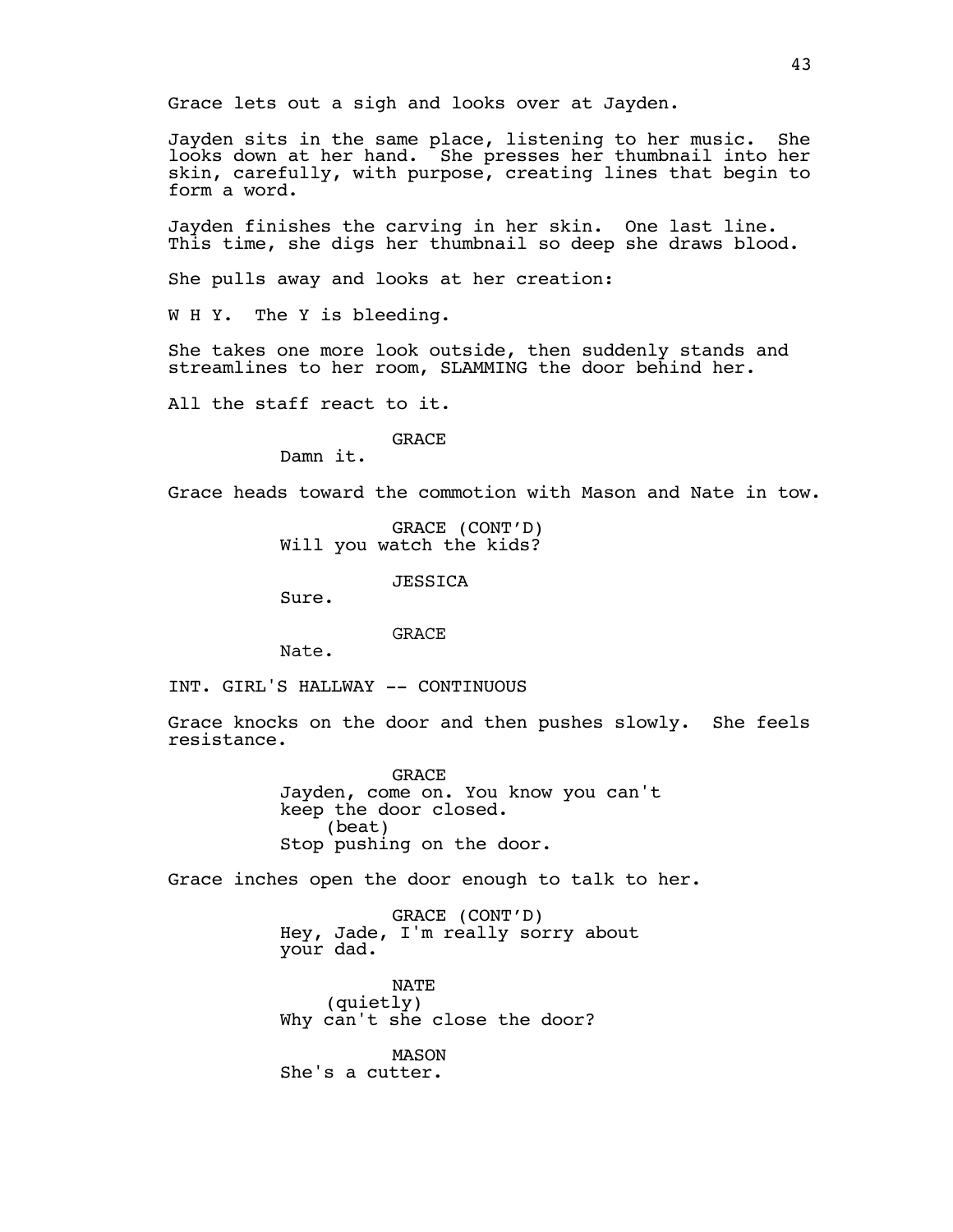## JAYDEN (O.S.)

I can fucking hear you dick! Maybe I'll cut myself right now and you'll all lose your fucking jobs.

GRACE

Come on Jade...

JAYDEN (O.S.) Don't call me fucking Jade you bitch!

She slams the door shut again.

GRACE Jayden, come on. Please just open the door. If you just open the door then we won't bother you anymore.

She doesn't respond.

GRACE (CONT'D) If you're not going to open the door, we're going to have to force it.

Grace motions for Mason and Nate to start pushing. They all slowly force the door open, inches at a time.

> MASON Wow Jayden, you're pretty strong.

WHOOSH! The door flies open. Grace falls in, only to be greeted by Jayden's fist in full swing.

She takes the first one square in the face. BANG!

Color splatters across Grace's face as she slams into the wall. Jayden comes after her, but Mason grabs her in time.

> JAYDEN AAAHHH!! Get the fuck out of my room you fucking bitches!

MASON Grab her right arm!

Nate struggles to grab the other arm. He finally gets it.

MASON (CONT'D) Okay, against the wall!

They quickly back up to the wall in the hallway.

MASON (CONT'D) One, two, three down!

JAYDEN Don't fucking touch me!!!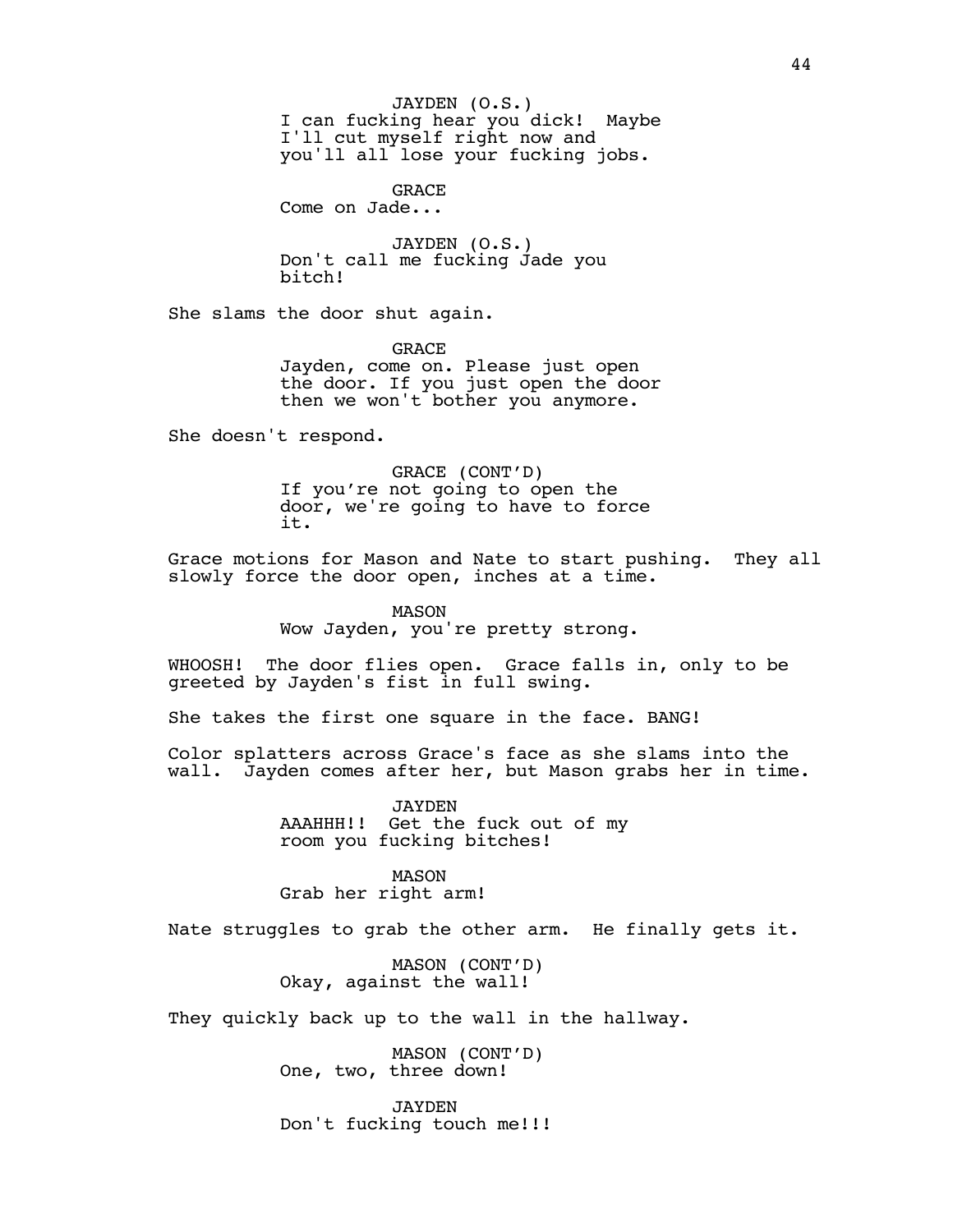They slide themselves and the fighting girl to the floor. They each pin her legs down with their own until she is virtually immobile, except for her vocal chords.

# JAYDEN (CONT'D) Fuck yoooooooooooooouu!!!!

Grace touches her face and realizes she hit her with the cupcake. She pulls off the paper cup, which was still stuck to her face.

INT. GROUP HOME HALLWAY -- CONTINUOUS

Marcus steps out of his room and looks down the hall.

INT. GROUP HOME LOUNGE -- CONTINUOUS

The rest of the kids are playing video games on the couch. One kid stands up to take a look.

> JESSICA Luis! Sit down!

INT. JAYDEN'S ROOM -- CONTINUOUS

JAYDEN AAAAAAAH!! You're fucking squishing me fat ass!

Mason repositions himself.

MASON Sorry, how's that?

JAYDEN

Let me go!!!

Jayden gets one foot loose and tries to kick her way out. Grace grabs her feet.

> MASON You shouldn't be here, Grace.

JAYDEN What's wrong Mason? Can't hold my feet yourself you weak ass fuck! You need the bitch to do it for you!

MASON Hold her good Nate.

JAYDEN Yeah hold me good Nate.

Jayden spits hard on Nate's face.

NATE Oh...cool.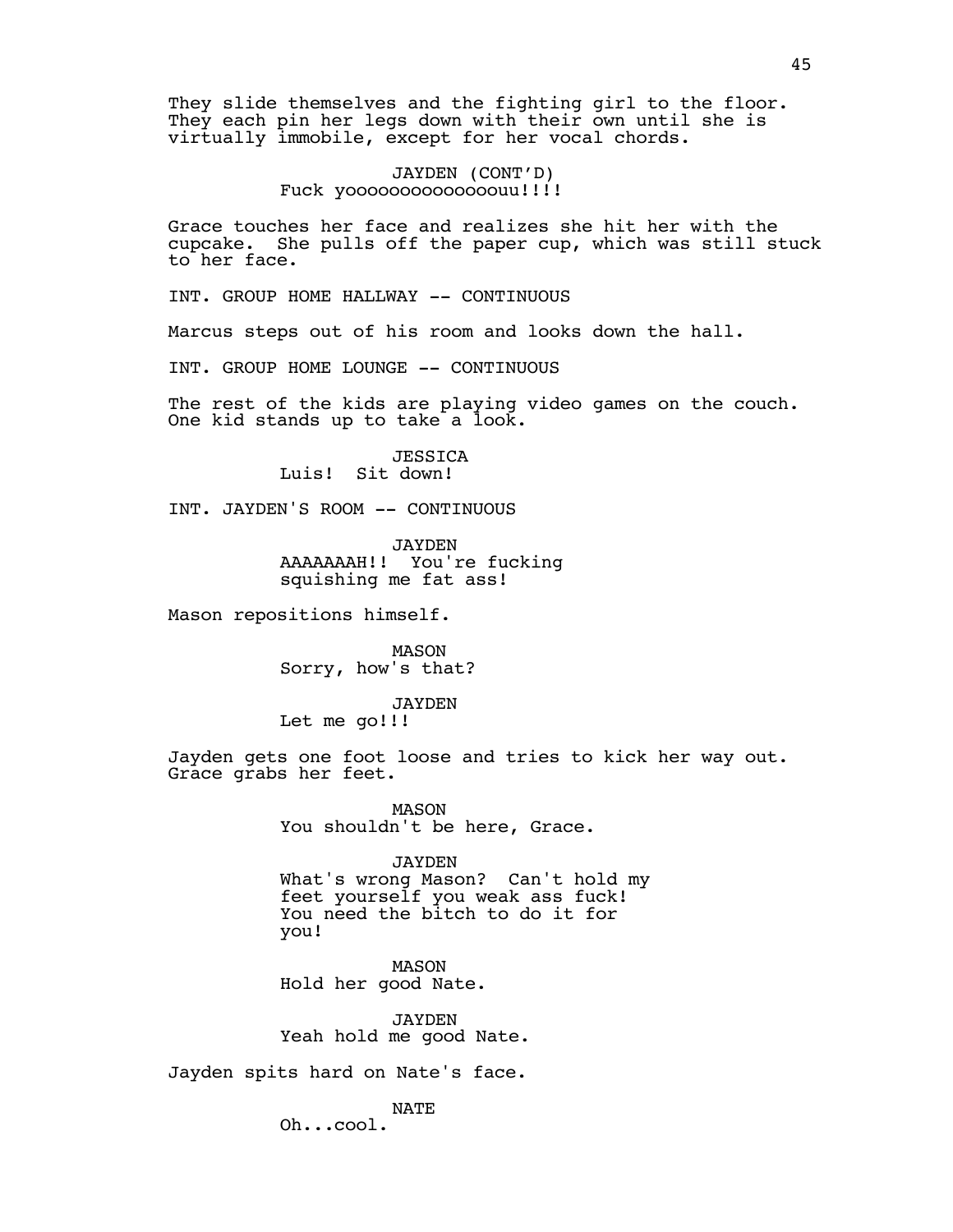MASON (calmly) Sorry man.

Jayden catches her breath and begins to cry.

**GRACE** It's going to be okay Jayden. It's going to be okay.

JAYDEN I fucking hate you.

GRACE That's fine, you don't have to like me right now. Just let it pass.

MASON How you doing Nate?

NATE Not so good.

Jayden continues to cry.

GRACE You're doing good. Doing really good.

Grace takes a deep breath and exchanges a look with Mason.

MASON Grace. How's my cupcake?

Grace shakes her head.

INT. GROUP HOME LOUNGE -- DAY

Something else is playing on TV.

Nate walks up to Jessica at the door.

*JESSICA* How is she?

NATE She's in the cool-down room now. I need that.

Jessica grabs a bottle of quick-dry, antibacterial hand cleaner and squirts some in his hand. He immediately rubs it all over the side of his face that Jayden spit on.

Marcus walks over to the coffee table where the kids are playing a board game. He tosses a stack of colored paper and pens onto the coffee table.

The kids look up at him.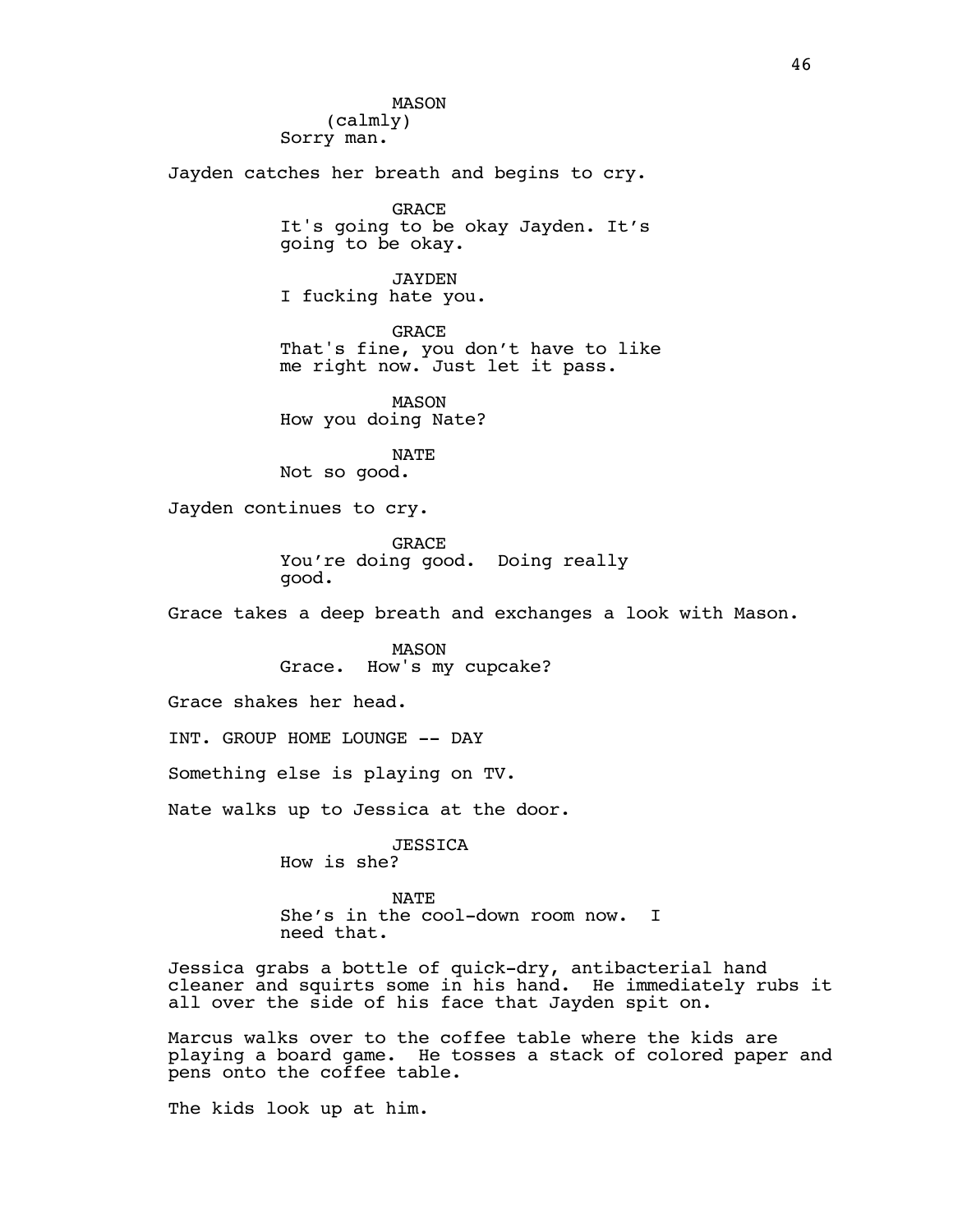# MARCUS Everybody grab one. Come on.

INT. COOL DOWN ROOM -- DAY

Grace and Jayden sit against the wall in silence. An inflatable punching bag, shaped like a smiling beagle, bobs a few feet in front of them.

Jayden makes more creases in her hand with her fingernail. Grace notices her.

> GRACE You wanna see mine?

Grace pulls down her sock to reveal an ankle riddled with scars. She has Jayden's attention.

## JAYDEN

Shit.

Why?

She points to a really big scar.

GRACE That one's from a sneeze. I slipped and cut too deep. Almost cut my achilles.

Grace laughs at the irony. Jayden looks off at nothing.

JAYDEN

Grace shrugs, looking at the scars, remembering each one.

GRACE When my mom died, I had to live with my dad...and... (beat) It's impossible to worry about anything else when there's blood coming out of you.

They sit in silence for a moment.

Jayden looks at her wrist, playing with the button of the bracelet Grace gave her. Grace notices her.

Jayden looks up to the smiling beagle punching bag. She throws a soccer ball, hitting it square in the head. It slams to the floor and gently floats back up with a smile.

> JAYDEN God, I hate that thing.

> > GRACE

Me too.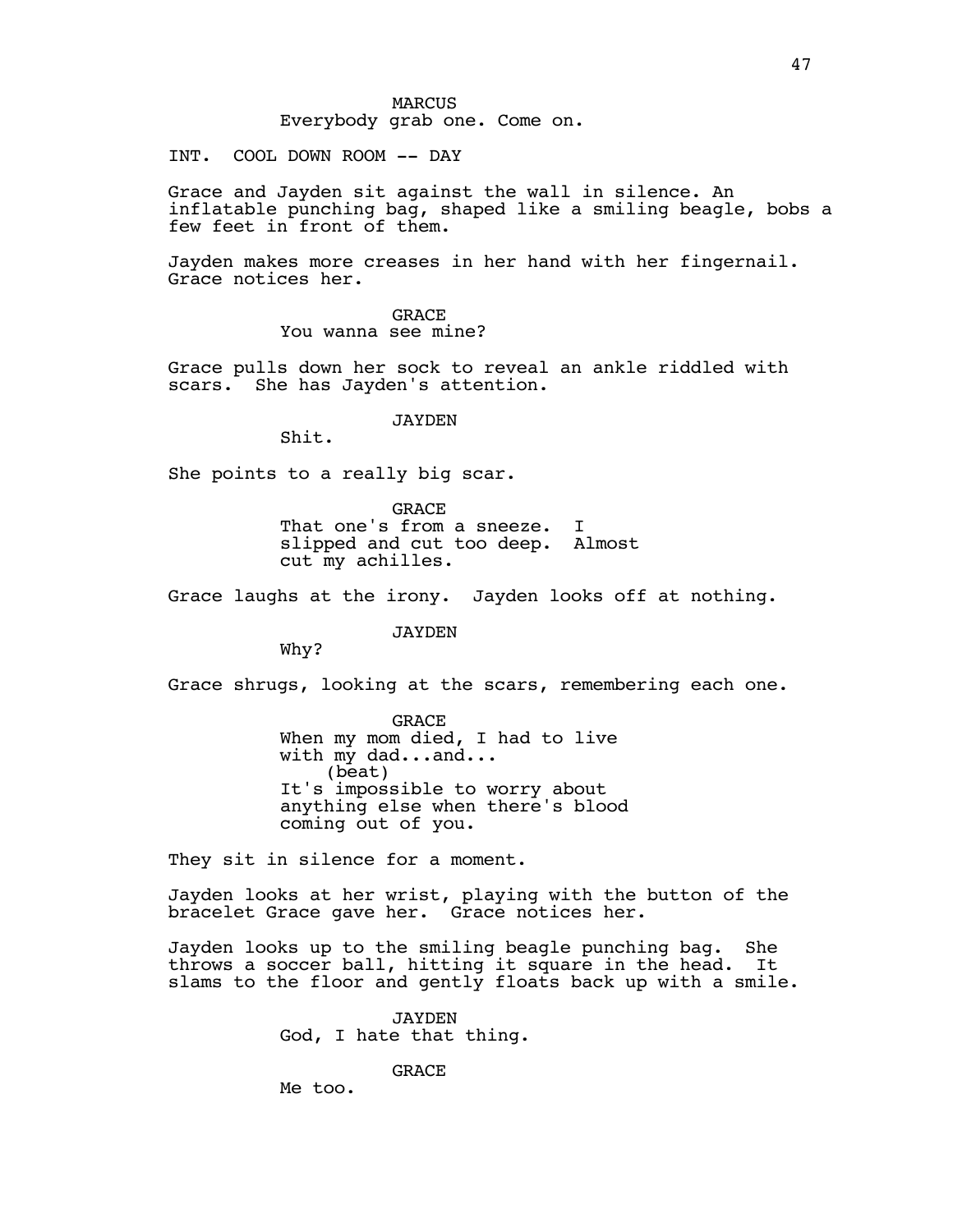Through the small window in the door, we see Grace and Jayden kicking and punching and throwing the punching bag against the walls.

INT. GIRL'S HALLWAY -- DAY

Grace exits the CDR and holds the door open for Jayden. As they walk back to girls' side, she sees Marcus exiting with Jessica. Jessica nods to Grace as they head back to the lounge.

They reach Jayden's room and Grace stops at her door as she walks in.

> GRACE Take as much time as you need.

INT. JAYDEN'S ROOM -- DAY

Jayden walks in and sees 14 hand-drawn birthday cards neatly laid out on her bed.

Grace watches her from the door with a smile.

(Cue MUSIC)

INT. GROUP HOME LOUNGE -- AFTERNOON

Sixteen candles burn brightly, one in each of the 16 cupcakes that all the kids are holding together in front of Jayden. All the kids gather around Jayden, singing the last verse of Happy Birthday (or chanting Jayden, Jayden). They are all incredibly out of tune.

> EVERYONE Happy Birthday to JAYDEEEEEEENNanana!

Jayden blows out her candles and everyone claps loud enough to make her smile. When the room settles, Mason looks to Grace.

CUT TO:

INT. GROUP HOME LOUNGE -- AFTERNOON

The entire unit stands in a circle chanting together with their hands waving in the air. Mason leads them. As he chants they all clap and slap their thighs to the same rhythm. Nate joins in the group, very excited. This is his kind of game.

> MASON Big booty big booty big booty. Big booty number three.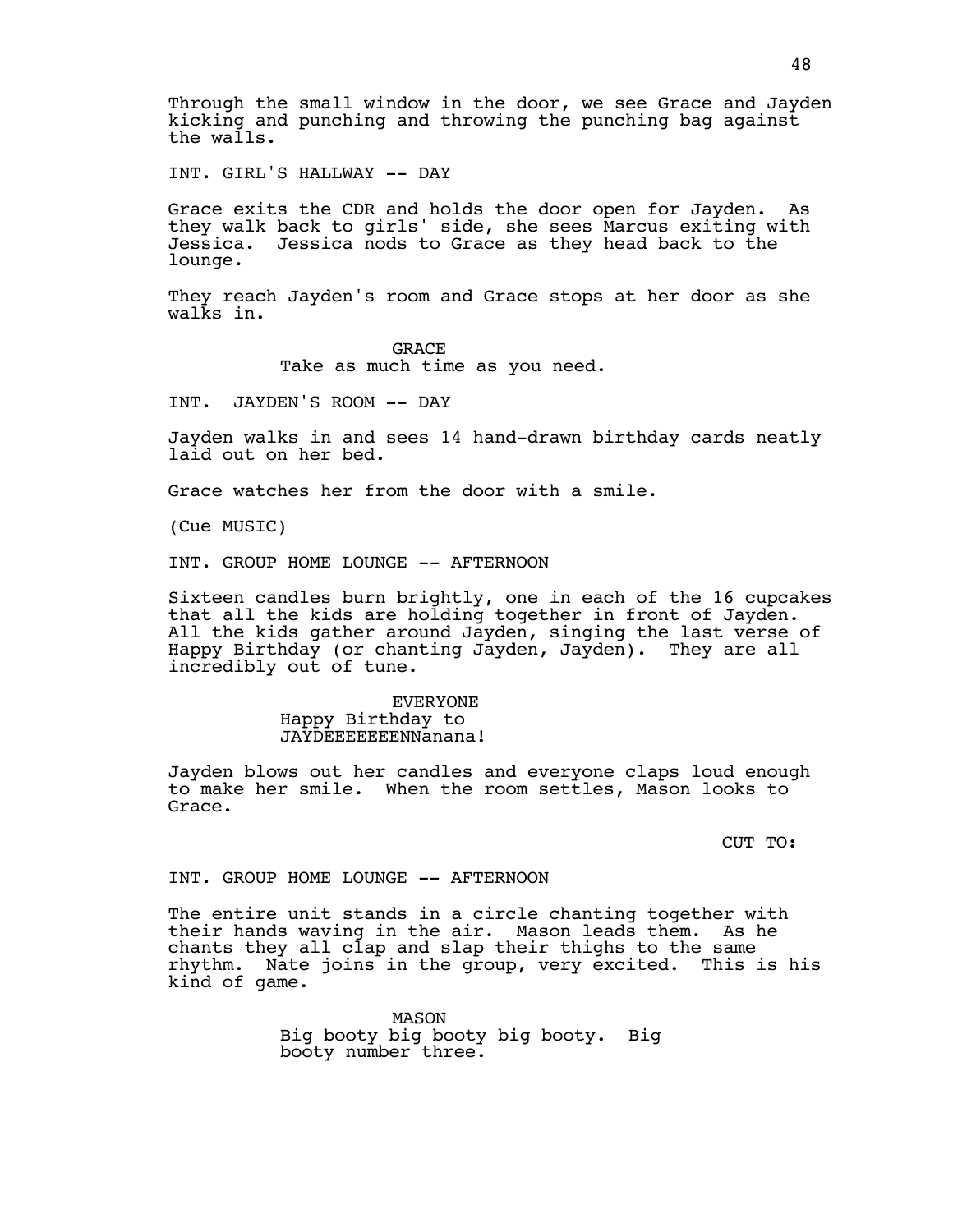Mason sends the chant around the circle: "Number three, number 6" "Number 6, number 4" "Number 4, big booty" "big booty, number 2". Number two misses his turn and everyone laughs and teases him.

Zero in on Jayden, who catches herself laughing and having a good time. Her face changes, watching everything from the outside.

Mason starts another round, getting all the kids to lift their hands in the air and join in the big booty chant.

Jayden doesn't join this time.

INT. SAMMY'S ROOM -- CONTINUOUS

As the game continues in the lobby, Grace walks into Sammy's room with a cupcake. Sammy lies in the same spot as before, staring into space.

She places it on the bedside counter, runs her fingers through his hair before leaving the room.

After she leaves, Sammy looks at the cupcake.

INT. GROUP HOME LOUNGE -- CONTINUOUS

The circle of kids are still keeping a rhythm.

Jayden gets up and walks to her room. Grace watches her.

Mason looks to Marcus.

**MARCUS** Slow this down a little bit. Y'all ain't go no rhythm.

MASON Tell me about it. I'm trying to keep them in line. It's just, it's hard.

Marcus begins to spit out some freestyle lyrics, teasing some of the staff and the people in the circle. Nate is really into it, smiling and bouncing to the beat. When Marcus finishes, Nate immediately jumps in, picking up where he left off:

> NATE I'm out the gate. Right my name is Nate. When I came here, y'all try to playa hate.

Mason and Jessica exchange a what-the-hell-look.

All the kids erupt with hoots and laughter as Nate and Marcus break out into a friendly freestyle battle.

Sammy peeks out from the doorway to see what's happening.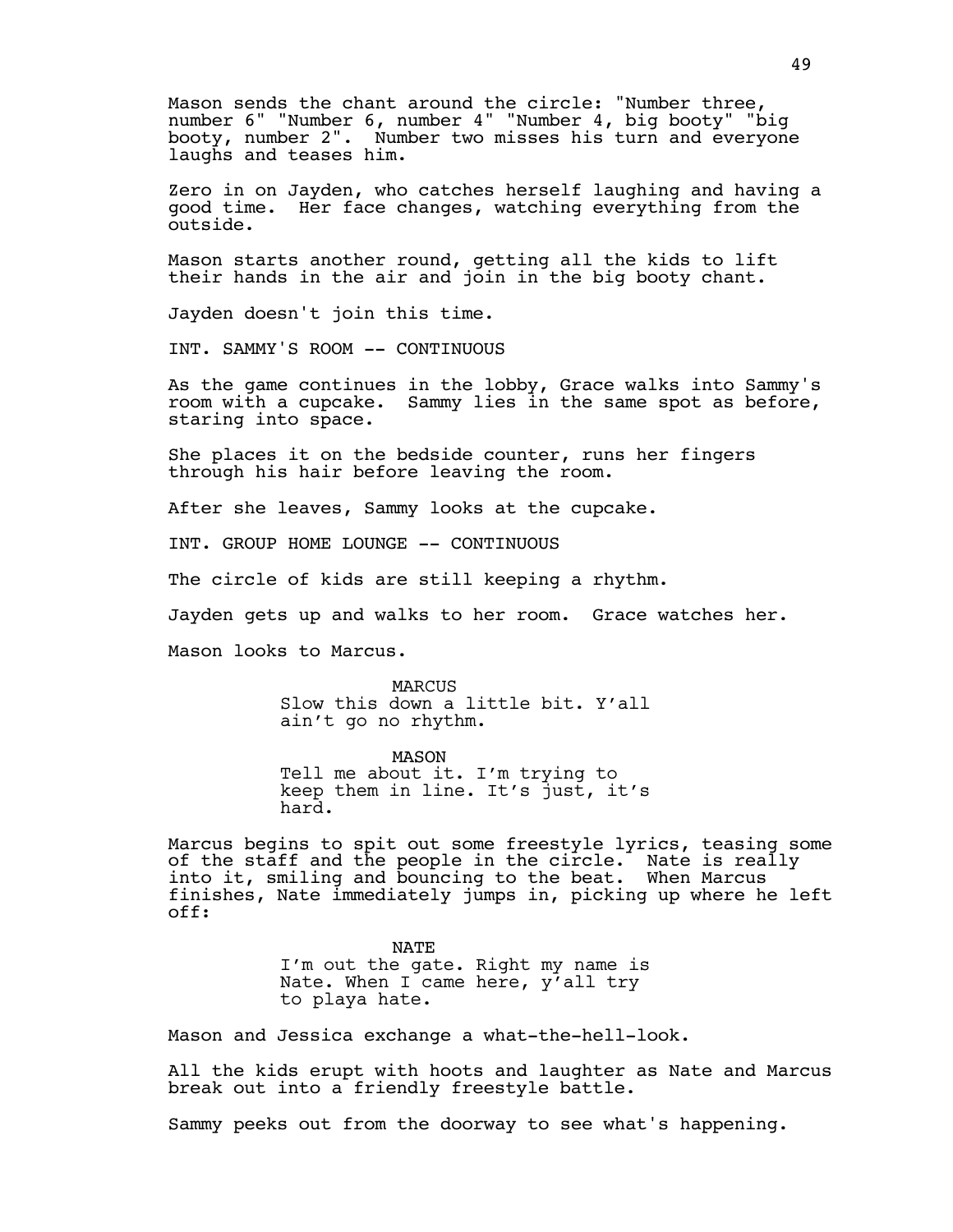Luis is having a great time, momentarily forgetting about his riff with Marcus.

The crowd goes wild.

Suddenly, an ALARM goes off.

Grace and Mason exchange looks of confusion.

Grace runs to the girls' side and sees the emergency door open at the far end of the hall.

She runs to the door.

GRACE Everyone sit down please. We have an AWOL!

Mason races after Grace. The other kids get up to take a look.

EXT. GROUP HOME -- LATE AFTERNOON

Grace bursts through the door and looks around frantically.

She sees Jayden running in the distance with her backpack bouncing, turning the next corner.

GRACE

Jayden!

She takes off after her

MASON

Grace!

GRACE Stay with the kids! I'll call you when I get her!

Mason watches her run.

Nate comes outside.

MASON This happens. It's fine.

EXT. SUBURBAN STREETS -- LATE AFTERNOON

Grace chases Jayden down the sidewalk, but doesn't seem to be gaining on her.

> GRACE Jayden, can you slow down please?! I feel like I'm gonna barf!

Jayden's visibly tired, her backpack sagging on her shoulders.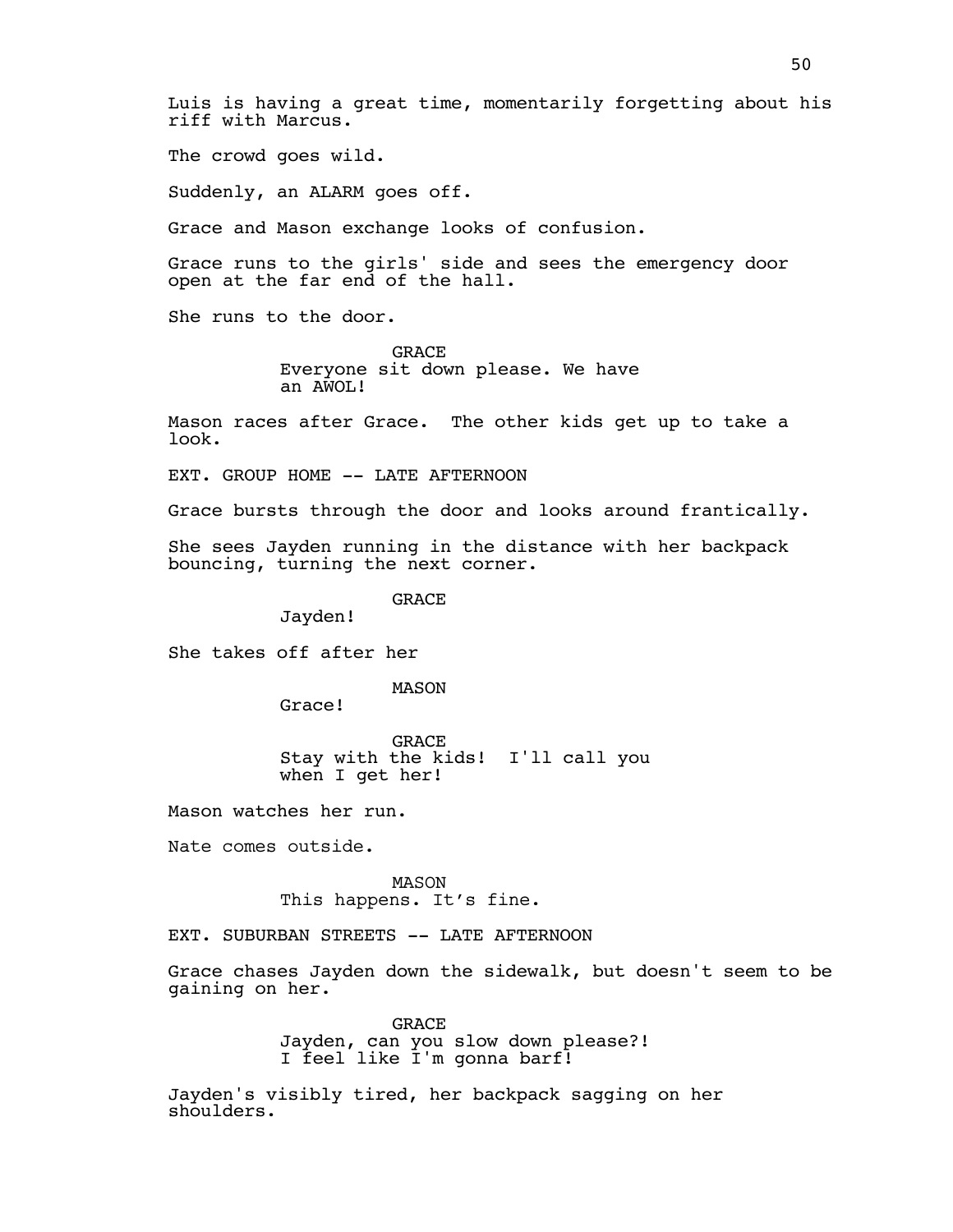Jayden looks back at her and begins to slow down. Grace does the same.

> JAYDEN Keep the same distance!

# GRACE

Okay, okay.

They slow at the same pace, and then finally stop to catch their breath.

> JAYDEN You can't touch me outside the grounds.

GRACE Well, can I walk with you?

JAYDEN Walk all you want, but I'm not going back there.

Grace looks at her, still breathing heavily.

GRACE Let's walk then.

Jayden takes a few more moments to cool down. Then, she starts to walk again. Grace follows.

EXT. BUS STOP -- LATE AFTERNOON/EVENING

They sit together at a bus stop.

INT. BUS -- EARLY EVENING

They sit across from each other on the bus, neither of them talking. Jayden hugs her backpack on her lap. Grace waits for Jayden's lead.

Jayden pulls the cord and gets off. Grace follows.

EXT. JAYDEN'S DAD'S HOUSE -- EARLY EVENING

Jayden walks ahead of Grace who follows patiently behind her.

Then, finally, Jayden stops.

She stands in front of a beautiful two-story house. The lights are off inside. Grace stops with her.

Jayden walks to the side door of the garage, and Grace follows her. She reaches above the door and grabs a key from the frame.

> GRACE Jayden, you know you're not supposed to be here.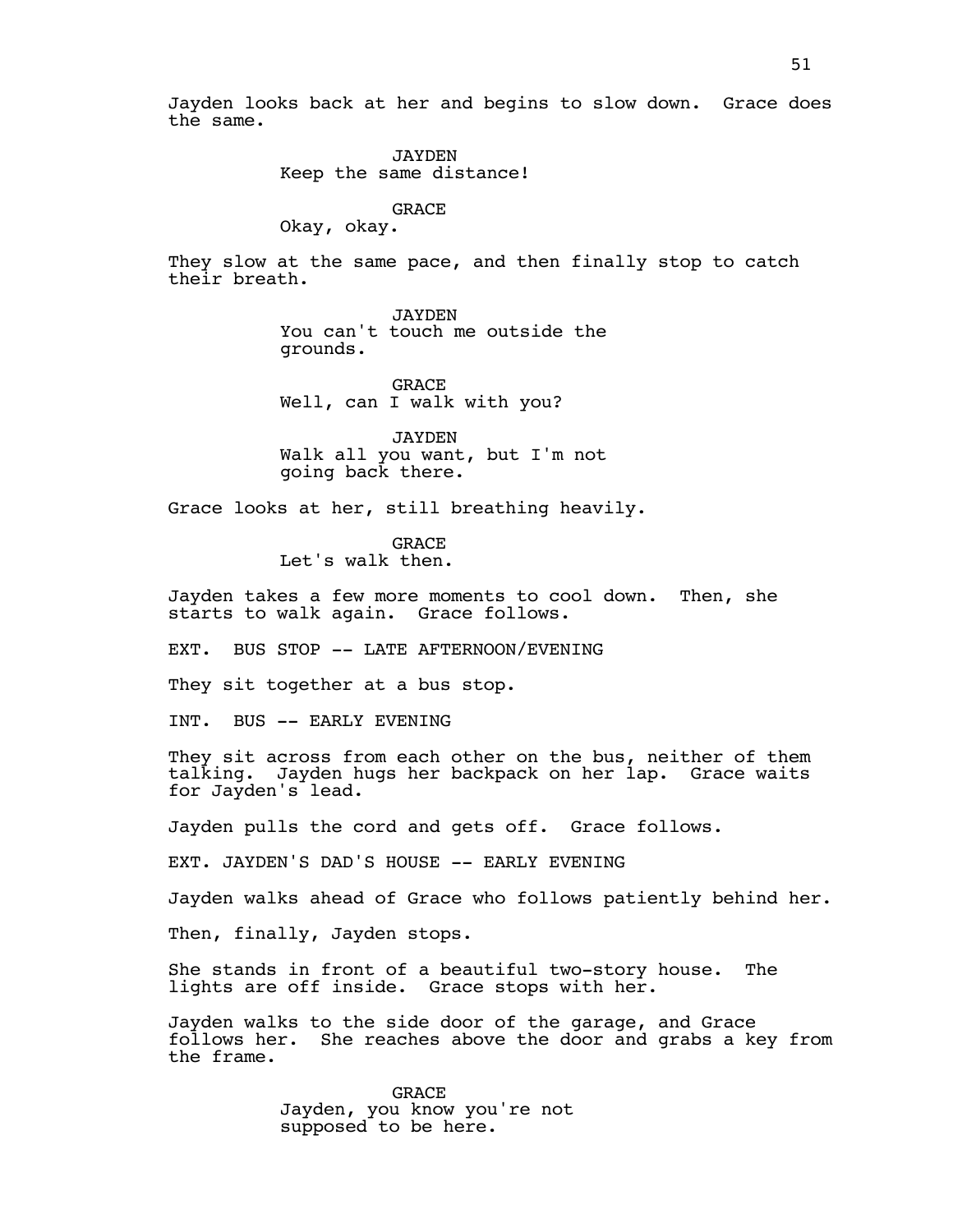Jayden ignores her, opens the door and goes in, shutting it behind her. Grace doesn't follow. She takes out her cell phone and dials. Mason picks up.

> MASON (O.S.) What's going on?

> > GRACE

Hey, we're at her dad's house. I don't think that anyone's here, but she went in anyway.

MASON (O.S.) I'm on my way.

#### GRACE

K, thanks.

Grace hangs up the phone.

CUT TO:

EXT. JAYDEN'S DAD'S HOUSE -- EVENING

Grace sits on the front steps. After a moment, the front door opens and Jayden comes out with her backpack. She sits down next to Grace.

> **GRACE** He's not here?

Jayden shakes her head and hides it in her arms. Grace wraps her arm around her.

> GRACE (CONT'D) Do you wanna go back?

Jayden nods.

GRACE (CONT'D)

Okay.

CUT TO:

INT. MASON'S CAR -- NIGHT

Mason grips the steering wheel, driving slow and steady. He looks in the rear-view mirror.

Grace sits in the seat behind him with her arm around Jayden, who leans on her shoulder, staring out the window.

Mason and Grace smile lovingly to each other through the reflection.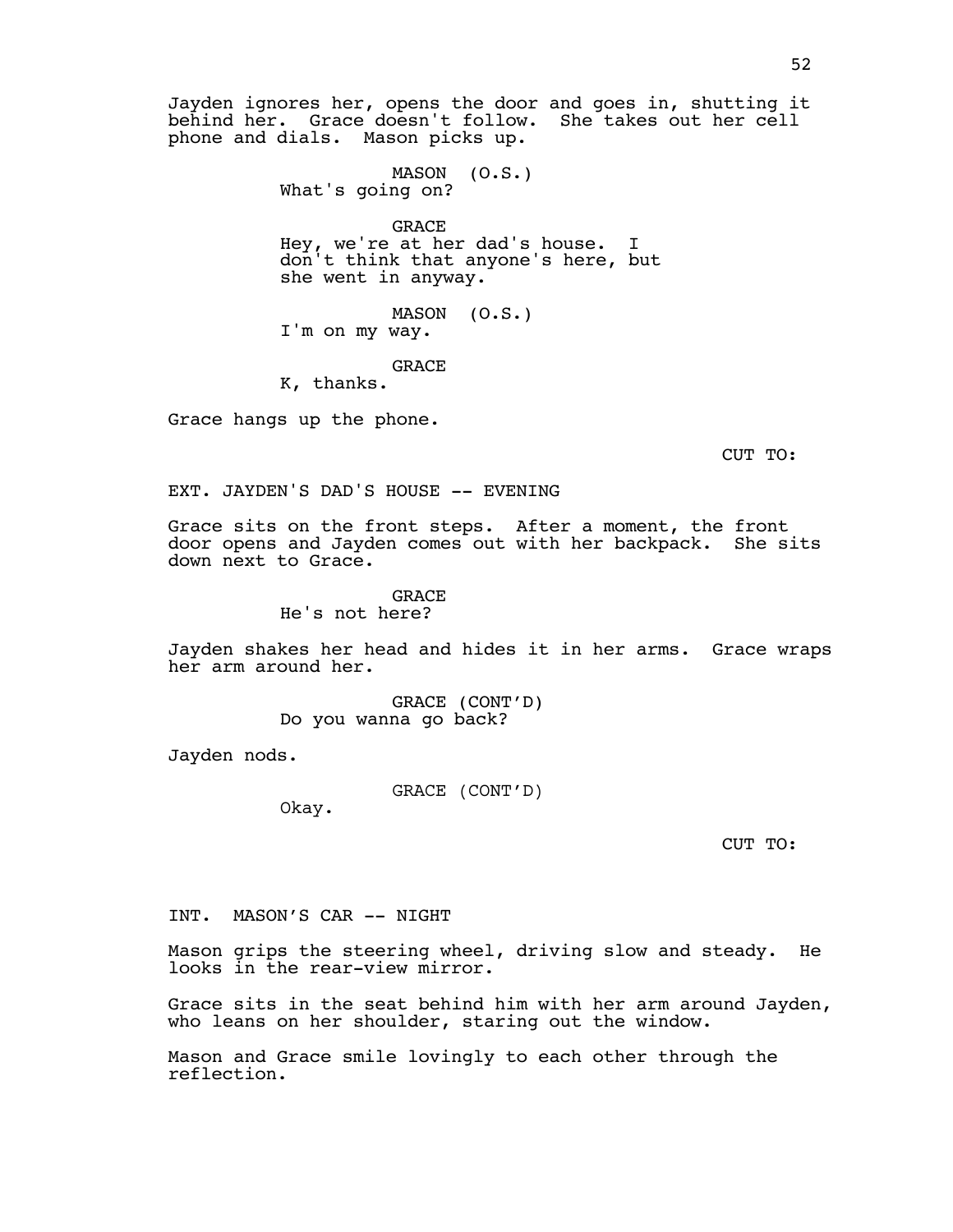INT. JAYDEN'S ROOM -- NIGHT

Jayden sits on her bed, exhausted. Grace walks in with her backpack and sets it next to her.

GRACE

You okay?

Jayden nods.

GRACE (CONT'D) Okay, I'll see you tomorrow.

She gives Jayden a side-hug and begins to leave.

JAYDEN You wanna see a story I've been working on?

Grace turns to her, a bit surprised.

GRACE

Of course.

CUT TO:

INT. JAYDEN'S ROOM -- MOMENTS LATER

Jayden opens her sketchbook to the back page, where there is a homemade pocket taped to the inside cover. She pulls out a folded piece of paper and opens it carefully. Grace watches her, patiently.

She flips back through her notebook to a page that is covered with cool illustrations of underwater scenes and creatures, particularly sharks and octopi.

> JAYDEN It's a kids' story, so there aren't any big words.

> > **GRACE**

Okay.

Jayden begins. As she reads, she points to the illustration that she wants Grace to look at.

She points to a small sketch of a cute little octopus.

JAYDEN Once upon a time, somewhere miles and miles beneath the surface of the ocean, there lived a young octopus named Nina.

She points to various drawings of the octopus making funny artwork out of shells and sand.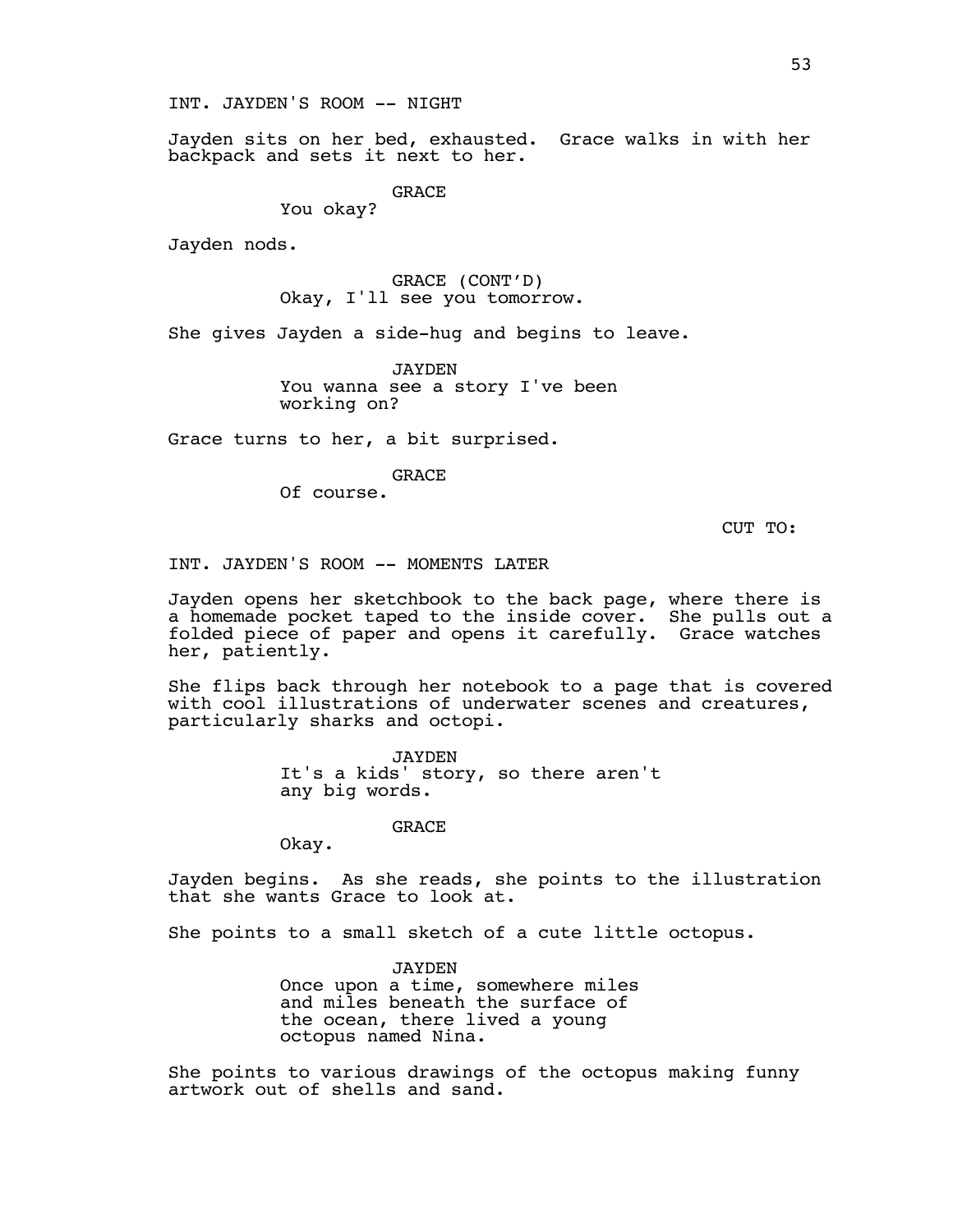JAYDEN (CONT'D) Nina spent most of her time alone, making strange creations out of rocks and shells. And she was very happy. (beat) But then, on Monday, the Shark showed up.

She points to a drawing of a Shark swimming up to Nina.

JAYDEN (CONT'D) "What's your name?" said the "Nina," she replied. you want to be my friend?" He asked. "Okay, what do I have to do?" Said Nina. "Not much," said the Shark, "Just let me eat one of your arms."

Grace watches Jayden read.

JAYDEN (CONT'D) Nina had never had a friend before, so she wondered if this was what you had to do to get one. She looked down at her eight arms, and decided it wouldn't be so bad to give up one. So she donated an arm to her wonderful new friend.

Jayden points to a morbid drawing of the shark eating one of Nina's arms.

> JAYDEN (CONT'D) Every day that week, Nina and the Shark would play together. They explored caves, built castles of sand, and swam really really fast. And every night, the Shark would be hungry, and Nina would give him another one of her arms to eat.

Jayden points at various illustrations of the octopus and the shark playing together, and the shark eating her arms.

> JAYDEN (CONT'D) On Sunday, after playing all day, the Shark told Nina that he was very hungry. "I don't understand," she said. "I've already given you six of my arms, and now you want one more?" The shark looked at her with a friendly smile and said, "I don't want one. This time I want them all." "But why?" Nina asked. And the shark replied, "Because that's what friends are for."

Jayden points to another drawing of the shark, alone.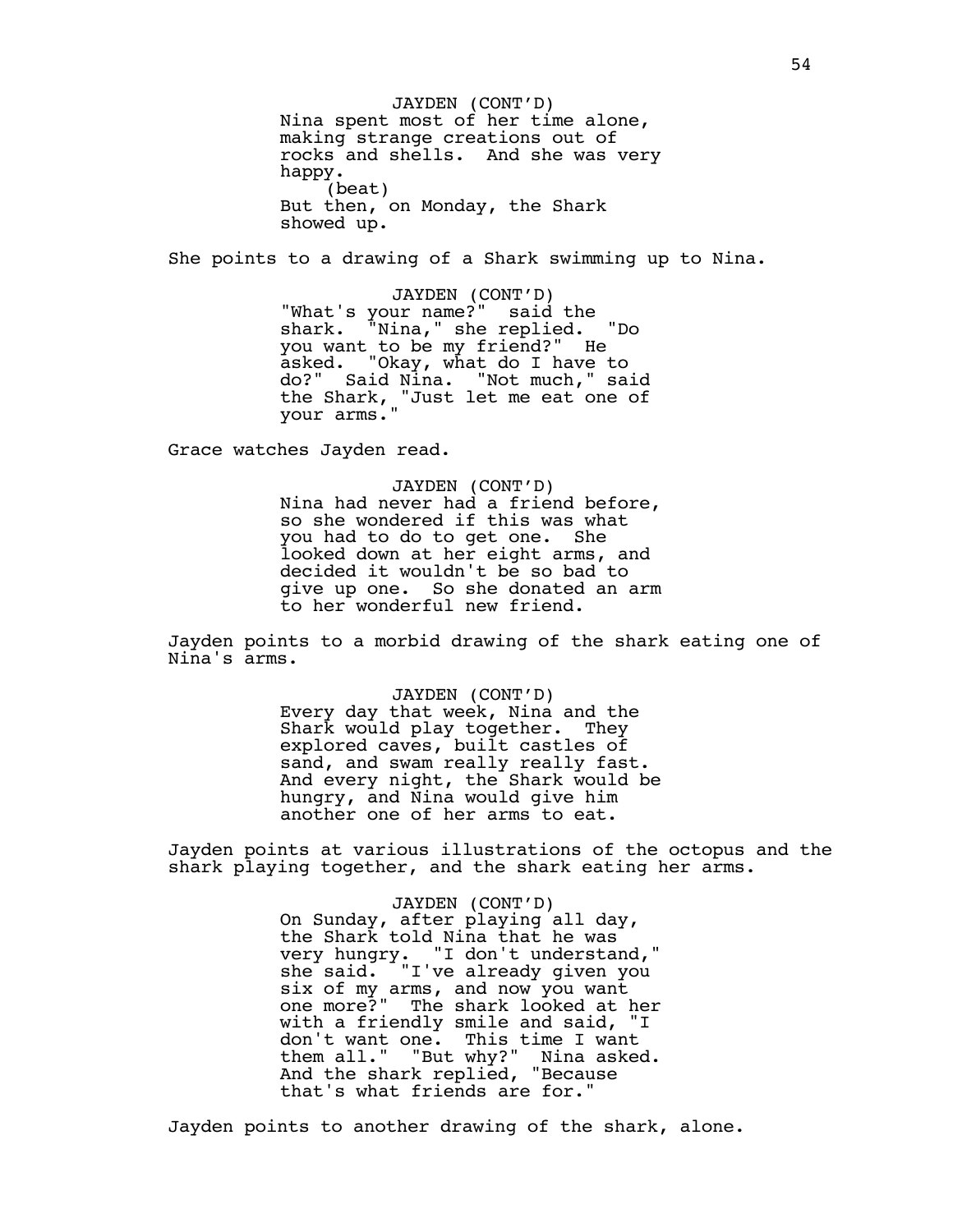### JAYDEN (CONT'D)

When the shark finished his meal that night, he felt very sad and lonely. He missed having someone to explore caves, build castles and swim really really fast with. He missed Nina very much. So, he swam away to find another friend.

Jayden folds up the piece of paper and grips it in her hand. She stares down at her drawings, waiting.

Grace watches her for a moment before speaking.

GRACE Jayden, did your dad ever hurt you?

Jayden doesn't respond at first. But then shrugs without looking up. Grace watches her.

> GRACE (CONT'D) Does he still hurt you?

Jayden doesn't respond. She hides her face with her hand. Grace sits with her for a moment before putting her arm on her back.

She sees tears plopping down onto the drawings of the octopus and the shark.

The two sit side by side.

INT. GROUP HOME OFFICE -- EVENING

Push in fast on Grace writing a report of the day.

INT. GROUP HOME JACK'S OFFICE -- EVENING

Grace drops off the copy of the report at Jack's office. She is determined and confident.

INT. MASON'S CAR -- EVENING

Mason drives with Grace riding shotgun. Both are dressed for a party. Her head is on his shoulder.

Grace lets out a breath.

GRACE We can't let her go back there.

Mason takes her hand into his and squeezes.

MASON That's not going to happen. You were pretty amazing today.

GRACE Thank you.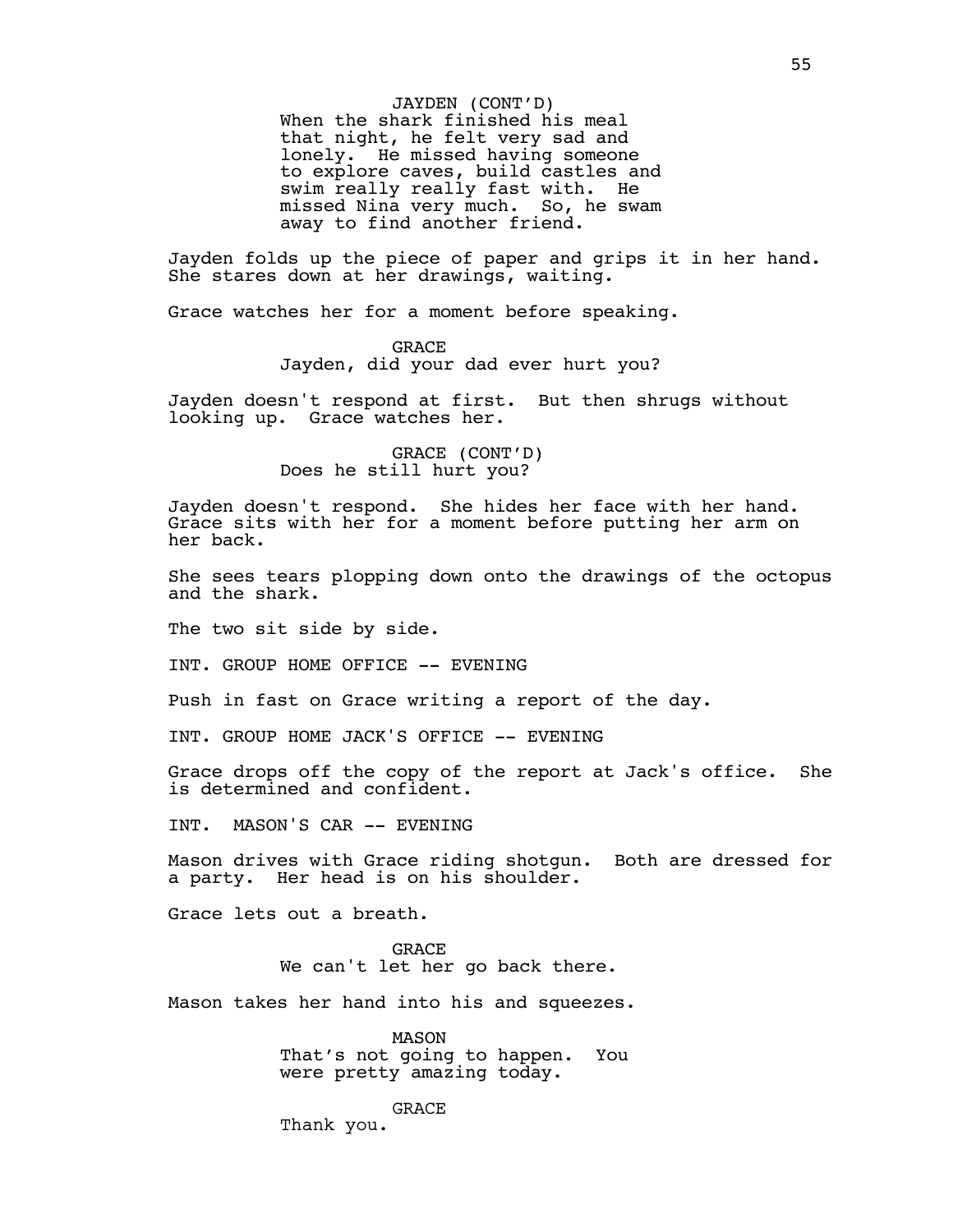They sit in silence, watching the evening pass outside the window.

INT. MASON'S PARENT'S HOUSE -- EVENING

Members of Mason's family are gathered around the dinner table holding hands and singing a Spanish version of "Praise God From Whom All Blessings Flow". There are a variety of ethnicities present: Caucasian, Filipino, Black, Japanese. But most of the people are hispanic. They all end with: "Amen."

MASON'S DAD, a Mexican-American in his 60's, speaks up.

MASON'S DAD (in spanish) Let's eat!

The table is filled with a plethora of food: heaps of crab, fish, seafood, shrimp cocktail, rice, salad, and some other traditional Mexican dishes. People grab their plates and begin to dig in, eating and laughing together like a good family should.

A father makes a plate for his daughter. A grandson pours a drink for his grandpa. People are laughing, teasing, having a great time together.

One of the mothers approaches Grace, holding her one-year-old child over her shoulder.

> MOTHER Hey Grace, can you hold Sylvia while I make a plate for the other ninos?

Grace is a little nervous.

GRACE

Oh, uh. Sure.

The mother doesn't wait, but plops the infant into Grace's arms and heads to the table.

Grace finds her footing, and looks down at the baby. She plays with its tiny fingers.

Mason clinks his glass with his fork and soon everyone in the room joins in.

> MASON (spanish) This is going to be short. I just have a couple things to say... (english) ...And I'm going to say it in English so I don't embarrass myself any more than I need to. (to his parents) (MORE)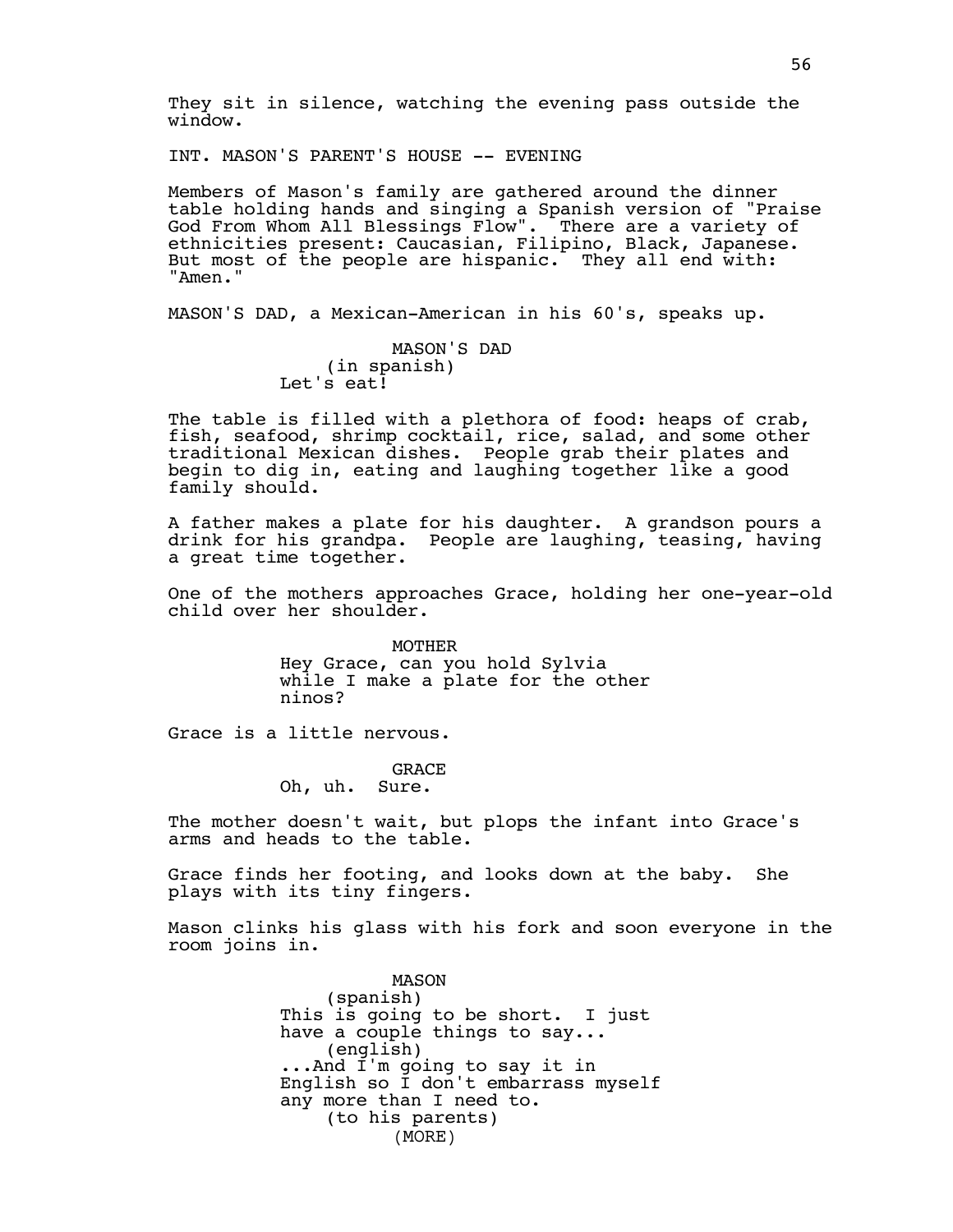I just want to take a moment to say thank you. Momma, Pops. I don't think anyone here thinks of you as just our foster parents. I don't even know what that term means... 'Cause to us, you're just ma and pa. And I think I speak for everyone here when I say thank you, for taking us in... (laughs to himself) MASON (CONT'D)

...For taking me in when I was a punk kid who was scared of everything...when I had no one else, you accepted me, and showed me what it's like...

He begins to tear up a little, but pushes on. Grace watches him, moved by every word, holding the infant close to her.

> MASON (CONT'D) ...What it's like to be loved. None of us would be here, if it weren't for you.

He motions to the rest of the people in the room.

MASON (CONT'D) Look at this beautiful family you made...

Mason takes a moment to look around the room.

MASON (CONT'D) (smiling) So let's all lift your glasses to our king and queen. (turns to them) Happy 30th you guys. Everything good in my life is because of you.

Everyone begins to hoot and yell as they drink from their glasses and go back to their conversations.

Grace smiles at Mason as he wipes his tears and sees her and the baby from across the room. He nods and smiles at the sight of her with a baby. She smiles and shrugs: it's not so bad.

CUT TO:

EXT. MASON'S PARENT'S HOUSE -- EVENING

Grace and Mason jump in the jumping castle with 4 of his little 8-year-old cousins. The kids laugh and jump on him. He lifts a little girl into the air to protect her from the boys.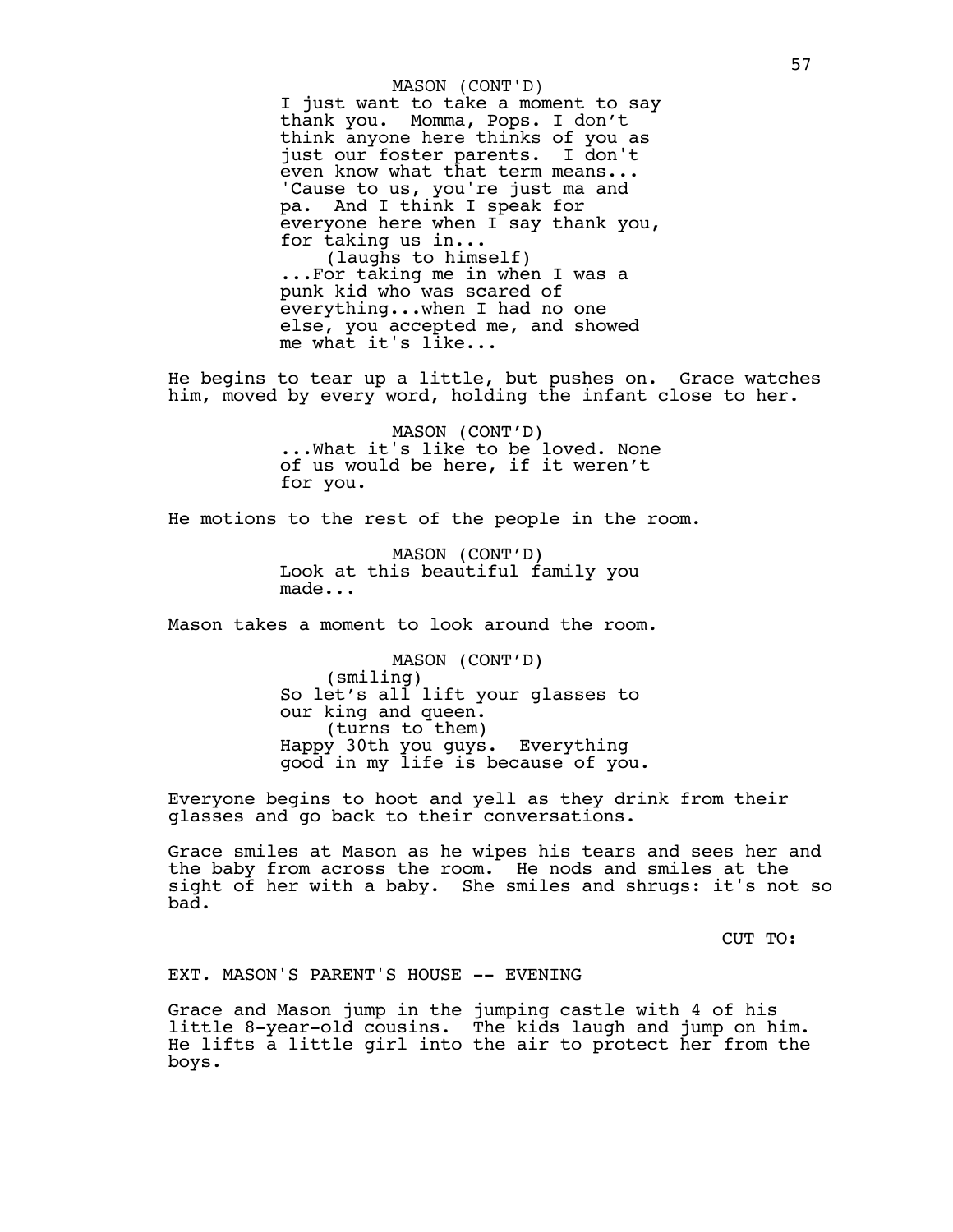## INT. MASON'S PARENT'S HOUSE -- EVENING

Salsa music fills the air and the dance floor explodes with motion. One couple is really good, spinning and dipping and hopping together. Mason and Grace dance together, doing their own silly/crazy rendition of the salsa. They've made up some of their own moves, like the tea cup tip, and the double hop. They're obviously great at being stupid and fun together.

Mason grabs Grace and holds her close, slowing their pace. They dance near his parents. Mason's mom sends a friendly smile to Grace.

Mason gets close to her ears and whispers.

MASON Will you marry me?

Grace pulls back and looks at him, sees how serious he is. She's as ready as she'll ever be.

> GRACE Are you serious?

MASON Yeah. I'm dead serious.

She smiles and nods, puts her head on Mason's shoulder and lets the moment seep through her pores.

SLOMO wide-shot of the dancing room.

FADE OUT:

INT. GRACE'S APARTMENT BEDROOM -- MORNING

Grace and Mason lie in bed in the early morning light. The phone RINGS! Both of them wake up.

> MASON Who the hell is calling on the land line?

Mason gets up to answer it.

INT. GRACE'S APARTMENT KITCHEN -- CONTINUOUS

Mason picks up the phone.

MASON

Hello?

After hearing who it is, Mason turns his back to the bedroom and lowers his voice.

> MASON (CONT'D) Yeah. (beat) (MORE)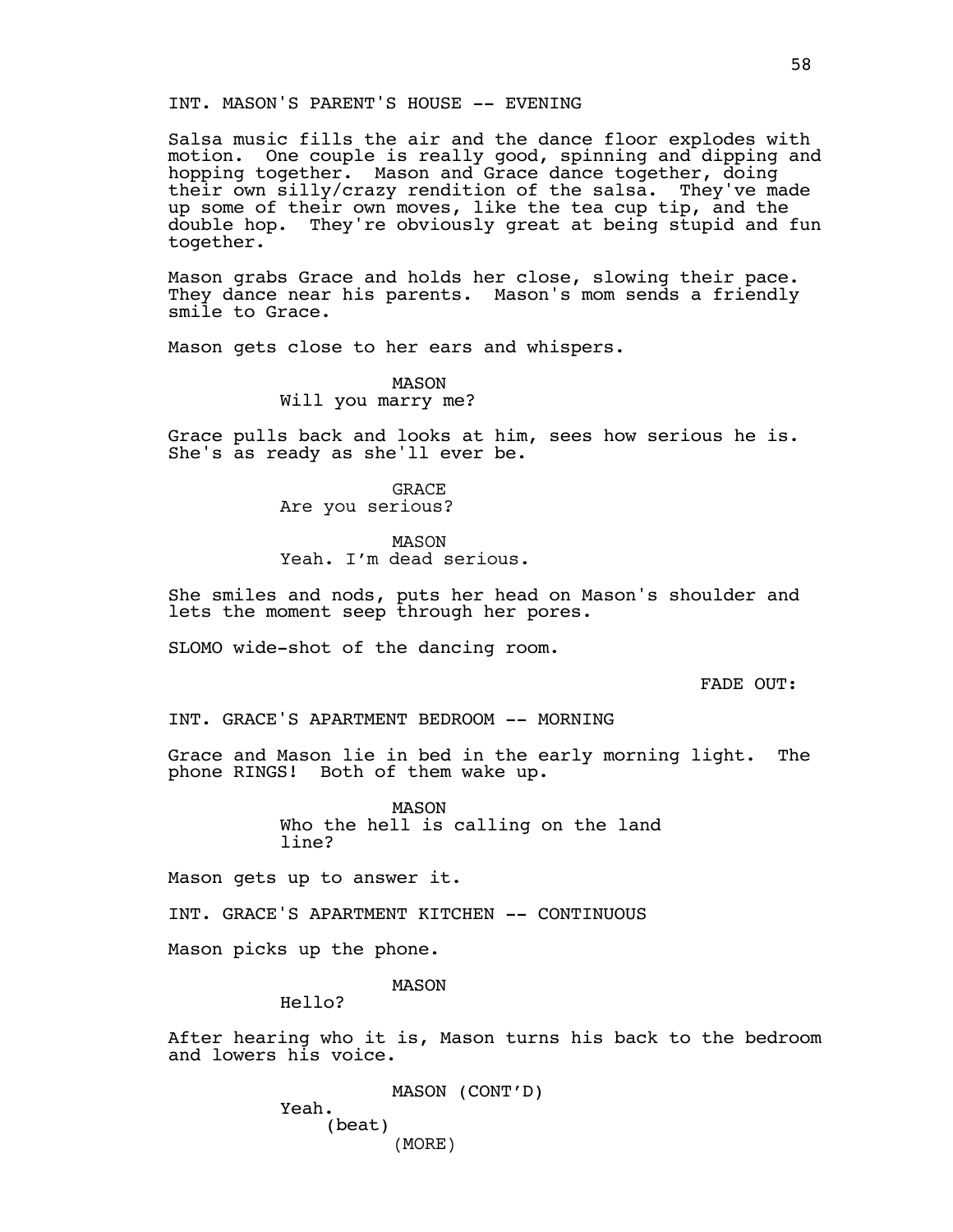This is actually her fiancee, if this is about her dad, it'd probably be best if you let me relay the message. MASON (CONT'D)

Mason listens intently as he's given the information.

MASON (CONT'D)

Shit.

He rubs his head as he listens to the horrendous news.

INT. GRACE'S APARTMENT BEDROOM -- MORNING

Mason walks back into the bedroom and finds Grace sitting at the edge of the bed, facing the opposite wall. She knows he's there.

#### GRACE Who was it?

MASON Um...someone from the probation department.

Grace scratches frantically at her thumb with her pointer finger, waiting for Mason to say the thing she dreads most.

> MASON (CONT'D) He said your dad's probably going to get released next month.

Grace lets it sink in.

She hides her face in her hands. When she takes them away, she leaves a streak of blood across her cheek.

She looks at her thumb and sees it's bleeding. She touches her cheek and sees the blood on her fingertips.

Mason climbs over the bed and tries to hug her from behind, but she brushes him off and leaves the room.

INT. GRACE'S APARTMENT BATHROOM -- MORNING

She stands in the shower, violently scrubbing her skin with a rough washcloth. She holds the cloth to her face and screams as loud as she can.

EXT. GROUP HOME -- MORNING

Mason stands out in the yard, smoking by himself. Grace shows up on her bike and he quickly puts out his cigarette and walks up to her.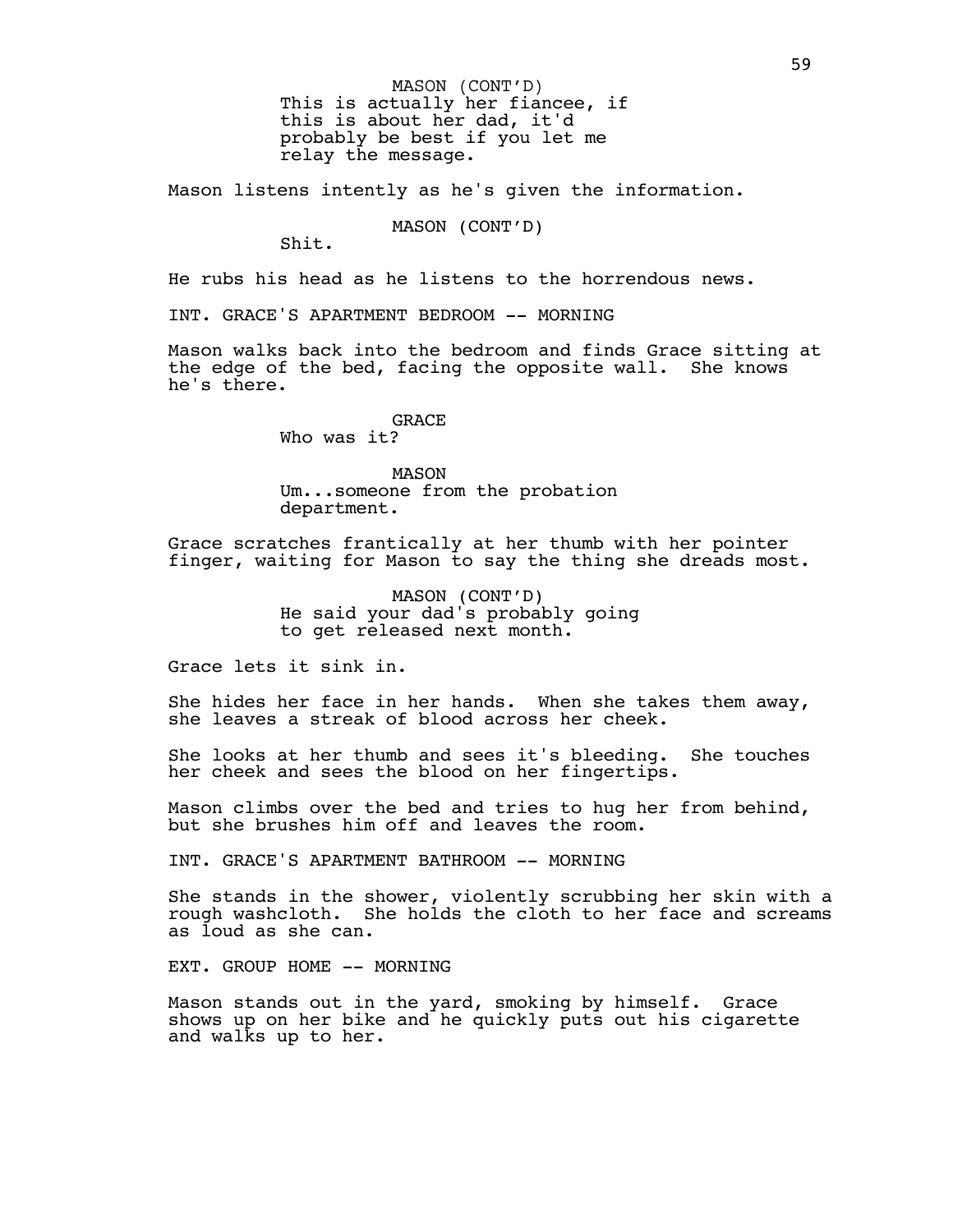MASON Hey, I really think we need to talk through some of this stuff.

GRACE Not right now Mason. I'll be fine. I just need to work.

She heads into the office.

INT. GROUP HOME OFFICE -- MORNING

Jessica hands Grace the clipboard. She's eating cereal from a plastic bowl. Nate stands by eating a banana.

> JESSICA Hey, Marcus's fish died last night.

> > GRACE

What?

JESSICA He thinks Luis had something to do with it.

GRACE

Jessica shrugs.

Grace heads out the door, determined to keep her shit together.

INT. LUIS'S ROOM -- MORNING

Did he?

We follow Grace into the room as she goes straight for sleeping Luis and rips the pillow out from under him. Luis wakes up, slowly. Grace is in bad-ass mode.

> GRACE Tell me you didn't do something to Marcus's fish.

> > LUIS

What?

GRACE Luis, tell me!

LUIS I don't know what you're talking about.

She stares at him to see if he's lying. He's kind of scared of her.

LUIS (CONT'D)

I swear.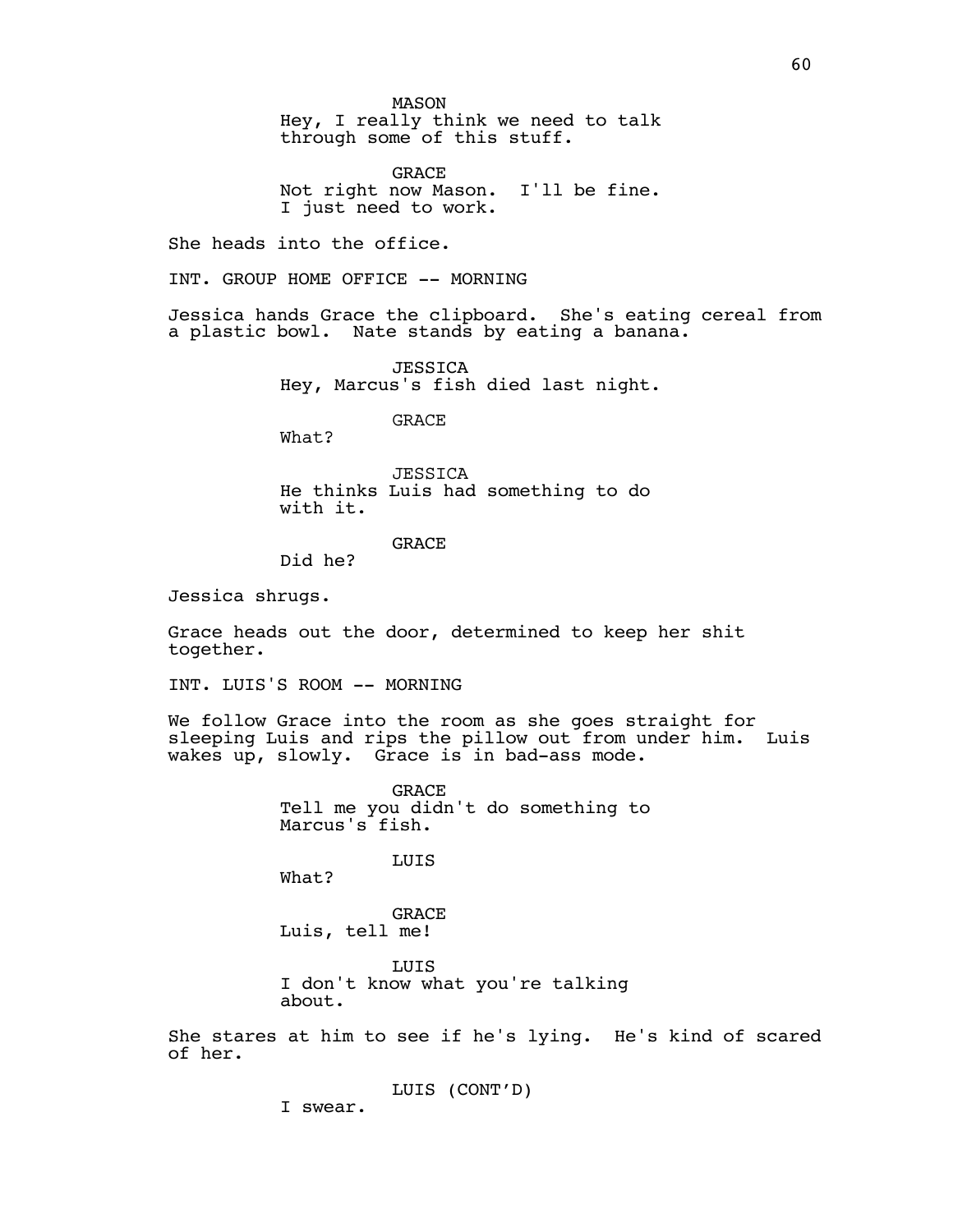She leaves as quickly as she came.

INT. MARCUS'S ROOM -- MORNING

Grace knocks and walks in. She finds Marcus sitting on the floor, writing in his lyric journal.

In front of him is his fishbowl tipped over, with its contents spilled on the floor.

> GRACE I'm really sorry Marcus.

She watches him as he writes. His face is dark and brooding.

GRACE (CONT'D) It wasn't Luis.

Marcus shrugs.

MARCUS It don't matter.

She watches him for a moment longer.

MARCUS (CONT'D) I'd like to be left alone if that's cool with you.

GRACE

Okay. (beat) Just let me know if you need anything.

Grace keeps an eye on him as she leaves.

EXT. GROUP HOME HALLWAY -- MORNING

Grace walks out of Marcus' room. She looks uneasy, like something is wrong. We move with her as she walks.

She begins to pick at her bandaged thumb.

EXT. JAYDEN'S ROOM -- MORNING

Grace continues to walk, the uneasiness building inside her, the bubbling fear that everything around her is out of her control.

A few girls walk from the bathroom to their room w/ towels on their heads.

Grace stops at Jayden's room and looks in.

INT. JAYDEN'S ROOM -- CONTINUOUS

Jayden's room looks as it usually does, except she isn't there.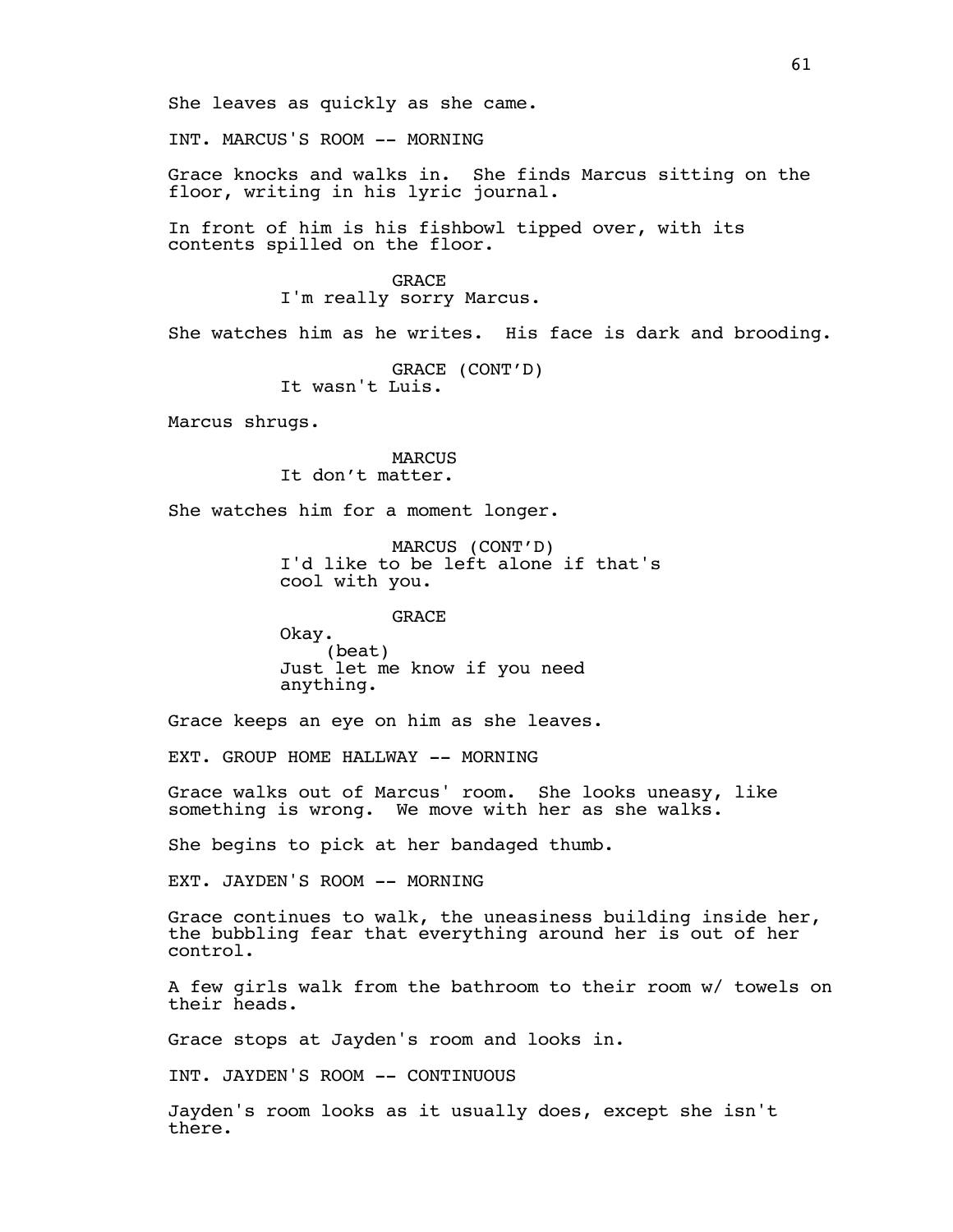EXT. JAYDEN'S ROOM -- MORNING

Grace is a bit confused, looking around the hall for an answer. She sees Spring brushing her teeth in the doorway.

> GRACE Have you guys seen Jayden?

Spring shakes her head.

Grace walks back to the office.

INT. GROUP HOME OFFICE -- MORNING

We continue to follow Grace as she walks up to Jessica, sitting at the door.

> GRACE Jess, where's Jayden?

*JESSICA* Oh, her dad showed up last night and took her on pass for the weekend.

#### GRACE

What?

Grace looks at the log in front of Jessica.

*JESSICA* Jack signed off on it.

GRACE Are you fucking kidding me?

Grace storms out of the unit, heading for Jack's office.

INT. GROUP HOME JACK'S OFFICE -- MORNING

Grace blasts through the door and walks straight into Jack's office. Jack's on the phone but Grace doesn't care.

> GRACE How could you let her go?

Jack realizes this is serious.

JACK Uh, Jan, let me call you right back okay?

He hangs up the phone and looks at her for a moment.

JACK (CONT'D) The man called, he apologized. He had a personal emergency.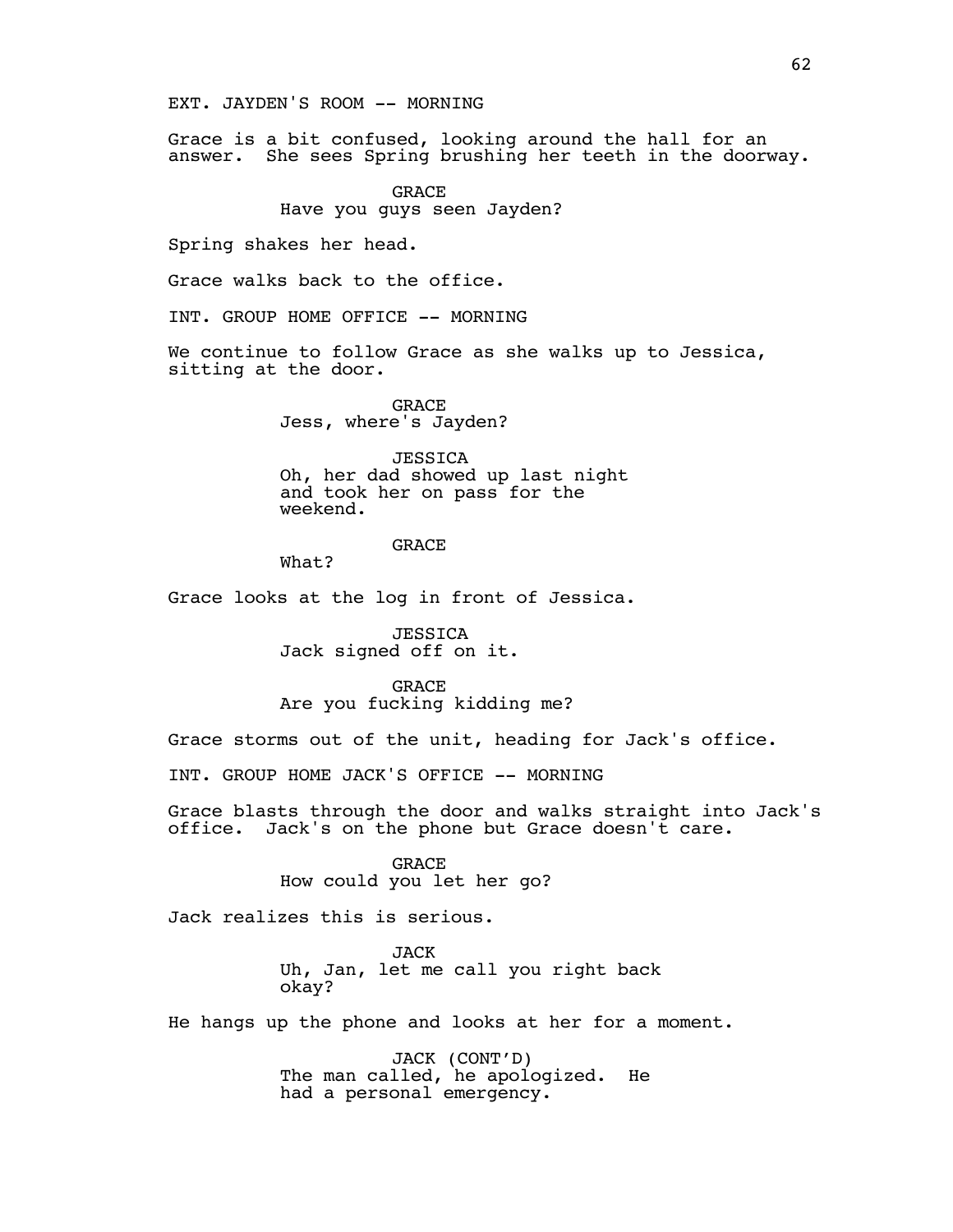GRACE

That's not even the point, Jack. Did you read my report?

JACK

Of course I did, and I was very concerned. But when Jayden's social worker asked her about it, she said her father has never been abusive in any way.

GRACE Of course she said that, she's fucking scared! What the fuck do they teach you guys in grad school?

Jack's a bit taken aback by her temper.

GRACE (CONT'D) Jack, in her mind, he is always right behind her, watching her, when she is sleeping, she is taking a shit, when she is alone with her therapist, he is right there, watching her, ready to pounce. And you just expect her to just come out and say it? Are you guys fucking stupid?! Because she was here asking for help and you just sent her back to the fucking shark!

Jack is very offended by her language and temper. He takes off his glasses and pinches the bridge of his nose and closes his eyes.

> JACK I realize you're upset, Grace, but yelling at me isn't an effective form of communication.

Grace realizes she won't get to him this way. She sits down.

GRACE Okay, Jack. Jack I'm sorry. Please. Cancel the pass until we figure this out. Because I know her, and I know that things are not good at home.

JACK And how do you know that? Because she read you a children's story?

GRACE

Don't fuck with me Jack. I am on the floor every day with those<br>kids. And last night, that gi And last night, that girl sat next to me and she cried and she tried to tell me the only way that she knew how.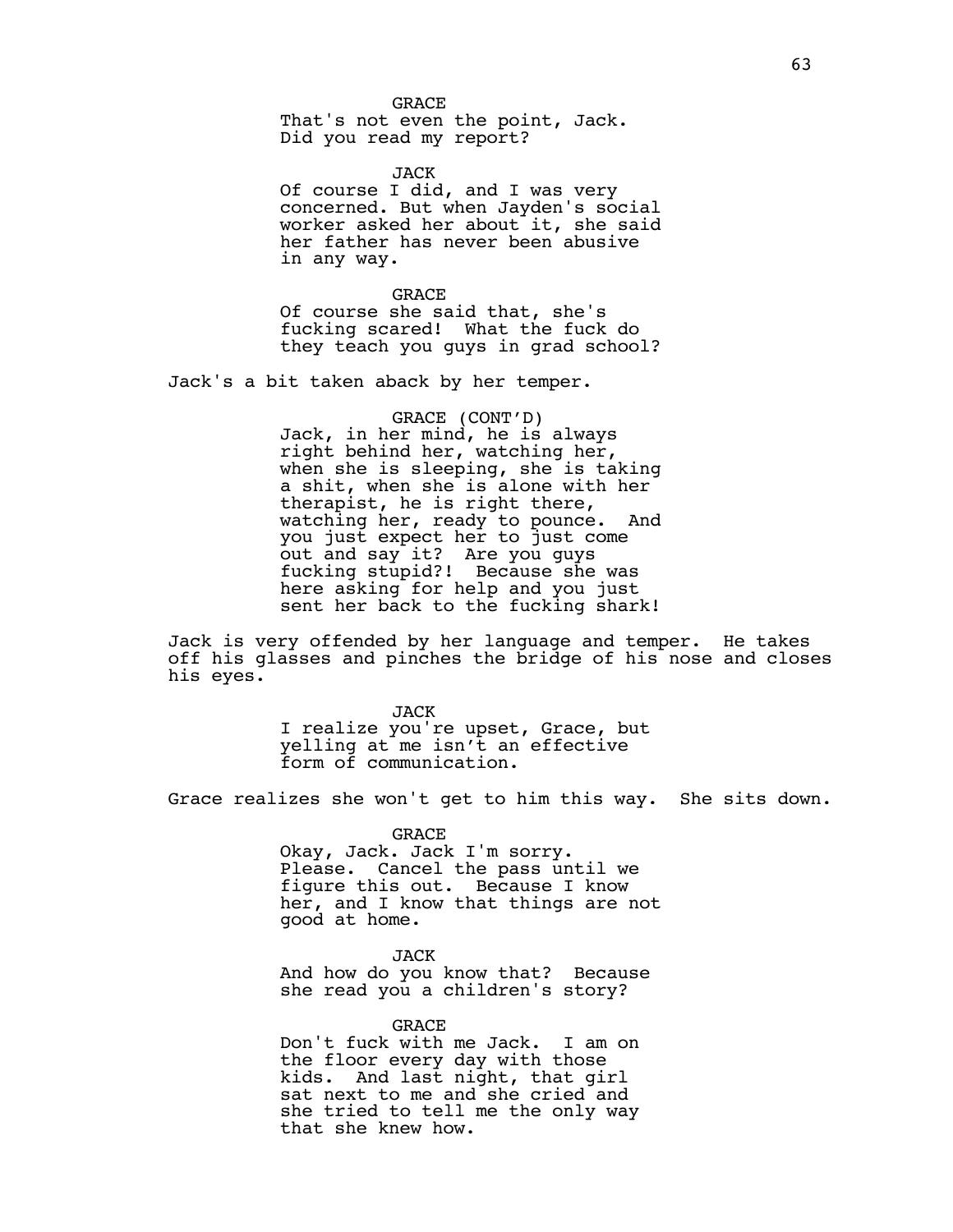JACK

Grace, you are a line staff. It's not your job to interpret tears. That's what our trained therapists are here for.

GRACE

Then your trained therapists don't know shit!

JACK Did she tell you that she was being abused by her father?

GRACE She didn't have to!

JACK If I'm gonna take that child away from her biological parent, yes, she does.

GRACE This is bullshit.

JACK

Grace, I have been working with these kids for longer than you've been alive, and there's not one of them that I wouldn't die for. I look into those broken eyes, I want to find the asshole who did that to them and beat the shit out of him. But although I feel that way every single day, I know I can't track down everyone who's hurt them. I know I can't heal all their wounds. And I can't start accusing all their parents of being sexual offenders.

Grace holds back her temper.

GRACE Especially when their friends of friends, right Jack?

Jack looks at her, seriously.

JACK We're finished here, Grace.

Jack picks up the phone, dials, and swivels his chair so his back is to Grace.

Grace stares at him for a moment, then looks at the big, ugly, yellow lamp on his desk.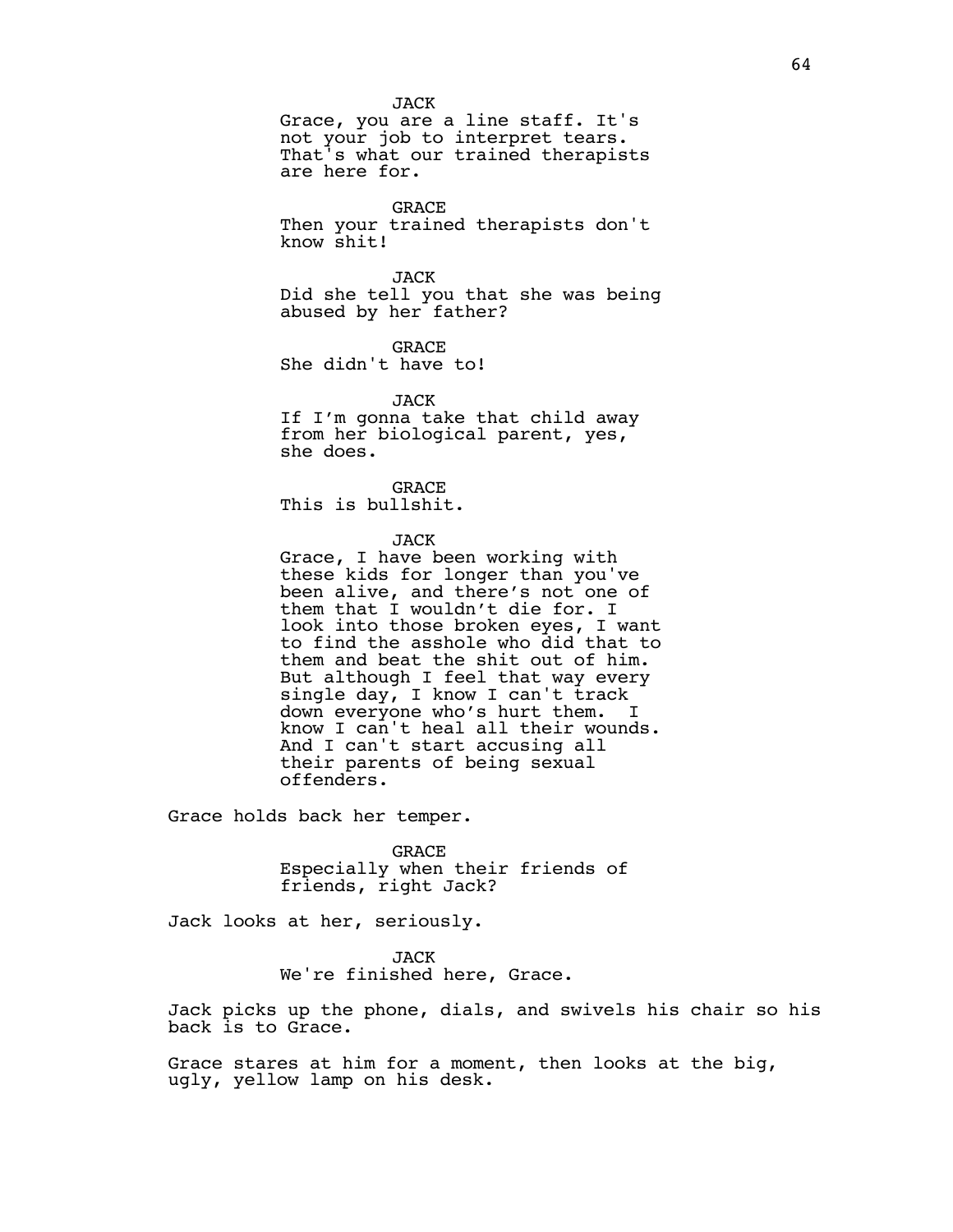# JACK (CONT'D)

Hey Jan-

She grabs the lamp and walks out of the room. The electric cord pops from the outlet and drags behind her.

EXT. GROUP HOME, COTTAGE -- CONTINUOUS

We follow her out the front door of the main office, out into the parking lot, where she lifts the lamp over her head and hurls it down onto the pavement, shattering it into a thousand pieces.

Hold on wide shot for a moment.

INT. GROUP HOME LOUNGE -- AFTERNOON

Nate vacuums the couch, fluffing the pillows, sucking up all the dust. He grabs one of the main pillows and flips it over.

He stops. Sees something. Looks around to see if someone is watching. Then reaches for it. Then reaches for it.

INT. SAMMY'S ROOM -- AFTERNOON

Nate walks into Sammy's room, taking one more peek over his shoulder.

He walks up to Sammy, who is lying in his bed, acting like he's sleeping.

He places one of Sammy's dolls on the bed next to him. Sammy slowly opens his eyes, looks at the doll, looks at Nate.

Nate smiles, gets up and walks out, looking back in time to see:

Sammy slowly wraps his hands around the doll and brings her close to him, holding it like his little sister.

INT. GROUP HOME HALLWAY -- AFTERNOON

Grace unlocks the back door and enters, sneakily, SWOOSHING the smoke back outside and airing out her clothes a bit.

She walks over to Marcus's room. His door is closed, rap MUSIC blaring from inside. She opens the door and walks in.

INT. MARCUS'S ROOM -- CONTINUOUS

The music surrounds her like a rush of wind.

The room is empty, except for his fishbowl, now shattered in pieces in the middle of the floor.

She leaves the room, searching for Marcus.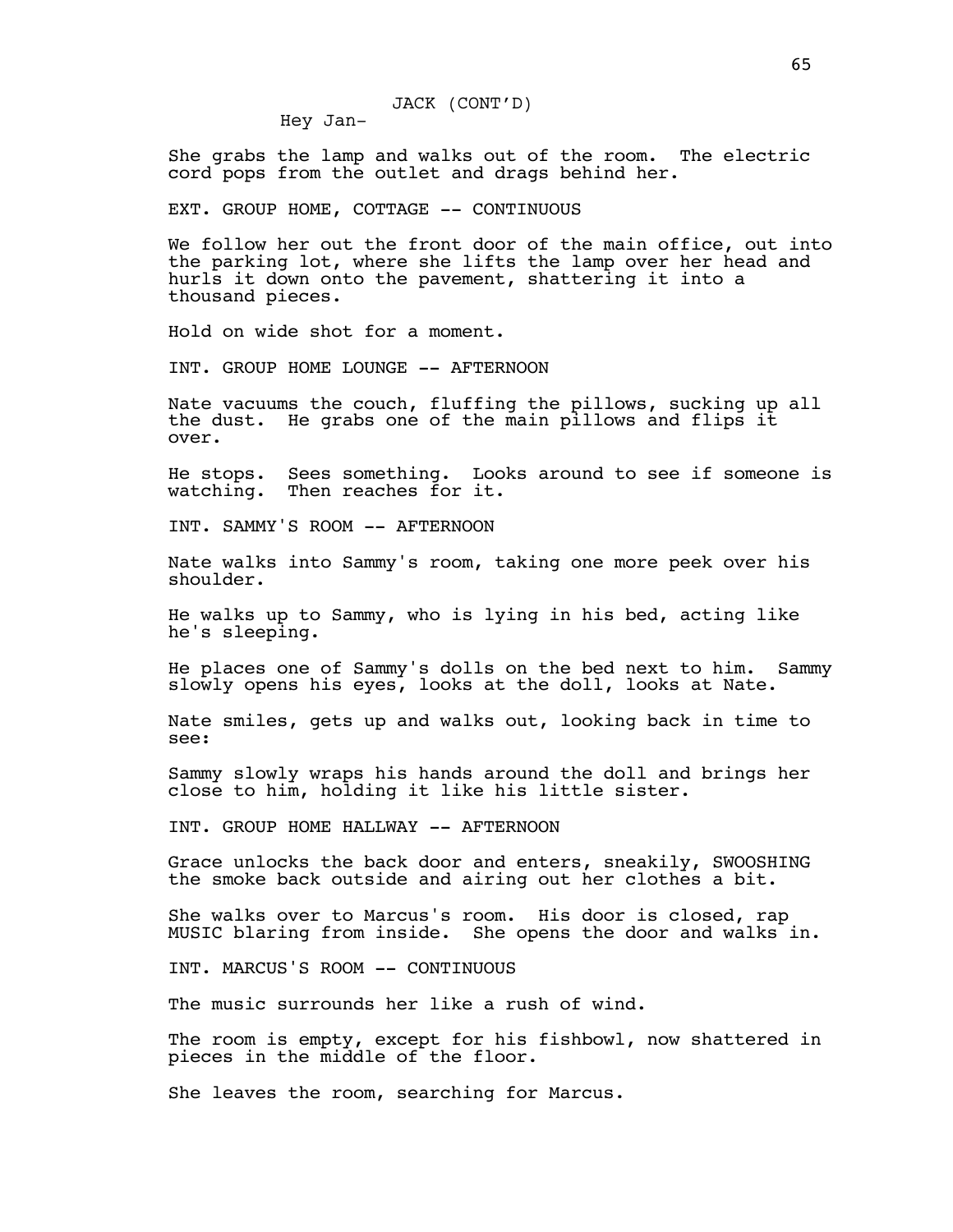INT. GROUP HOME HALLWAY -- CONTINUOUS

She exits the room.

Looks back toward the cool down room.

Down the hall.

#### GRACE

Marcus?

Peeks into Sammy's room, then another...nothing.

GRACE (CONT'D)

Marcus?

Then, she sees him, sitting on the floor just inside Luis's room.

> GRACE (CONT'D) Marcus, what are you doing in Luis's room?

Marcus doesn't respond, but just stares blankly at nothing. And then Grace sees the large shard of glass in his hand, and the blood covering his fingers.

# GRACE (CONT'D)

Oh God.

She drops to his level and pulls the glass from his fingers.

Marcus stares off, holding in the tears.

Grace reacts, moving quickly into the room. And then she sees Luis, lying face down on the bed, not moving.

GRACE (CONT'D)

Luis!

Grace runs up to him.

GRACE (CONT'D)

Luis!

She shakes him. Luis turns over and looks at her. He takes out one of his ear phones.

LUIS

What?

As Grace puts the pieces together, she hears a THUMP. She looks back to Marcus, who is now lying on the floor with a streak of blood across the door behind him. She rushes to him.

GRACE

No. Shit!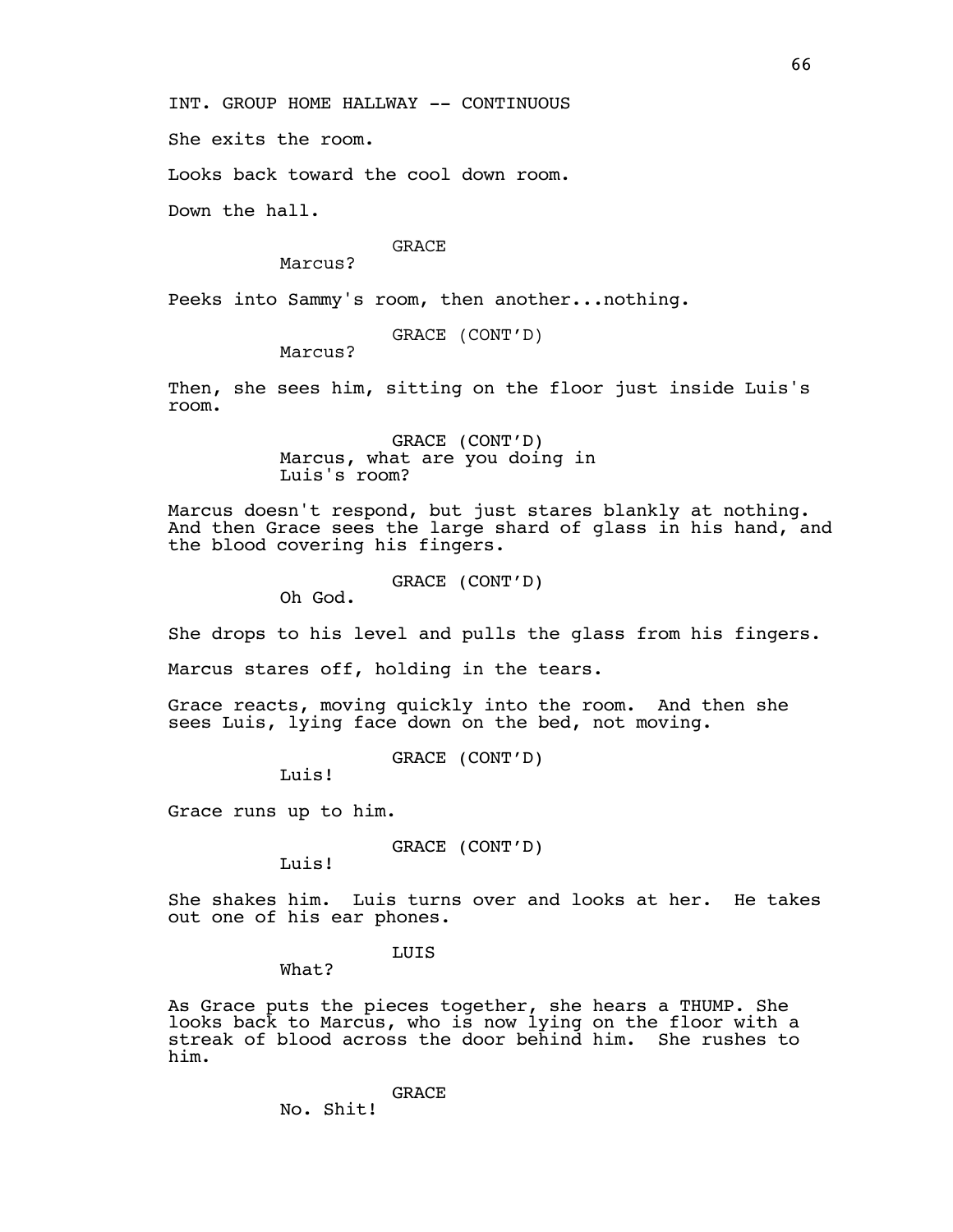Grace kneels next to Marcus and turns over his arm to reveal the fresh cuts down his wrist.

> GRACE (CONT'D) Shit! Mason! Somebody! Anybody! Help me!!

She looks back to Luis, who looks really scared.

GRACE (CONT'D) Luis! Luis, I need your pillow case right now! Give it to me!

Luis rips off his pillow case and tosses it to her.

GRACE (CONT'D) Quicker please.

Grace wraps the pillow case around Marcus' arm.

GRACE (CONT'D) Marcus, Marcus! Marcus, please look at me. Marcus, look at me. You're gonna to be okay. I just need you to look at me. Marcus, look at me.

Grace panics.

GRACE (CONT'D) What the fuck is taking so long?!!

EXT. GROUP HOME -- NIGHT

The group home sits silently in the moonlight.

INT. GROUP HOME LOUNGE -- NIGHT

The kids are in the lounge playing a board game with Jessica guarding the door.

Luis sits on the couch watching tv, still shaken from the incident.

INT. GROUP HOME HALLWAY -- NIGHT

Nate is on all fours in the empty hallway, wiping Marcus's blood from the door. He stops, suddenly, unable to go on.

INT. HOSPITAL WAITING ROOM -- NIGHT

Grace sits in the waiting room along with a few other injured and sick people. Grace is completely drained. Her hair is frazzled and she has Marcus's blood on her shirt. She stares off at nothing. A nurse walks by but doesn't say anything.

Mason walks up and sits down after talking to a nurse.

MASON They still don't know anything.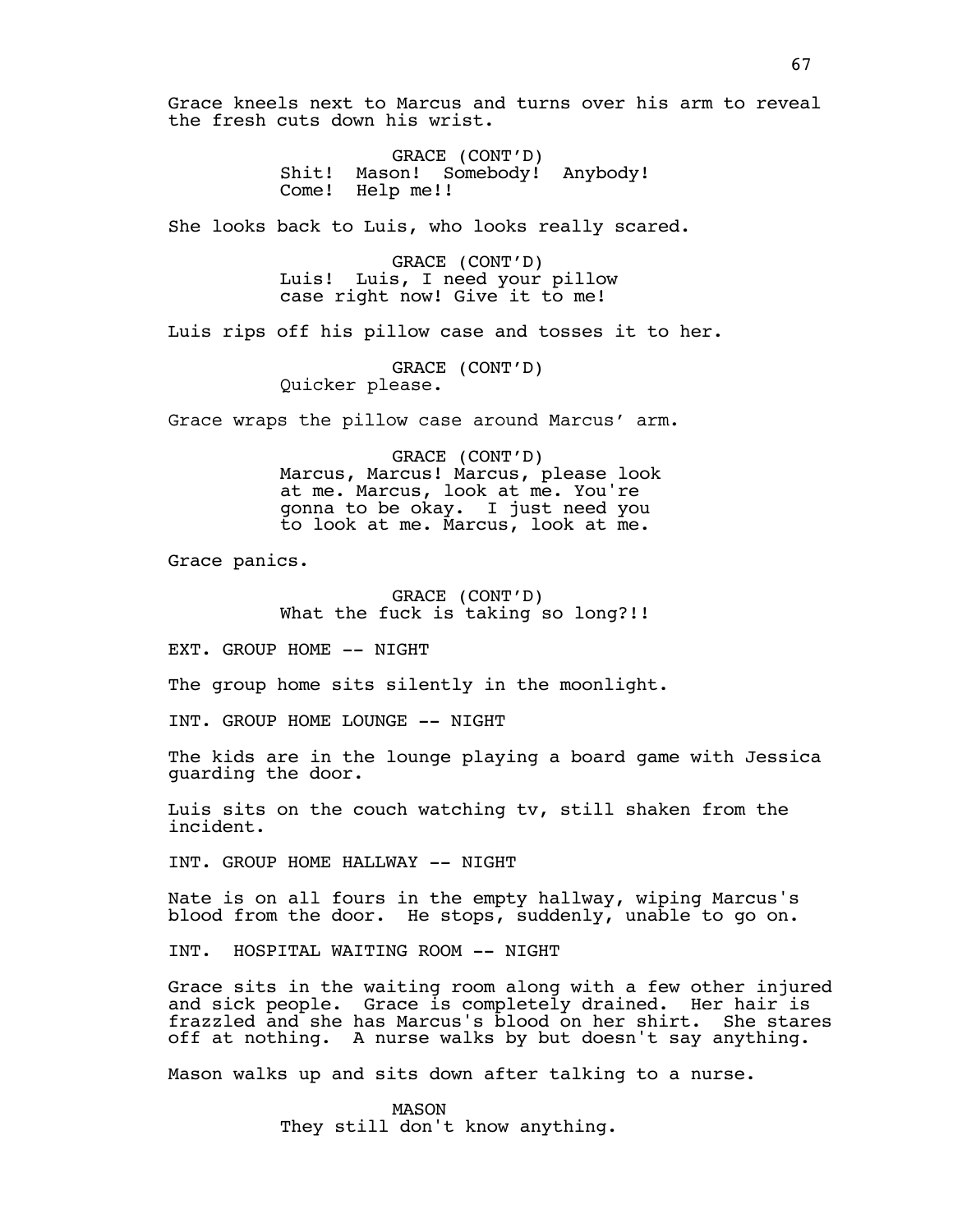He rubs his head.

Grace frantically picks at her bandaged thumb again. She nervously bounces her foot on the ground. She puts her head down for a moment, then quickly stands to her feet.

## **GRACE**

I can't do this.

She walks out of the room.

MASON

Grace.

Mason follows her out.

EXT. HOSPITAL PARKING LOT -- NIGHT

Grace walks out to the parking lot and begins to unlock her bike from around the street lamp.

> MASON Hey, Grace, where are you going?

> > GRACE

I can't do this.

Mason finally reaches her.

MASON Okay, let's go. I'll drive us home.

He tries to hug her but she shrugs him off and pushes him away. The gesture humiliates him.

> GRACE I don't want to go home. That's not what I'm talking about.

MASON I know it's been a really fucked up day, okay?

GRACE Mason, you have no idea what I'm going through right now.

MASON Then tell me. That's how this works. Talk to me about it so that I can take your hand and fucking walk through this shit with you. That is what I signed up for, okay? But I cannot do that if you won't let me in.

Grace shakes her head.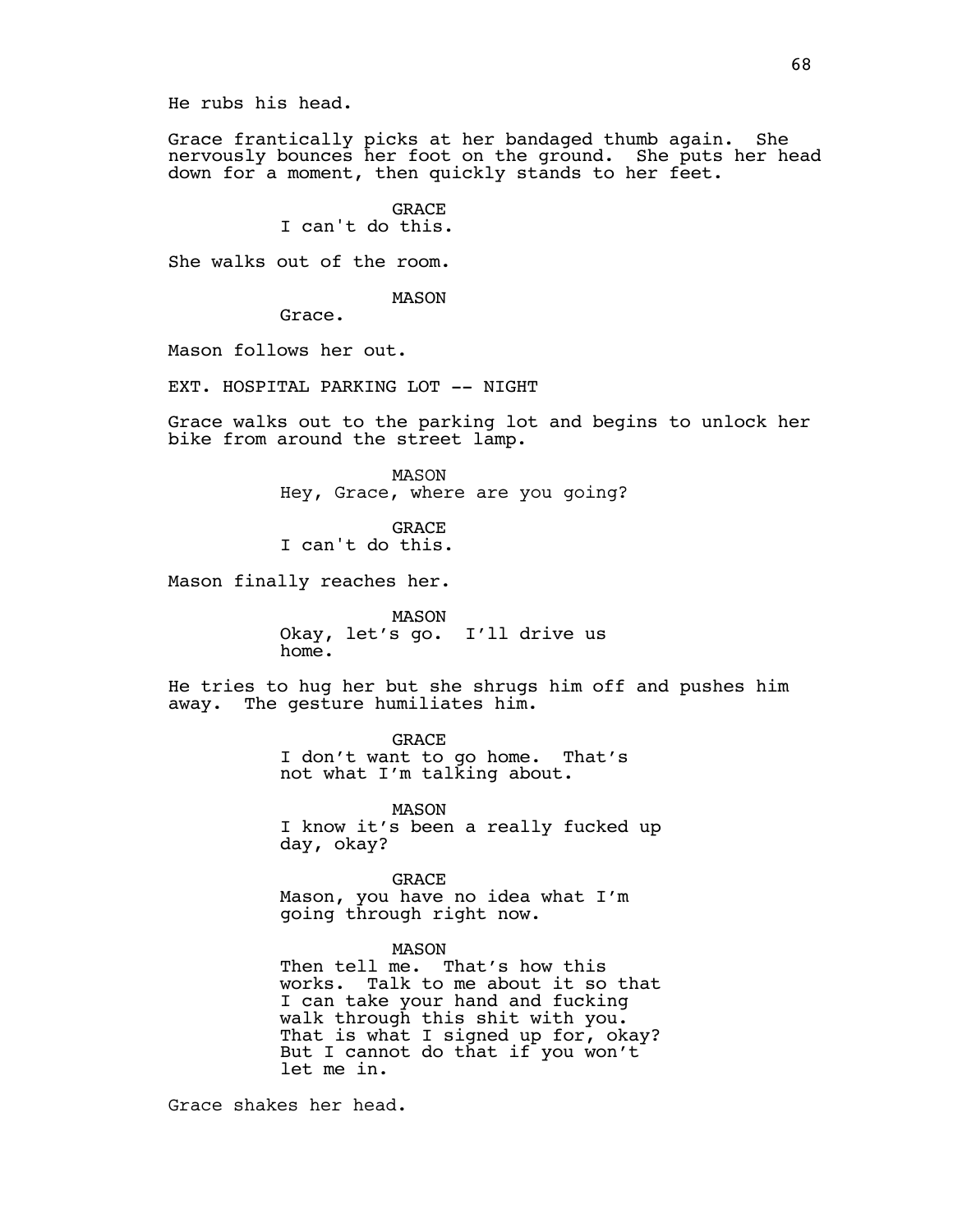GRACE I can't. I'm sorry. MASON (beat) You're sorry? (beat) Grace, are you serious? (beat) I've been waiting for you for a really long time, and I wouldn't take a second of it back, because I love you so god damn much, okay? But I have been waiting for three years for you to tell me why you still don't trust me. I've been waiting for you for three years for you to just once take the advice that you give your kids every fucking five minutes and learn to talk about what's going on inside your head. You can't do that for me?

Grace shakes her head.

MASON (CONT'D) Whatever it is, okay? Just talk to me.

# GRACE

I can't do this.

He watches her shift her weight, avoiding eye contact.

GRACE (CONT'D) I can't...I can't marry you.

Mason stares at her for a moment, looking for something recognizable, but she just looks away.

> GRACE (CONT'D) I can't have your baby. I can't do any of it. I can't do it.

MASON So what do you want to do? You want to get an abortion?

GRACE I already made the appointment.

The statement sobers him. He realizes this time it's for real.

> MASON Do whatever you want, okay? Because I'm done.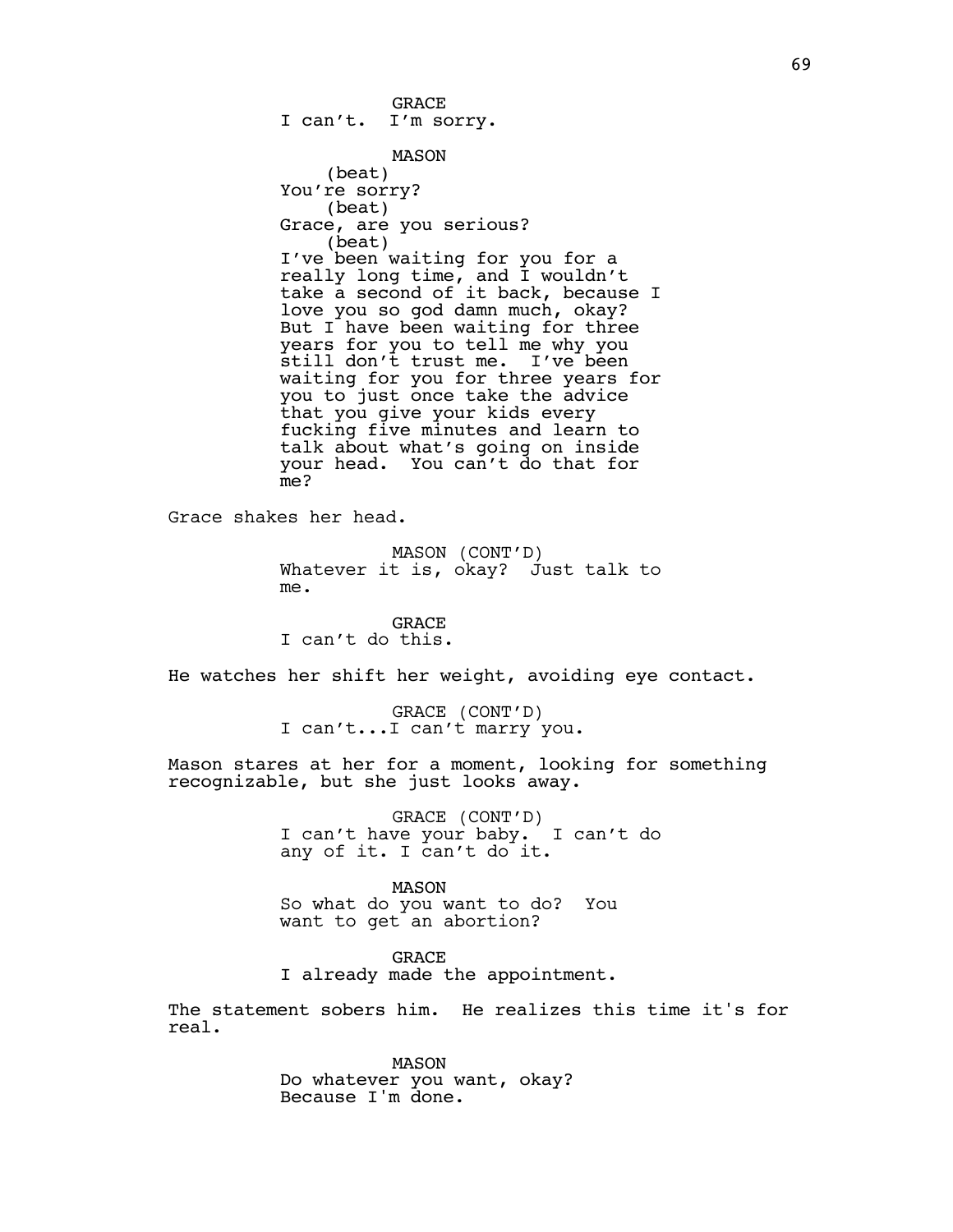He turns and walks back to the hospital.

Grace watches him go, the panic bubbling up inside her.

EXT. CITY STREETS -- NIGHT

Grace flies down the road, peddling as fast as she can. A deep rage bubbles inside her.

EXT. JAYDEN'S DAD'S HOUSE -- NIGHT

Grace throws her bike in the front lawn and walks quickly toward the house. A beautiful silver Audi sits in the driveway.

All the lights are off inside the house. She walks straight to the garage door, reaches up and grabs the key from above the door. Her hands are shaking. She ignores it, opens the door and walks in.

INT. JAYDEN'S DAD'S HOUSE, GARAGE -- NIGHT

She walks through the garage, tripping over a bucket of sporting equipment with a BANG. Tennis rackets, balls, and an old baseball bat scatter across the floor.

She stalls for a moment, staring at the metal bat, then instinctively grabs it and walks into the house.

INT. JAYDEN'S DAD'S HOUSE -- NIGHT

Grace walks carefully down the hall to the back room, her fingers quivering. On the wall is a happy picture of mom, dad and Jayden. She reaches the door, listens for a moment, then carefully opens it and steps inside.

INT. JAYDEN'S DAD'S HOUSE BEDROOM -- NIGHT

As she slips into the room, Grace gets her first view of him, Jayden's dad.

He sleeps on his back, chin to the ceiling, mouth wide open, breathing loudly on the other side of the bed.

Grace nervously grips her bat and walks around the bed to his side, slow and quiet.

She stands over him, looking down at his open mouth. Her grip tightens around the bat.

Her breathing quickens as she positions the silver bat over his open mouth.

His hot breath fogs the shiny surface.

She slowly raises it over her head, keeping her eyes focused on her target. Her hands shake with adrenaline.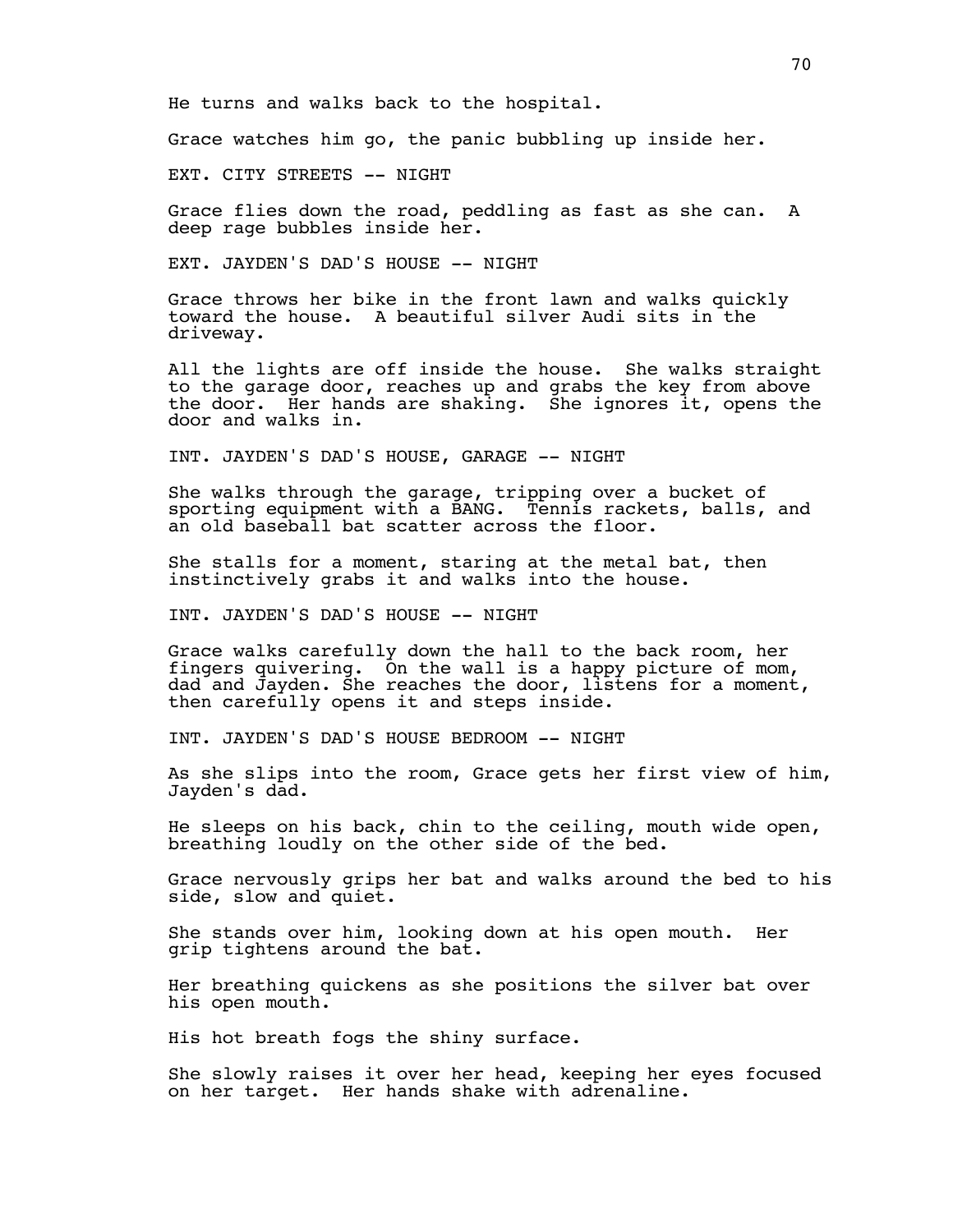She stands there motionless for a long moment, muscles twitching, sweat falling from her chin to the floor. She squeezes down on the handle, shifts her feet, and takes one last look at his face.

Her body tenses.

#### JAYDEN (O.S.) What are you doing?

Grace looks up and sees Jayden standing in the doorway looking at her.

They stare at each other for a moment.

JAYDEN (CONT'D) That's a little extreme, don't you think?

Jayden turns and walks down the hall.

Grace stands awkwardly, realizing how stupid this idea was.

INT. JAYDEN'S DAD'S HOUSE -- MOMENTS LATER

Still holding the bat, Grace walks out of the bedroom and out to the living room.

EXT. JAYDEN'S DAD'S HOUSE -- LATER

Jayden and Grace sit together on the porch, like they've been there for a while. Grace thinks about it, wincing at the thought of what she almost did.

> JAYDEN Are you going crazy?

> > **GRACE**

Probably.

She starts to scratch her bandaged thumb, but stops herself with her other hand.

They sit in silence for a long moment.

GRACE (CONT'D) When I was your age.

She thinks about it for a while.

GRACE (CONT'D) I stood in a courtroom in front of a bunch of strangers and told them all the ways he abused me...what he hit me with, how he got drunk, how he forced me to take a shower with him, got me pregnant, and I sent him to prison. (MORE)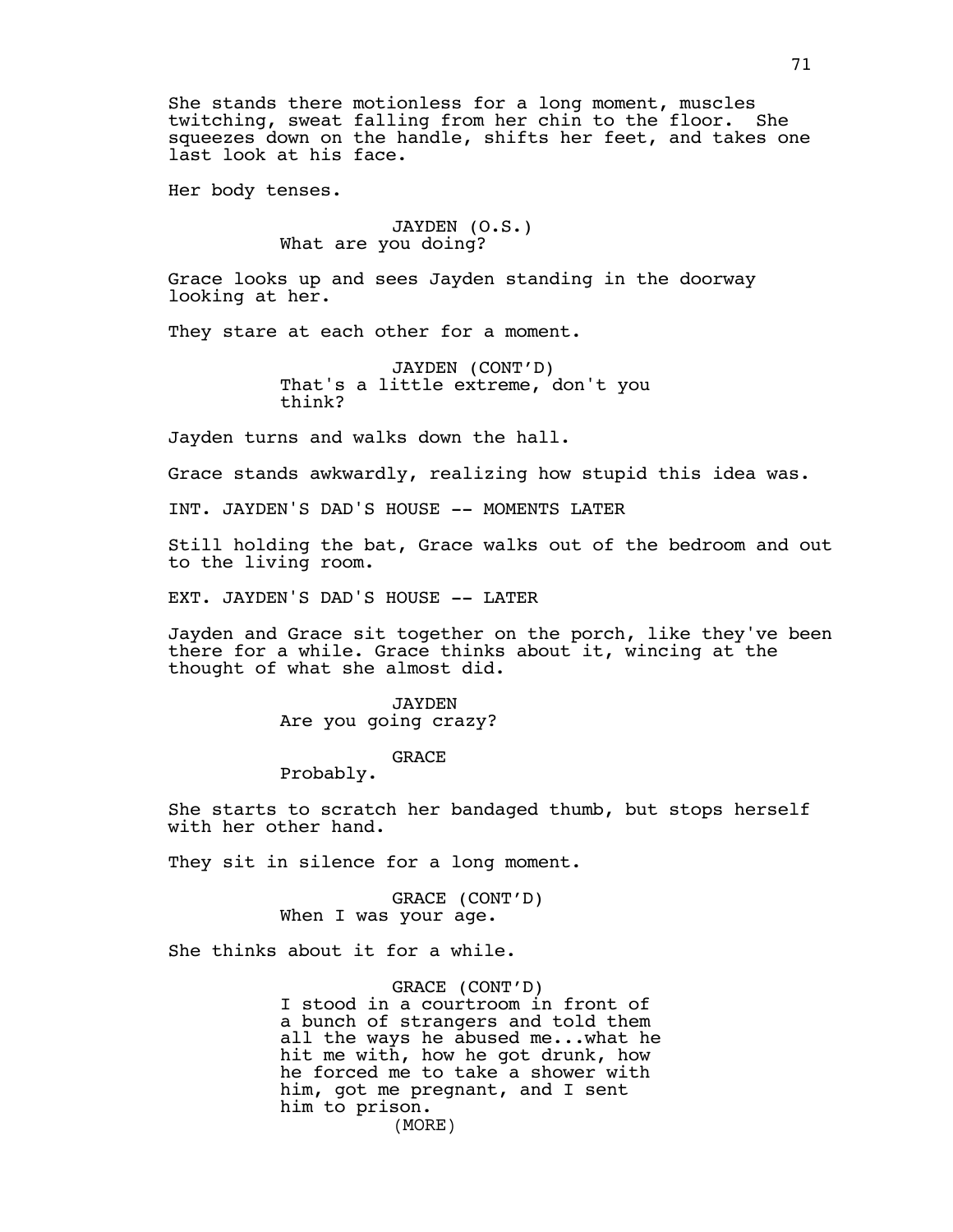I didn't talk about it, didn't think about it...until I met you...I don't know... (beat) I have a baby inside me and I don't know, I don't know what I'm doing. GRACE (CONT'D)

Grace shakes her head.

Jayden looks at her a little differently. This is a broken human being, just like her.

> GRACE (CONT'D) I was just trying to help you.

Jayden continues to look at Grace. Maybe she can trust her.

Then, she lifts up her shirt to reveal the fresh wounds across her lower back, swollen red stripes, bruised and slightly bleeding.

GRACE (CONT'D)

Oh no.

JAYDEN He loves the belt, such a cliche.

GRACE Jayden, we have to do something about this.

JAYDEN Should we go bash his face in with a baseball bat while he's sleeping?

Grace gets the point. The question sobers her.

Jayden looks back down.

CUT TO:

Jayden points to her bat. Grace hands it to her.

Jayden takes the bat and walks over to her dad's pristine silver Audi.

Grace watches her wind up and swing, shattering the driver's side window. She swings again and breaks the back window.

Then she turns and holds the bat out to Grace.

GRACE We should get out of here.

JAYDEN He'll sleep through anything.

Grace looks at the bat for a moment before taking it from Jayden.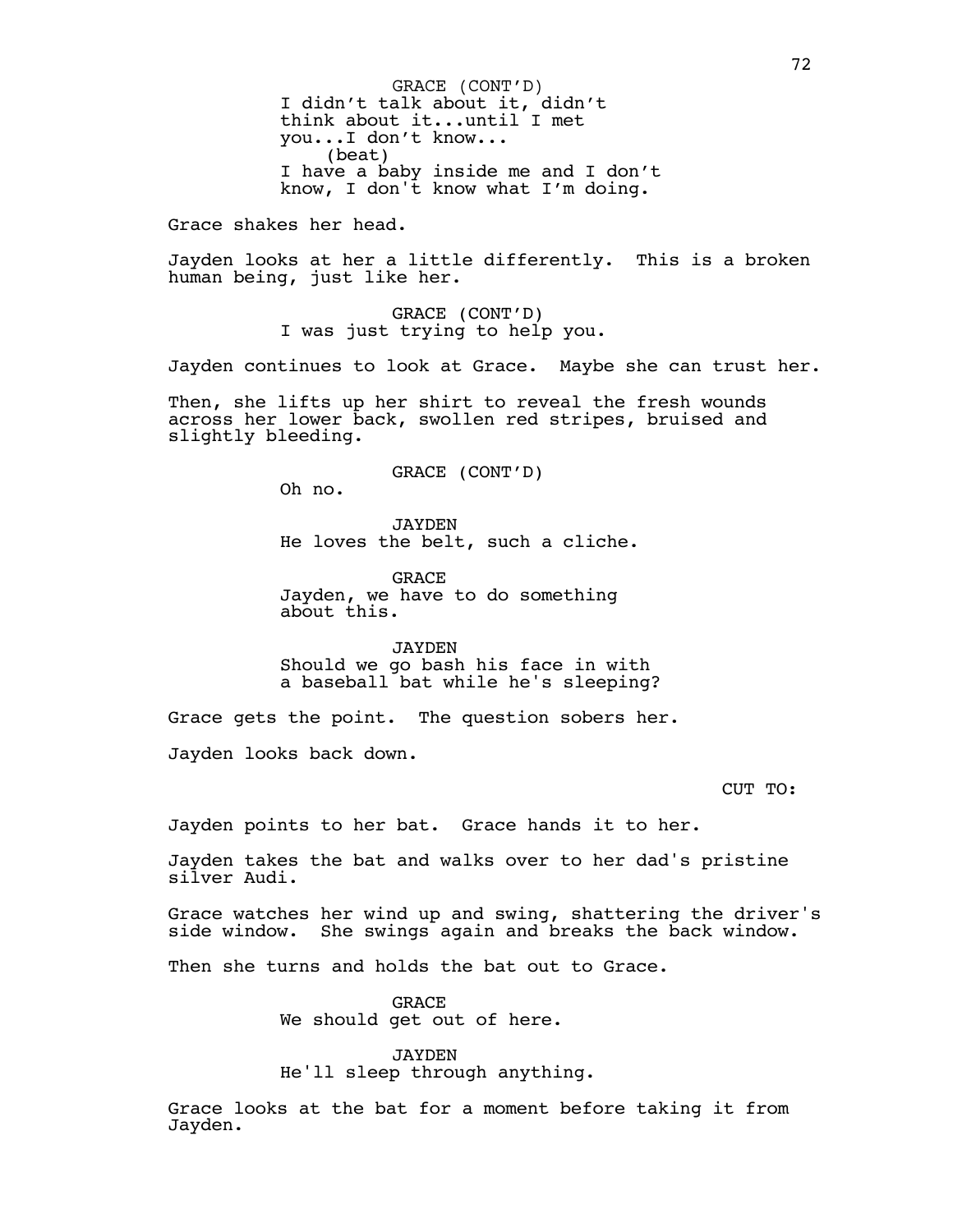She steps up onto the hood of the car, holds it above her head and brings it down on the windshield with a SMASH.

She hits it again, SMASH! And again SMASH! SMASH! SMASH! Letting out all of her frustration until the entire thing is demolished.

She stands there as the bouncing cubes of glass settle on the pavement.

A dog BARKS across the street. Jayden notices.

GRACE Okay, now we should get out of here.

EXT. CITY STREETS -- NIGHT

Grace packs Jayden on her bicycle as they cruise gently down the street. Jayden hugs her from behind.

EXT. GROUP HOME, COTTAGE -- NIGHT

Grace and Jayden ride to the gate and stop. Jayden hops off as Grace parks the bike.

> GRACE They're going to ask a lot of questions. It's gonna be hard.

JAYDEN I'll try to leave out the part about you breaking into my house with a baseball bat.

They share a smile.

GRACE

Thanks.

JAYDEN You're gonna be a really good mom.

Jayden turns and walks into the facility, leaving Grace with that thought.

INT. GROUP HOME JACK'S OFFICE -- NIGHT

Jayden sits in the office with Jack and a FEMALE SOCIAL WORKER, telling them the whole story.

> JAYDEN I told him this was going to be the last time I came home. I wasn't going to take his shit anymore. That set him off, of course. But I didn't care...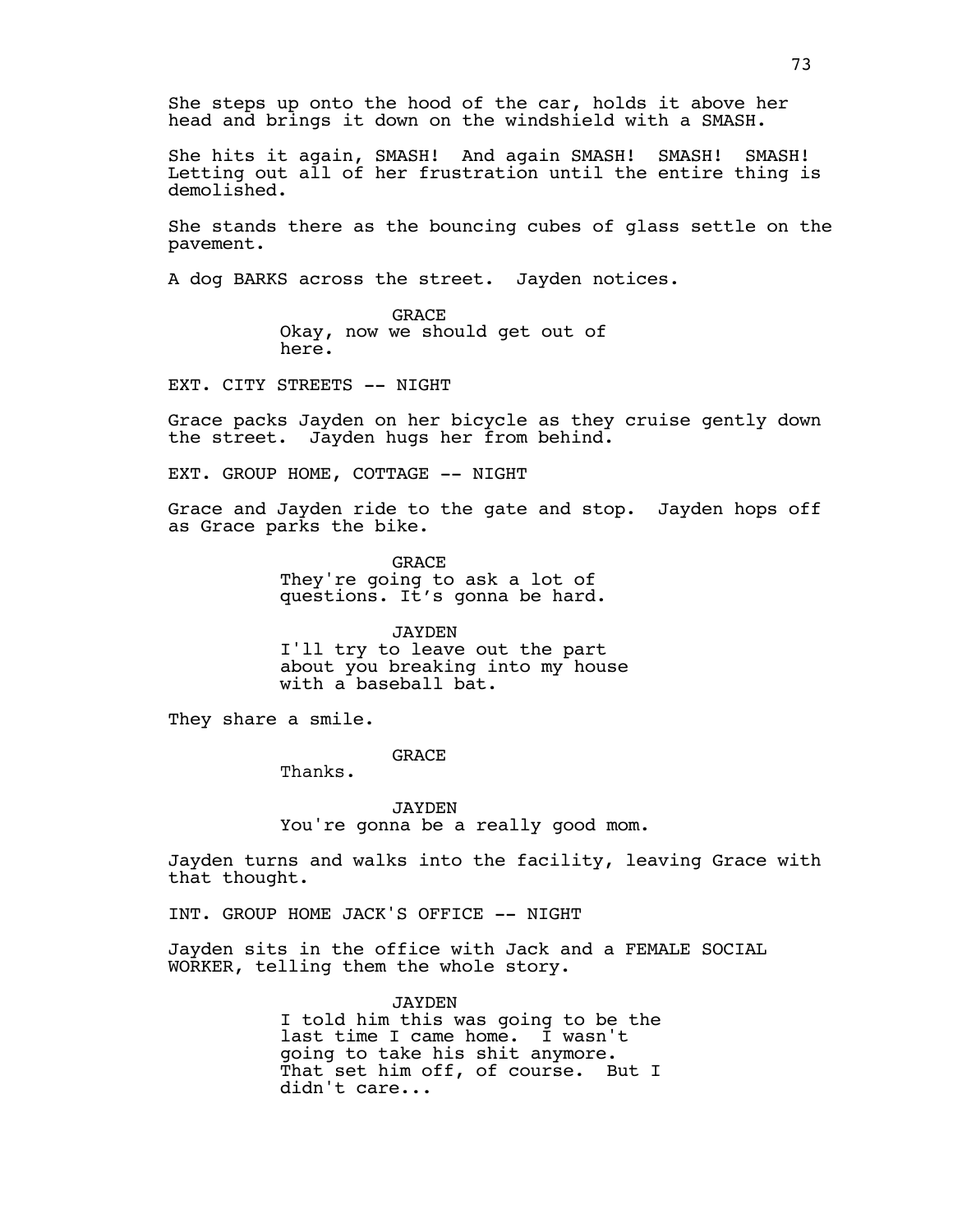Grace watches them from the doorway. Jack notices her and gives her a knowing nod.

She acknowledges him and walks off.

EXT. CITY STREETS -- NIGHT

Grace rides home, light as a feather. She coasts down a long, steep hill.

INT. GRACE'S APARTMENT -- NIGHT

Grace walks in and sees Mason sleeping on the couch. She walks over to him and kneels down. She sees he's not sleeping.

> GRACE I'm sorry. I didn't mean what I said earlier. I'm just really messed up right now.

Mason looks at her for a moment, wondering. Then he lifts up his blanket to make room for her. She slides in beside him.

> MASON Marcus is going to get better.

Grace nestles in a little closer.

**GRACE** I think I am too.

They lie together on the couch, content in each other's arms.

FADE OUT:

INT. THERAPIST'S OFFICE -- MORNING

Grace sits in a soft chair. She looks up at the therapist.

DR. HENDLER, a kind, older woman with a soft voice gives her a moment before hitting her with the next one.

> DR. HENDLER Grace, I know talking like this is really hard, but this is our fourth session together and I'd really like you to try, okay?

Close-up of Grace's hand, with her drawing of a sea horse. She wiggles its tail.

> GRACE I don't really know what to say.

DR. HENDLER Your Dad's getting out of prison in a week. Do you wanna talk about that?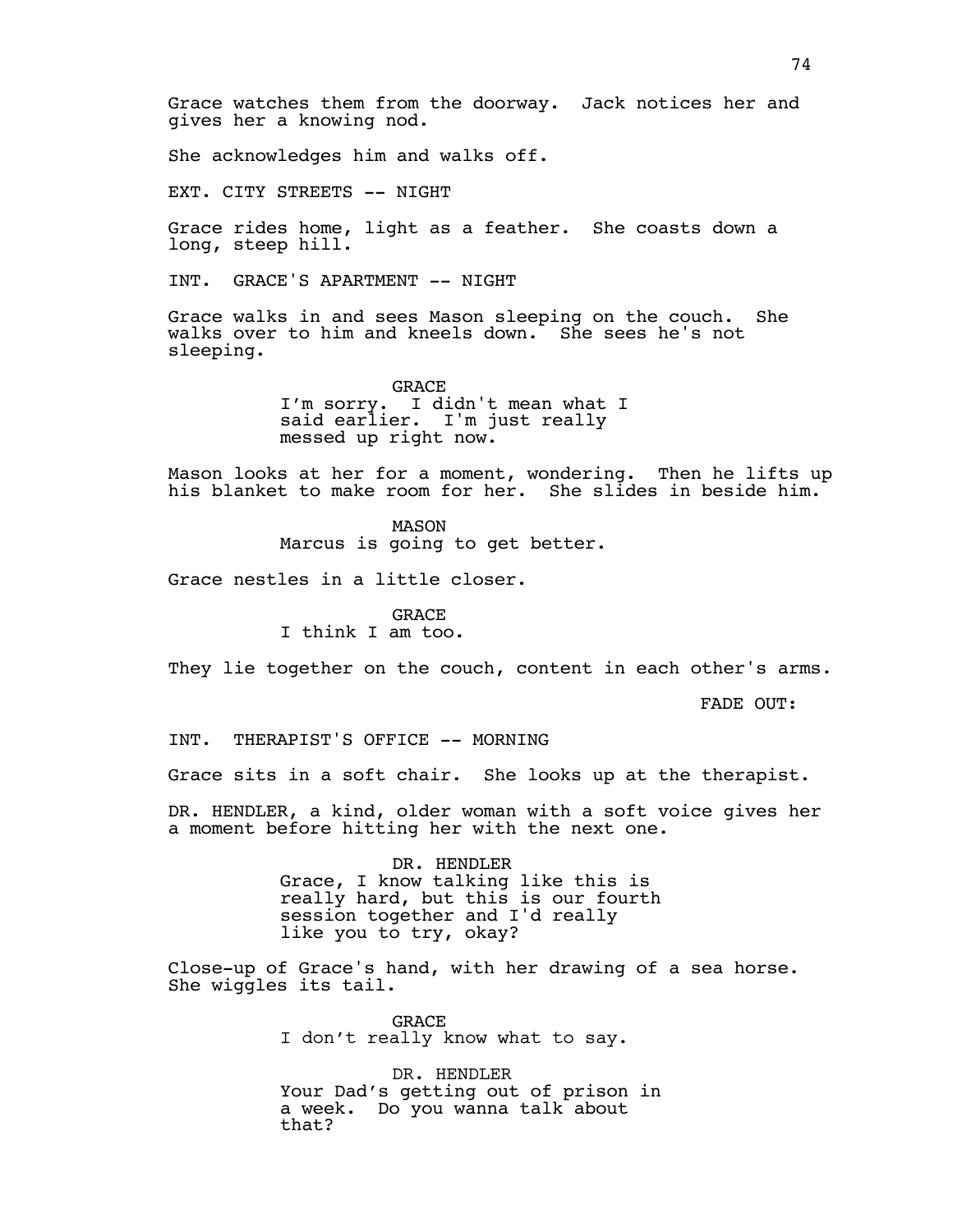Grace takes a moment.

GRACE

Okay.

INT. MASON'S CAR -- MORNING

Mason and Grace drive together in his car.

INT. WAITING ROOM -- MORNING

Mason and Grace sit in a waiting room together, similar to the one at the WOMEN'S CARE CLINIC.

## MASON

Are you okay?

Grace nods.

INT. EXAMINATION ROOM -- MORNING

Grace lies on the examination bed with a gown on. Mason stands behind her, holding her shoulders. They watch the doctor as he goes through the steps of the procedure like he's done it a thousand times.

> DOCTOR Watch that monitor over my shoulder. There we go. There it is. Stay with it. Hang on a second.

The doctor aims the monitor so they can see. He moves the ultrasound camera around on her belly to give them a better view of their child.

> DOCTOR (CONT'D) There's the heartbeat.

The monitor shows a tiny being, with a flickering heart. Grace and Mason stare at it in awe.

Grace looks at Mason with a smile. She grabs his hand and squeezes.

INT. GROUP HOME -- MORNING

Various shots. Music continues.

VARIOUS SHOTS, VARIOUS ROOMS

A static shot of the "Cool Down Room." The toy punching bag is deflated and sagging.

Luis lies in bed throwing a whiffleball against the wall.

Jayden pulls down the penis diagrams and carefully tapes her birthday cards up in their place.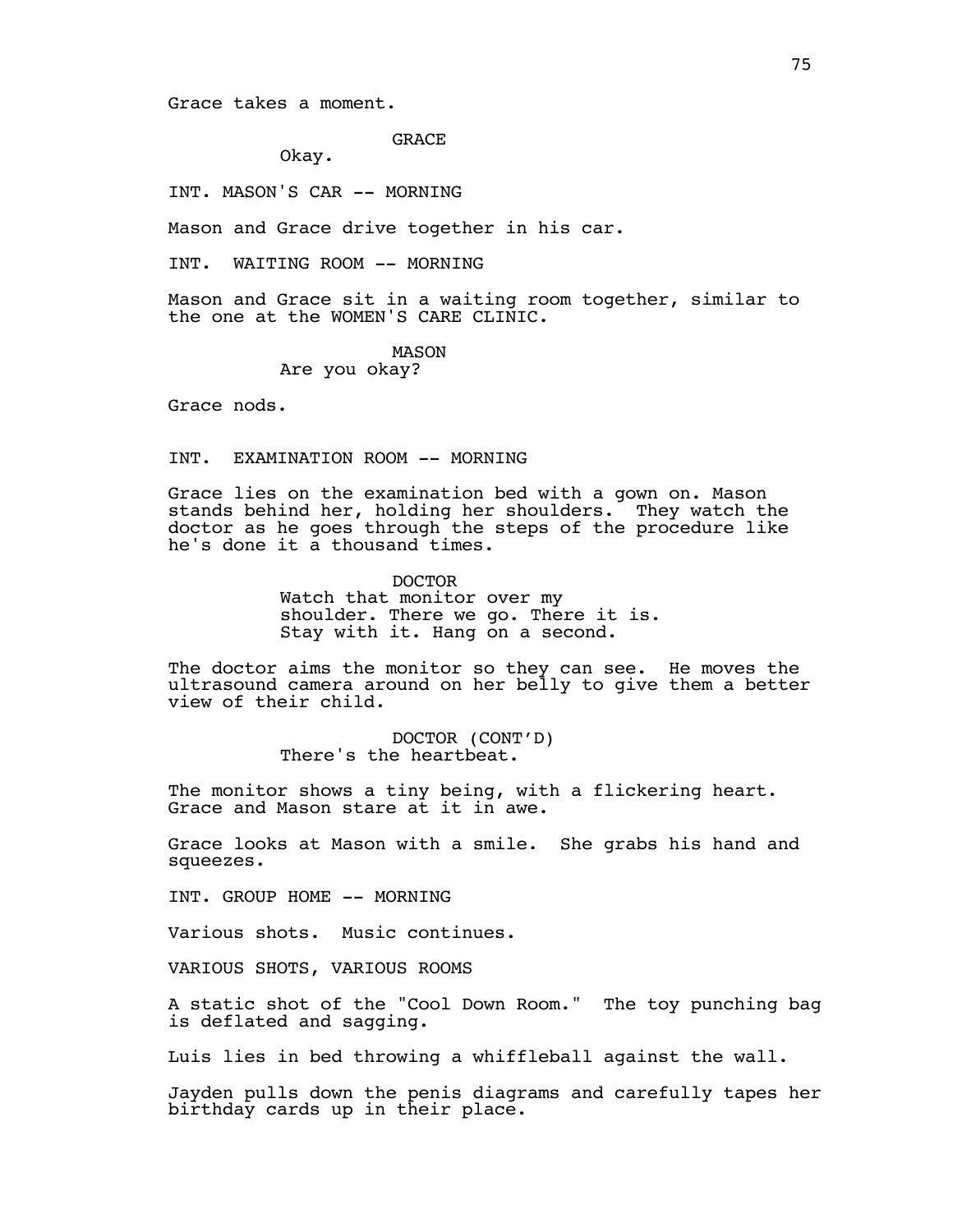Sammy stands in his underwear and carefully takes down his American flag.

EXT. GROUP HOME, COTTAGE -- MORNING

Grace and Mason stand in a circle with Nate. Mason and Grace are drinking coffee.

Jessica approaches and hands Grace the binder as Mason tells a story.

> MASON So, you need to get ready for this 'cause it's so fucking unbelievable it's going to seem fake, but I promise you it's not. Grace will vouch for me.

GRACE It depends, if you tell it right.

MASON There is no way not to tell this right, it's a storyteller's wet dream.

Grace spins her hand in a circle, telling him to get on with it. Jessica comes outside.

**JESSICA** 

What?

GRACE Get ready for this.

MASON

Okay, just in time. I'm gonna start at the beginning, okay. So, three years ago, right, we have this girl here named, Liza Green, she's 17, older than everybody else in the unit at the time, and I don't mean this in a pervy way or anything, but she's real pretty.

Mason looks to Grace for assurance.

GRACE She was gorgeous.

MASON All the guys on the unit want her but she won't give any of 'em the time of day 'cause she was busy, she was always studying.

GRACE She was very smart.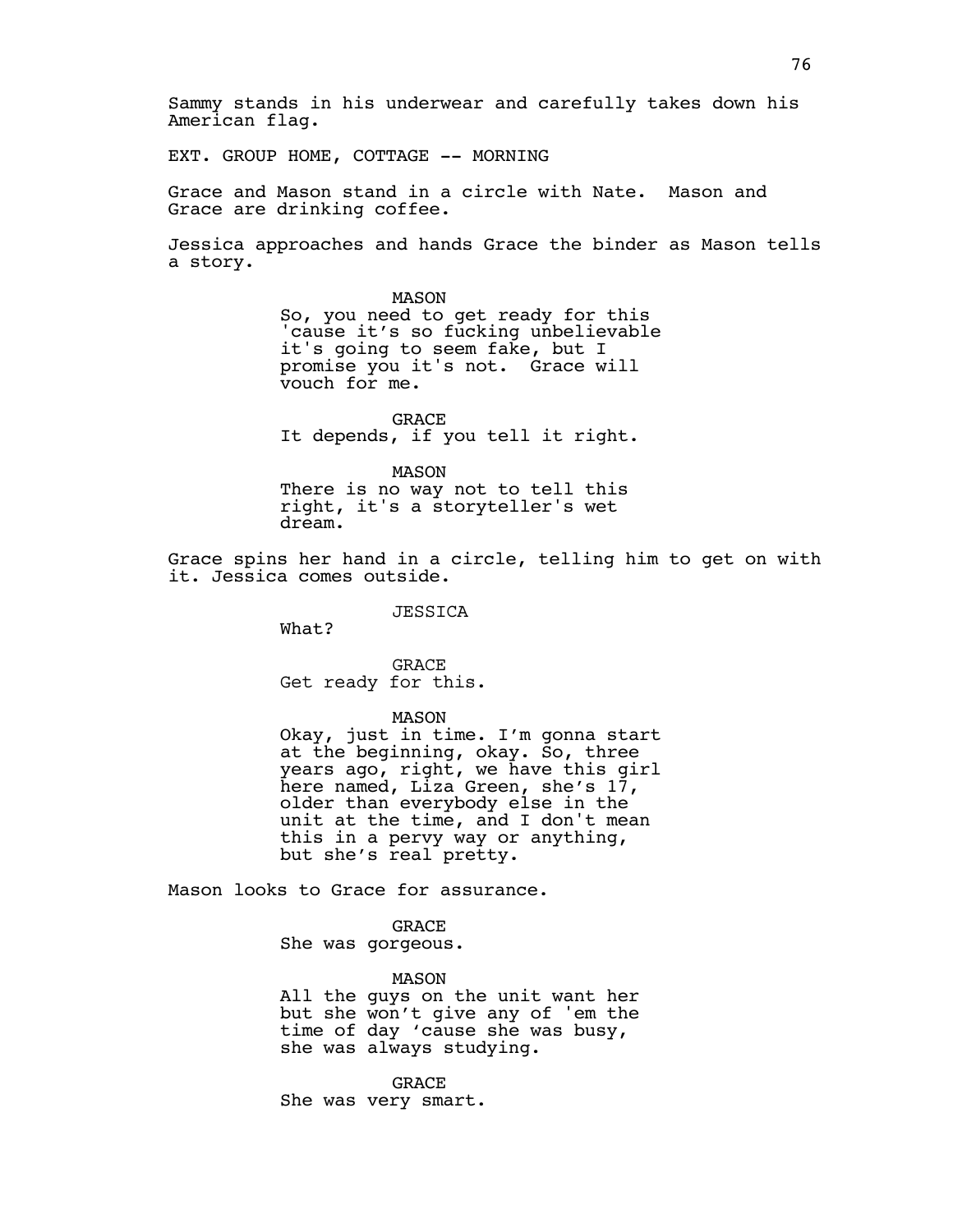MASON Really smart. So, two weeks before she turns 18 and leaves, we get this new intake. This 15-year-old guy, he's really tough, really quiet, but he's cool, he's just kind of like kicking back and checking out the scene. And I swear I didn't hear him say a word the whole first week he was here. But then one day, we're doing a community meeting, and we ask for announcements, and this guy raises his hand. And he looks directly at Liza Green and he says, "I know you don't know me and I just got here, but I just wanna say that I've been watching you and I think you're the most interesting thing about this place. And I'm really sad I'm not going to get to know you before you leave. I just wanted to tell you that."

Mason motions to Grace to confirm his quote.

NATE What a pimp. What did she say?

MASON Nothing. Nothing, it got so fucking awkward I couldn't stand it, and then she left and never talked to him, and the kids teased him for like a year about it.

NATE

Ah, that blows.

MASON Nah, he didn't give a shit. Didn't even phase him. Like he knew

something everybody else didn't.

NATE Who was this guy?

MASON

That was Marcus.

JESSICA What! I never heard this story.

GRACE

Oh, wait. It gets so much better.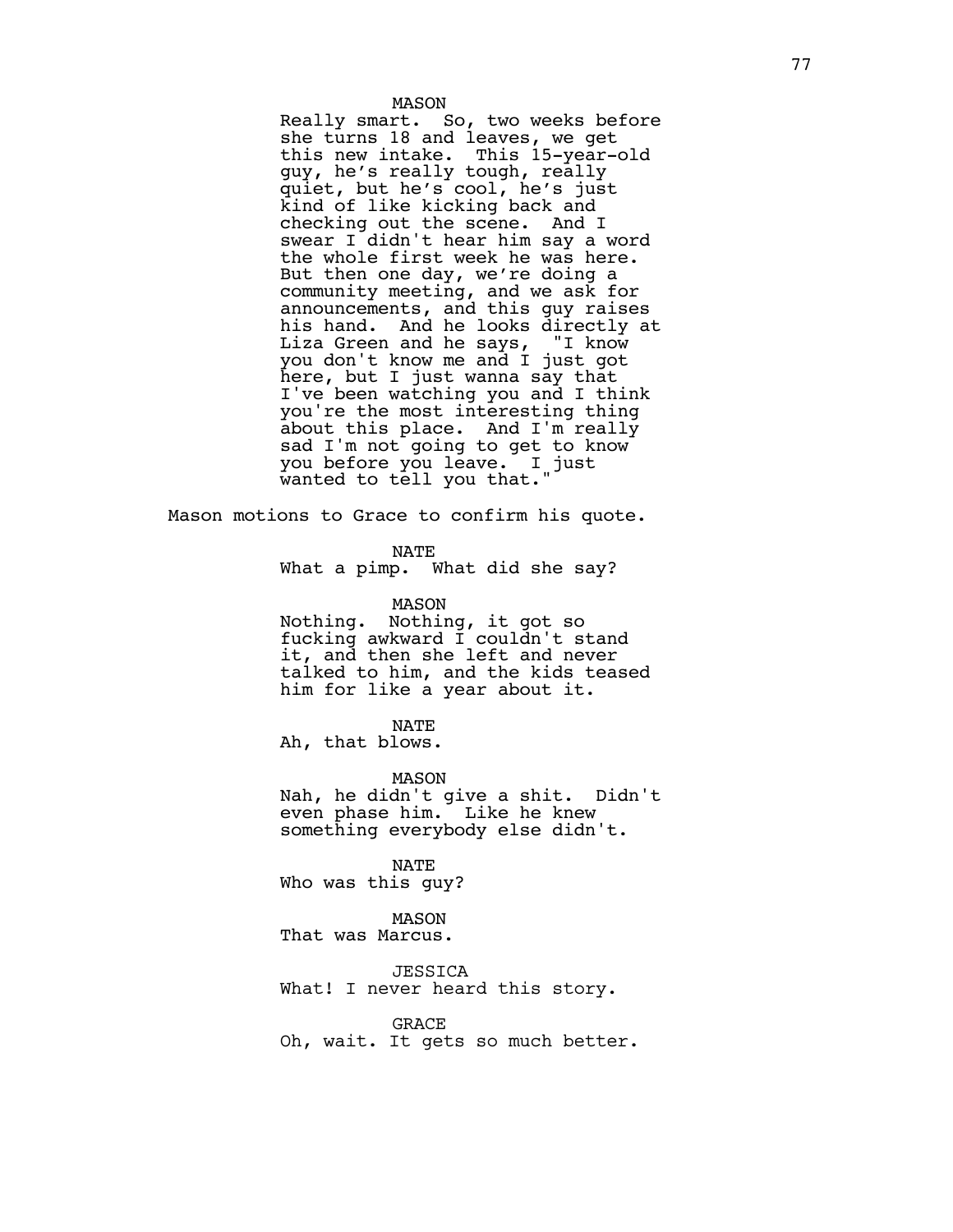MASON

Yeah, yeah. So check this out. Grace and I are getting coffee at Ronnie's this morning, and we walk in, and who do we see sittin' there alone at a table, Marcus.

JESSICA How's he doing?

MASON He looks great.

GRACE He's so good.

MASON Button-up shirt, he was sipping on a cappuccino.

NATE Marcus drinks cappuccinos?

GRACE

Apparently now he does.

Grace nods.

## MASON

So we're talking to him and we're catching up and he's telling us about his new job at the aquarium and how much he takes home in tips and how he's gonna start applying for classes next semester and it's weird 'cause I'm like, I have not heard Marcus talk this much ever since I met him. Like what is the<br>deal? Is he excited to see us? Is Is he excited to see us? Is he nervous about something? And that's when I notice there's another cappuccino on the table and an empty chair next to him.

They're all glued to Mason's every word.

MASON (CONT'D) And then, just like in the fucking movies, the bathroom door flings open and out walks Liza Green!

Everyone is smiling to the point of tears.

NATE They were on a date?

**GRACE** It was like their 5th one.